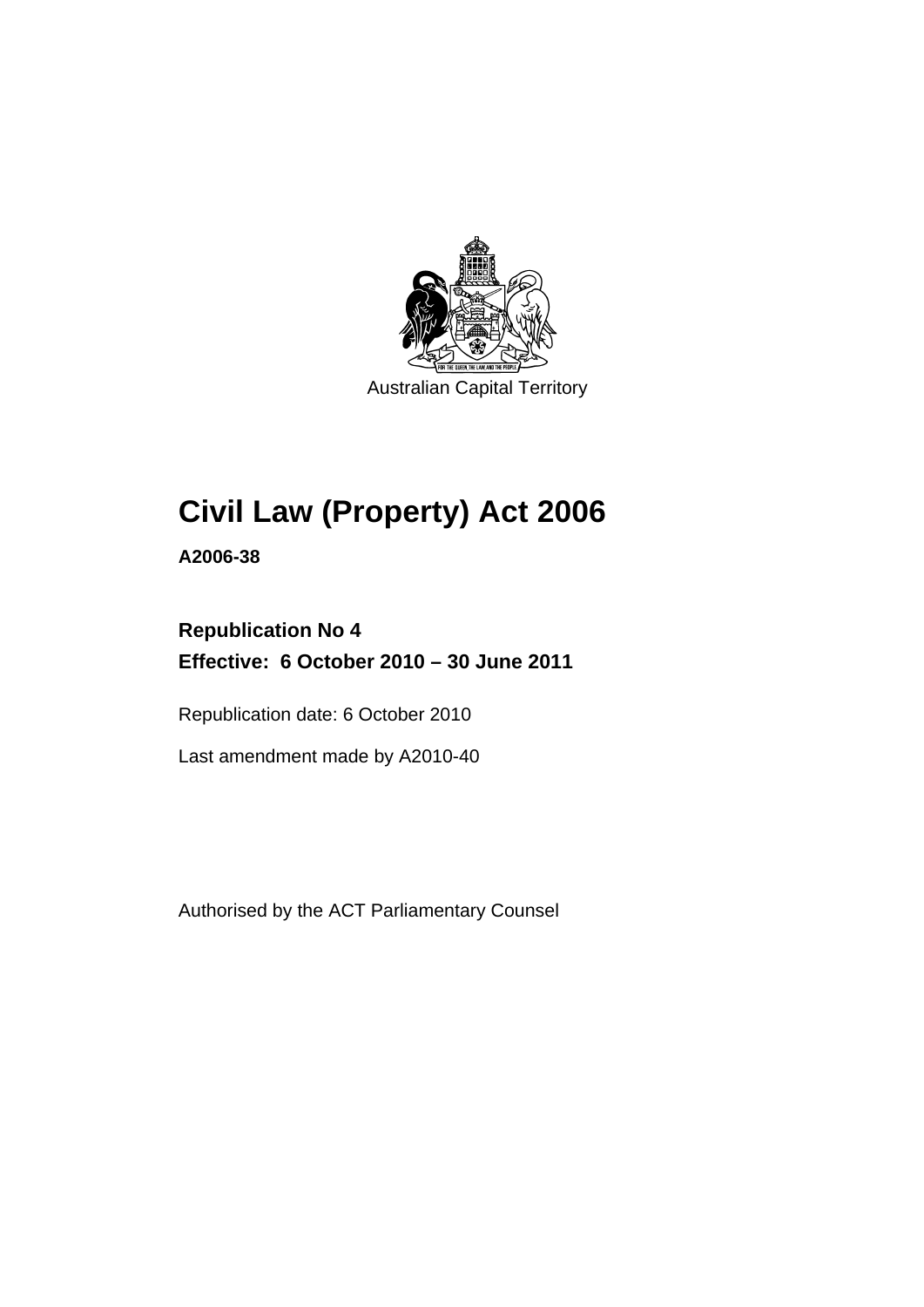#### **About this republication**

#### **The republished law**

This is a republication of the *Civil Law (Property) Act 2006* (including any amendment made under the *Legislation Act 2001*, part 11.3 (Editorial changes)) as in force on 6 October 2010*.* It also includes any commencement, amendment, repeal or expiry affecting the republished law to 6 October 2010.

The legislation history and amendment history of the republished law are set out in endnotes 3 and 4.

#### **Kinds of republications**

The Parliamentary Counsel's Office prepares 2 kinds of republications of ACT laws (see the ACT legislation register at www.legislation.act.gov.au):

- authorised republications to which the *Legislation Act 2001* applies
- unauthorised republications.

The status of this republication appears on the bottom of each page.

#### **Editorial changes**

The *Legislation Act 2001, part 11.3* authorises the Parliamentary Counsel to make editorial amendments and other changes of a formal nature when preparing a law for republication. Editorial changes do not change the effect of the law, but have effect as if they had been made by an Act commencing on the republication date (see *Legislation Act 2001*, s 115 and s 117). The changes are made if the Parliamentary Counsel considers they are desirable to bring the law into line, or more closely into line, with current legislative drafting practice.

This republication does not include amendments made under part 11.3 (see endnote 1).

#### **Uncommenced provisions and amendments**

If a provision of the republished law has not commenced or is affected by an uncommenced amendment, the symbol  $\mathbf{U}$  appears immediately before the provision heading. The text of the uncommenced provision  $\overline{or}$  amendment appears only in the last endnote.

#### **Modifications**

If a provision of the republished law is affected by a current modification, the symbol  $\mathbf{M}$ appears immediately before the provision heading. The text of the modifying provision appears in the endnotes. For the legal status of modifications, see *Legislation Act 2001*, section 95.

#### **Penalties**

At the republication date, the value of a penalty unit for an offence against this law is \$110 for an individual and \$550 for a corporation (see *Legislation Act 2001*, s 133).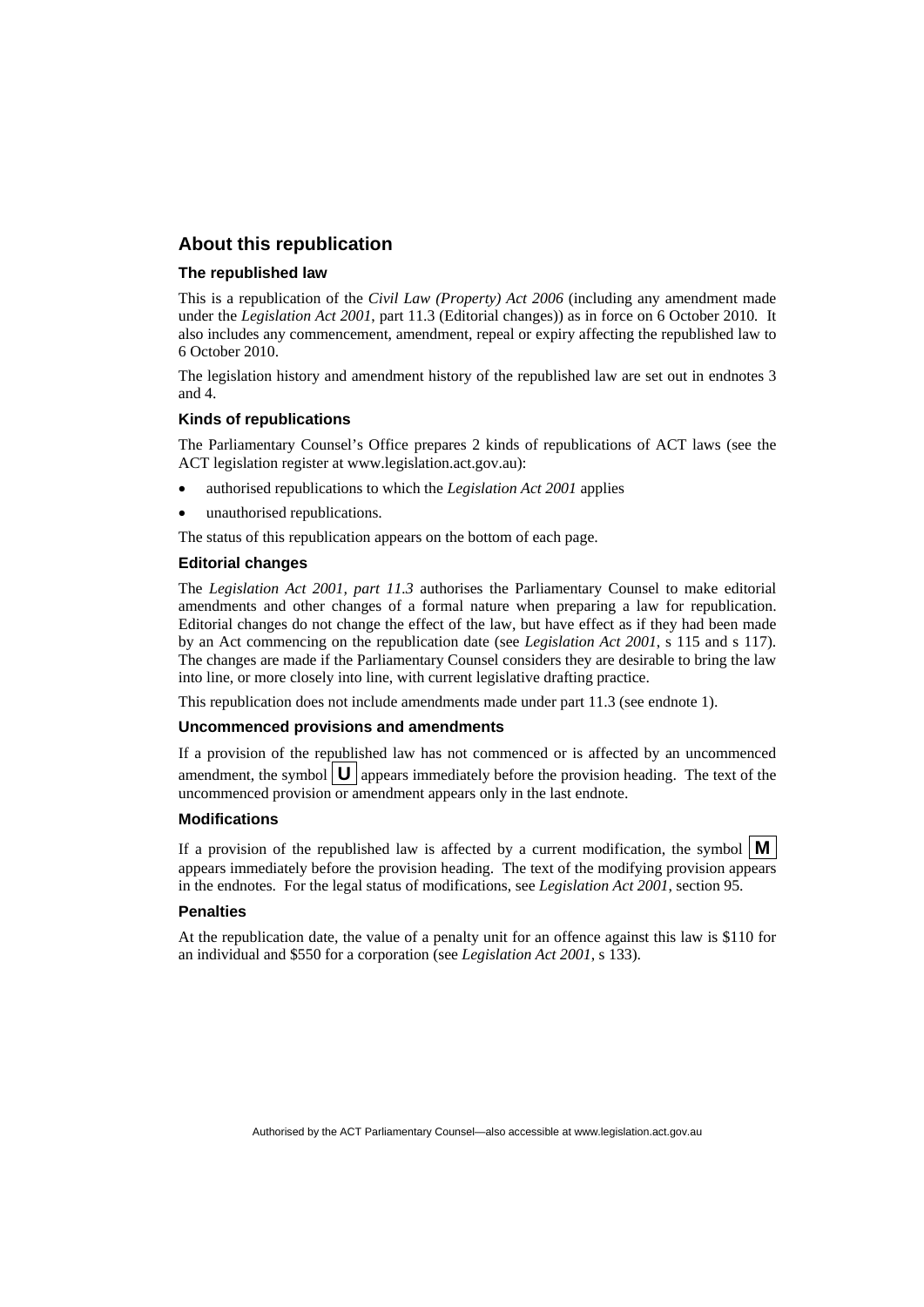

# **Civil Law (Property) Act 2006**

# **Contents**

|                  |                          | Page           |
|------------------|--------------------------|----------------|
| <b>Chapter 1</b> | <b>Preliminary</b>       |                |
| 1                | Name of Act              | $\overline{2}$ |
| 3                | Dictionary               | 2              |
| 4                | <b>Notes</b>             | 2              |
| 5                | Application of Act       | 2              |
| <b>Chapter 2</b> | Conveyancing             |                |
| <b>Part 2.1</b>  | Conveyancing-preliminary |                |
| 200              | What is a settlement?    | 3              |

| R4       | Civil Law (Property) Act 2006 | contents 1 |
|----------|-------------------------------|------------|
| 06/10/10 | Effective: 06/10/10-30/06/11  |            |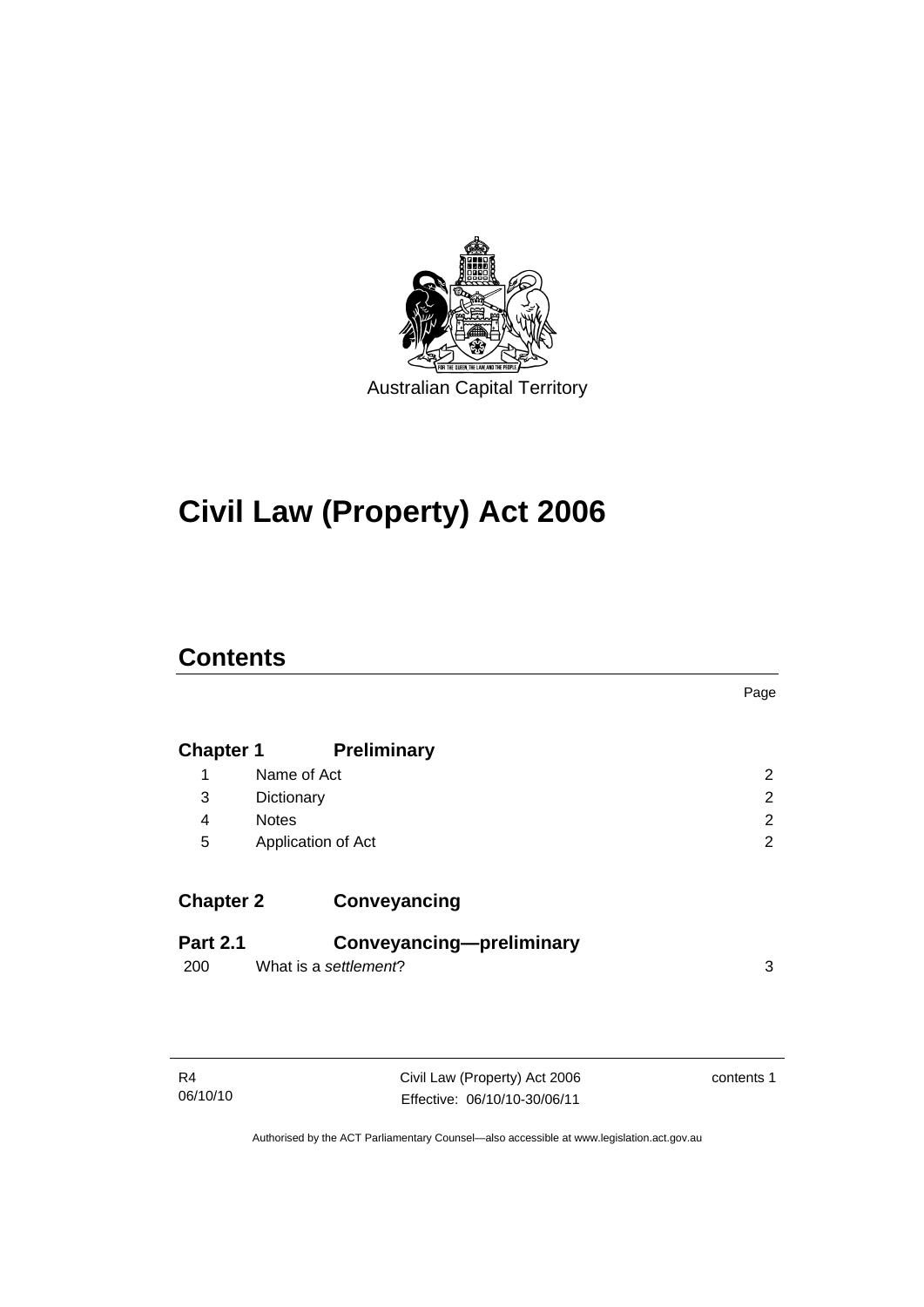#### **Contents**

|                 |                                                                                                               | Page           |  |
|-----------------|---------------------------------------------------------------------------------------------------------------|----------------|--|
| <b>Part 2.2</b> | General rules about property                                                                                  |                |  |
| Division 2.2.1  | Rules of law on certain points                                                                                |                |  |
| 201             | Instruments required to be in writing                                                                         | 4              |  |
| 202             | Creation of interests in land by word of mouth                                                                | 5              |  |
| 203             | Exceptions to s 201 and s 202                                                                                 | 5              |  |
| 204             | Proceedings do not lie on certain unwritten agreements                                                        | 6              |  |
| 205             | Assignment of debts and things in action                                                                      | $\overline{7}$ |  |
| 206             | Merger                                                                                                        | $\overline{7}$ |  |
| 207             | Equitable waste                                                                                               | 8              |  |
| Division 2.2.2  | <b>Property generally</b>                                                                                     |                |  |
| 208             | Person may assure property to self or to self and others                                                      | 8              |  |
| 209             | Power for corporations to hold property as joint tenants                                                      | 8              |  |
| 210             | Interpretation of conveyance etc of property to 2 or more people<br>together                                  | 9              |  |
| 211             | Tenants in common of equitable estate acquiring legal estate                                                  | 9              |  |
| 212             | People taking who are not parties<br>Presumption of survivorship<br>Provisions about supplemental instruments | 10             |  |
| 213             |                                                                                                               | 10<br>10       |  |
| 214             |                                                                                                               |                |  |
| Division 2.2.3  | <b>Ending life interests</b>                                                                                  |                |  |
| 215             | Meaning of life interest for div 2.2.3                                                                        | 11             |  |
| 216             | Wrongful holding over of life interest etc                                                                    | 11             |  |
| 217             | Vesting of interests on end of life interest—evidence of death                                                | 11             |  |
| 218             | Vesting orders made in error                                                                                  |                |  |
| <b>Part 2.3</b> | General rules about deeds and documents of<br>corporations                                                    |                |  |
| Division 2.3.1  | Deeds and their effect                                                                                        |                |  |
| 219             | Signature and attestation of deeds                                                                            | 14             |  |
| 220             | Receipt in deed sufficient                                                                                    | 14             |  |
| 221             | Receipt in deed or endorsed evidence for subsequent purchaser                                                 | 15             |  |
| 222             | How powers of appointment are to be exercised                                                                 | 15             |  |
| Division 2.3.2  | <b>Operation of deeds</b>                                                                                     |                |  |
| 223             | Limitations may be made by direct conveyance without uses                                                     | 15             |  |
| contents 2      | Civil Law (Property) Act 2006                                                                                 | R4             |  |
|                 | Effective: 06/10/10-30/06/11                                                                                  | 06/10/10       |  |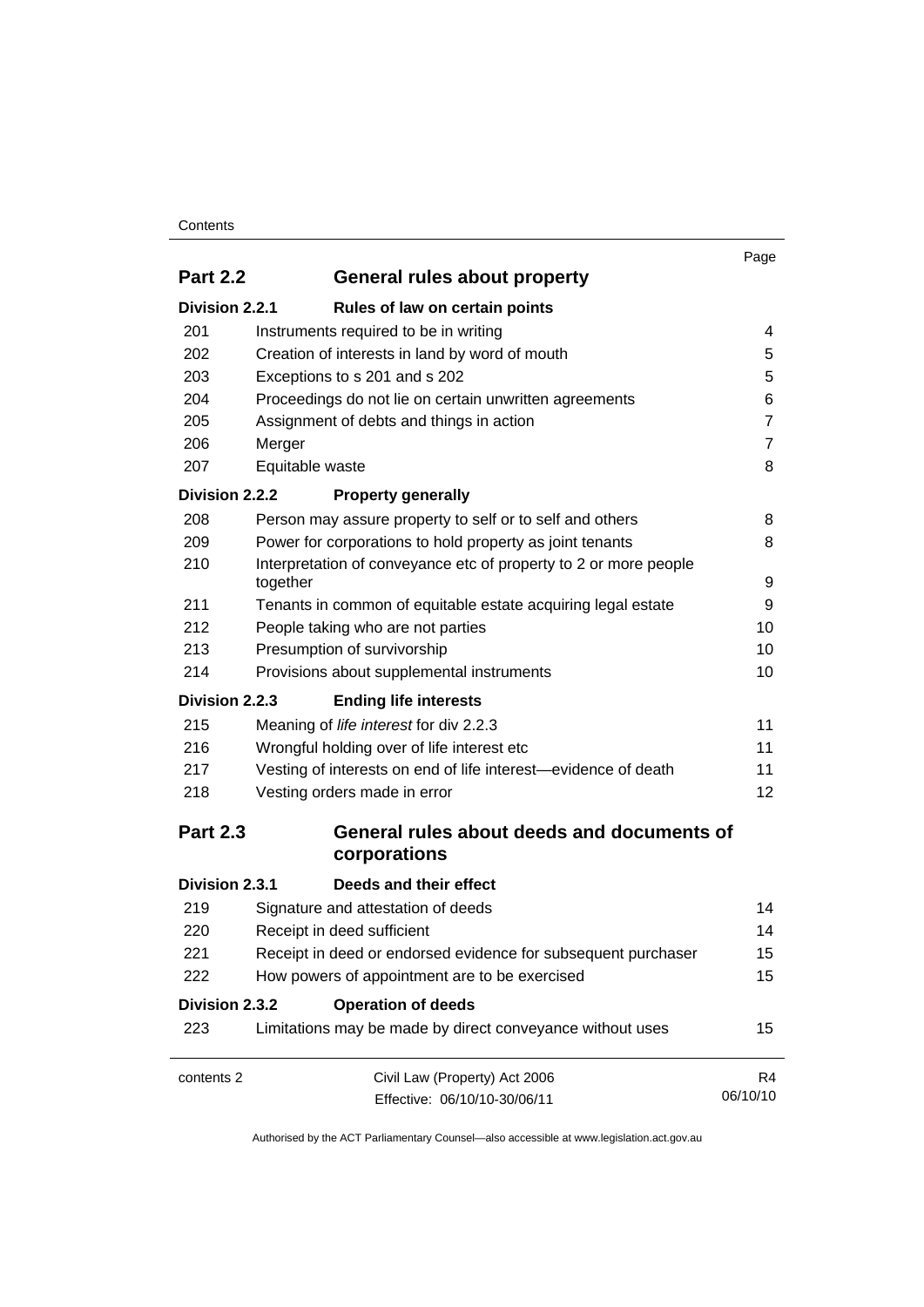|                 |                                                   |                                                                    | Contents   |
|-----------------|---------------------------------------------------|--------------------------------------------------------------------|------------|
|                 |                                                   |                                                                    | Page       |
| 224             | In conveyance use of word grant unnecessary       |                                                                    |            |
| 225             | Rights of entry etc                               |                                                                    | 16         |
| 226             |                                                   | Certain conveyance etc void                                        | 16         |
| Division 2.3.3  |                                                   | <b>Documents of corporations</b>                                   |            |
| 227             |                                                   | Execution of documents by or on behalf of corporations             | 16         |
| Division 2.3.4  |                                                   | <b>Powers of appointment</b>                                       |            |
| 228             |                                                   | Application-div 2.3.4                                              | 18         |
| 229             |                                                   | Appointments to be valid despite exclusion of object               | 18         |
| <b>Part 2.4</b> |                                                   | <b>Sales and other transactions</b>                                |            |
| Division 2.4.1  |                                                   | Dispositions on trust for sale or with power of sale               |            |
| 230             |                                                   | Meaning of purchaser for div 2.4.1                                 | 19         |
| 231             |                                                   | Consents to execution of trust for sale etc.                       | 19         |
| 232             |                                                   | Purchaser not to be concerned with trusts of proceeds of sale      | 20         |
| 233             | Settlements of personal property invested in land |                                                                    | 20         |
| 234             |                                                   | Powers given to trustees for sale                                  | 21         |
| 235             |                                                   | Application of income of land under trust for sale                 | 21         |
| 236             |                                                   | Partition of land under trust for sale                             | 21         |
| 237             | powers                                            | Powers of Supreme Court if trustees for sale decline to exercise   | 23         |
| Division 2.4.2  |                                                   | <b>Voidable dispositions</b>                                       |            |
| 238             |                                                   | Meaning of purchaser for div 2.4.2                                 | 23         |
| 239             |                                                   | Voluntary dispositions to defraud creditors voidable               | 23         |
| 240             |                                                   | Voluntary dispositions of land-how far voidable against purchasers | 24         |
| 241             |                                                   | Acquisitions of reversions at under value                          | 24         |
| <b>Part 2.5</b> |                                                   | <b>Partition</b>                                                   |            |
| 242             | Definitions-pt 2.5                                |                                                                    | 25         |
| 243             |                                                   | Court may order partition of land held in co-ownership             | 25         |
| 244             |                                                   | Power of Supreme Court to order sale instead of partition          | 25         |
| 245             |                                                   | Authority for interested person to bid                             | 27         |
| 246             |                                                   | Parties to partition proceedings                                   | 27         |
| 247             |                                                   | Several sales in same partition proceeding                         | 27         |
| R4              |                                                   | Civil Law (Property) Act 2006                                      | contents 3 |

Authorised by the ACT Parliamentary Counsel—also accessible at www.legislation.act.gov.au

Effective: 06/10/10-30/06/11

06/10/10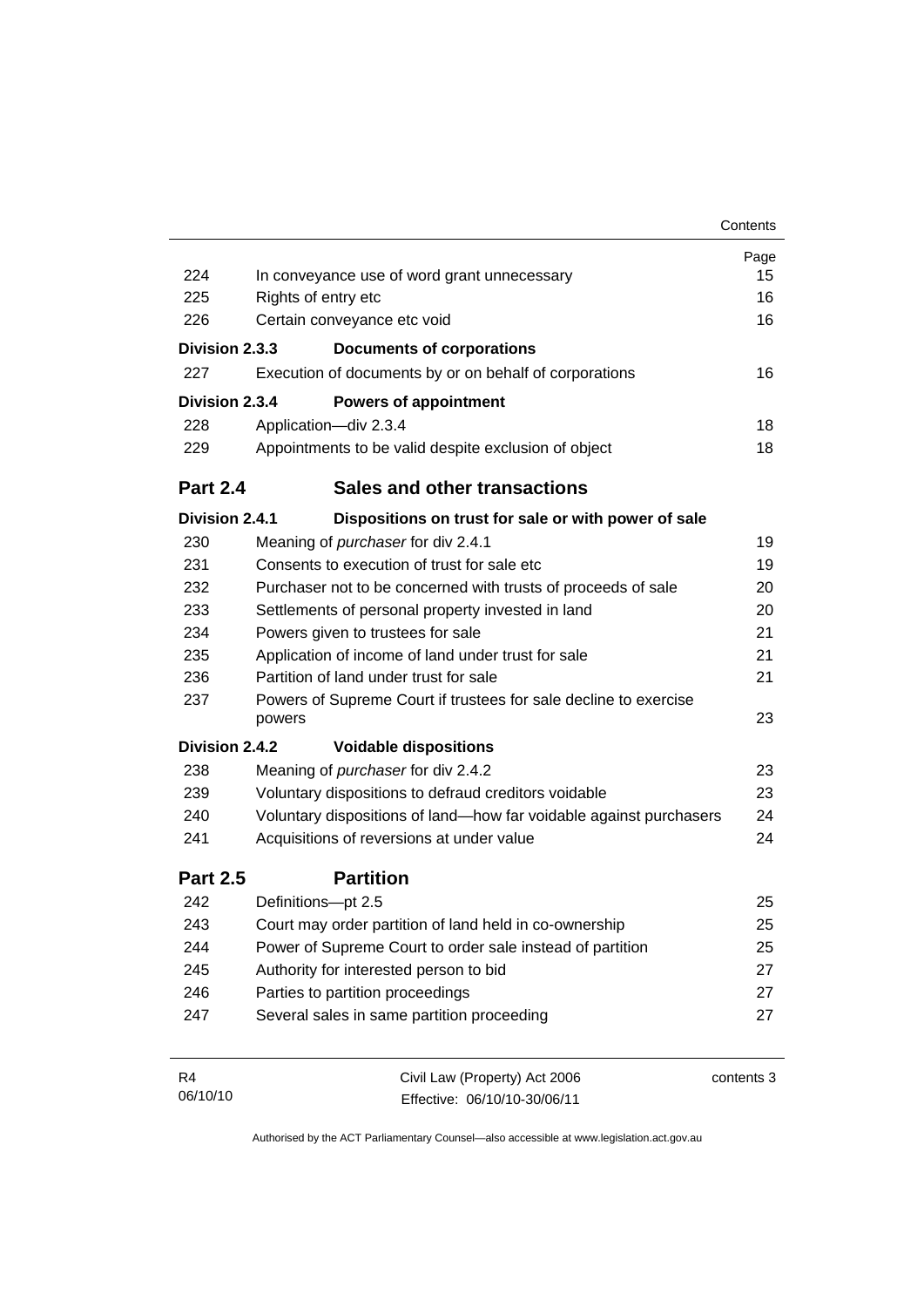#### **Contents**

|                  |                                                       | Page |
|------------------|-------------------------------------------------------|------|
| <b>Part 2.6</b>  | <b>Apportionment</b>                                  |      |
| 248              | Definitions-pt 2.6                                    | 29   |
| 249              | Application of pt 2.6 to dividends of companies       | 29   |
| 250              | Income apportionable in relation to time              | 29   |
| 251              | Time when apportioned part is payable                 | 30   |
| 252              | Recovery of apportioned parts                         | 30   |
| 253              | Exceptions and application                            | 31   |
| <b>Part 2.7</b>  | <b>Children and children's property</b>               |      |
| 254              | Receipts by certain children                          | 32   |
| 255              | Management of land during childhood                   | 32   |
| 256              | Power to appoint trustees of child's property         | 33   |
| 257              | Powers and duties of guardian                         | 35   |
| <b>Part 2.8</b>  | <b>Rights-of-way</b>                                  |      |
| 258              | No right-of-way by user against Territory etc         | 36   |
| <b>Chapter 3</b> | <b>Mortgages</b>                                      |      |
| <b>Part 3.1</b>  | Powers in relation to mortgages                       |      |
| 300              | Application-pt 3.1                                    | 37   |
| 301              | Powers incidental to mortgages                        | 37   |
| 302              | Receipt for purchase money sufficient discharge       | 38   |
| 303              | Notice of sale                                        | 38   |
| 304              | Purported exercise of power of sale                   | 39   |
| 305              | Application of purchase money by mortgagee            | 39   |
| 306              | Property that may be transferred to purchaser         | 39   |
| 307              | Mortgagee may call for documents relating to property | 40   |
| 308              | Appointment of receiver                               | 40   |
| 309              | Receiver taken to be agent of mortgagor               | 41   |
| 310              | Powers of receiver                                    | 41   |
| 311              | Ending appointment of receiver etc                    | 41   |
| 312              | Commission to receiver                                | 41   |

| contents 4 | Civil Law (Property) Act 2006 | R4       |
|------------|-------------------------------|----------|
|            | Effective: 06/10/10-30/06/11  | 06/10/10 |

313 Receiver to insure if required 42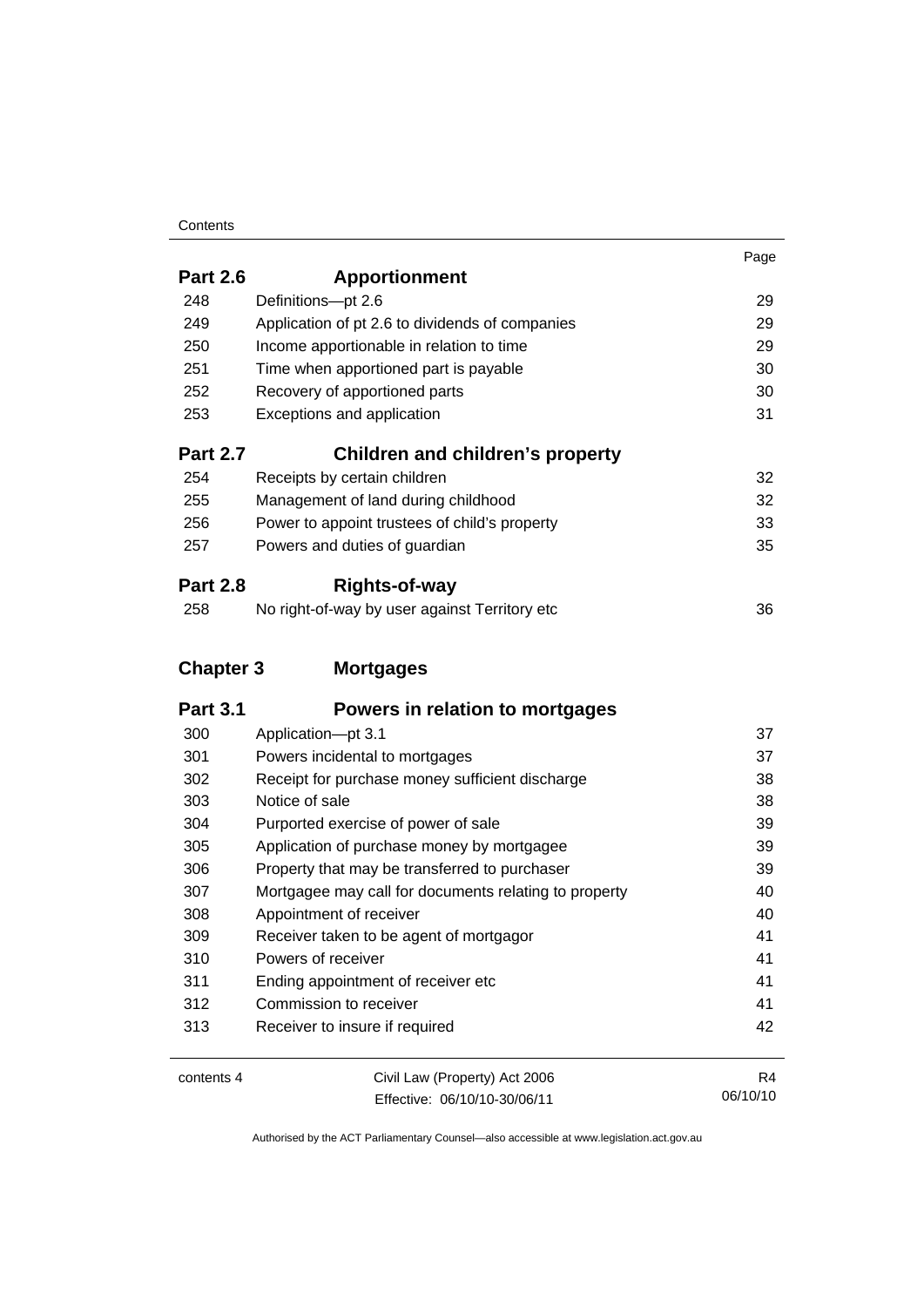|                  |                                                             | Contents   |
|------------------|-------------------------------------------------------------|------------|
| 314              | Application of amounts received by receiver                 | Page<br>42 |
|                  |                                                             |            |
| <b>Part 3.2</b>  | Mortgages-other provisions                                  |            |
| 315              | Effect of repayment on ejectment by mortgagee               | 43         |
| 316              | Section 315 not to apply in certain cases                   | 44         |
| 317              | Redemption if mortgagee absent or unknown                   | 44         |
| <b>Chapter 4</b> | <b>Leases</b>                                               |            |
| <b>Part 4.1</b>  | Leases-general provisions                                   |            |
| Division 4.1.1   | Lessee's and lessor's obligations                           |            |
| 400              | Lessee's obligations attach to reversion                    | 46         |
| 401              | Lessor's obligations to run with reversion                  | 47         |
| 402              | Lessee to give notice of ejectment to lessor                | 47         |
| Division 4.1.2   | Renewal of headlease without surrender of sublease          |            |
| 403              | Renewal of headlease                                        | 48         |
| 404              | Rights on renewal                                           | 48         |
| <b>Part 4.2</b>  | Leases to and for children and for absent<br><b>lessors</b> |            |
| 405              | Leases for children                                         | 50         |
| 406              | Costs of lease authorisation application for child          | 50         |
| 407              | Renewal of leases by children                               | 51         |
| 408              | Renewal of leases for people not amenable to process        | 51         |
| 409              | Preconditions for grant or renewal of lease to be satisfied | 52         |
| 410              | Application of amounts paid for lease renewal under pt 4.2  | 52         |
| 411              | Validity of surrenders and leases under pt 4.2              | 52         |
| 412              | Costs of applications under pt 4.2                          | 53         |
| <b>Part 4.3</b>  | <b>Breach of insurance provisions</b>                       |            |
| 413              | Application-pt 4.3                                          | 54         |
| 414              | Relief against forfeiture for failure to insure             | 54         |
| 415              | Record of relief granted                                    | 54         |
| 416              | Limit on relief                                             | 54         |
| R4               | Civil Law (Property) Act 2006                               | contents 5 |
| 06/10/10         | Effective: 06/10/10-30/06/11                                |            |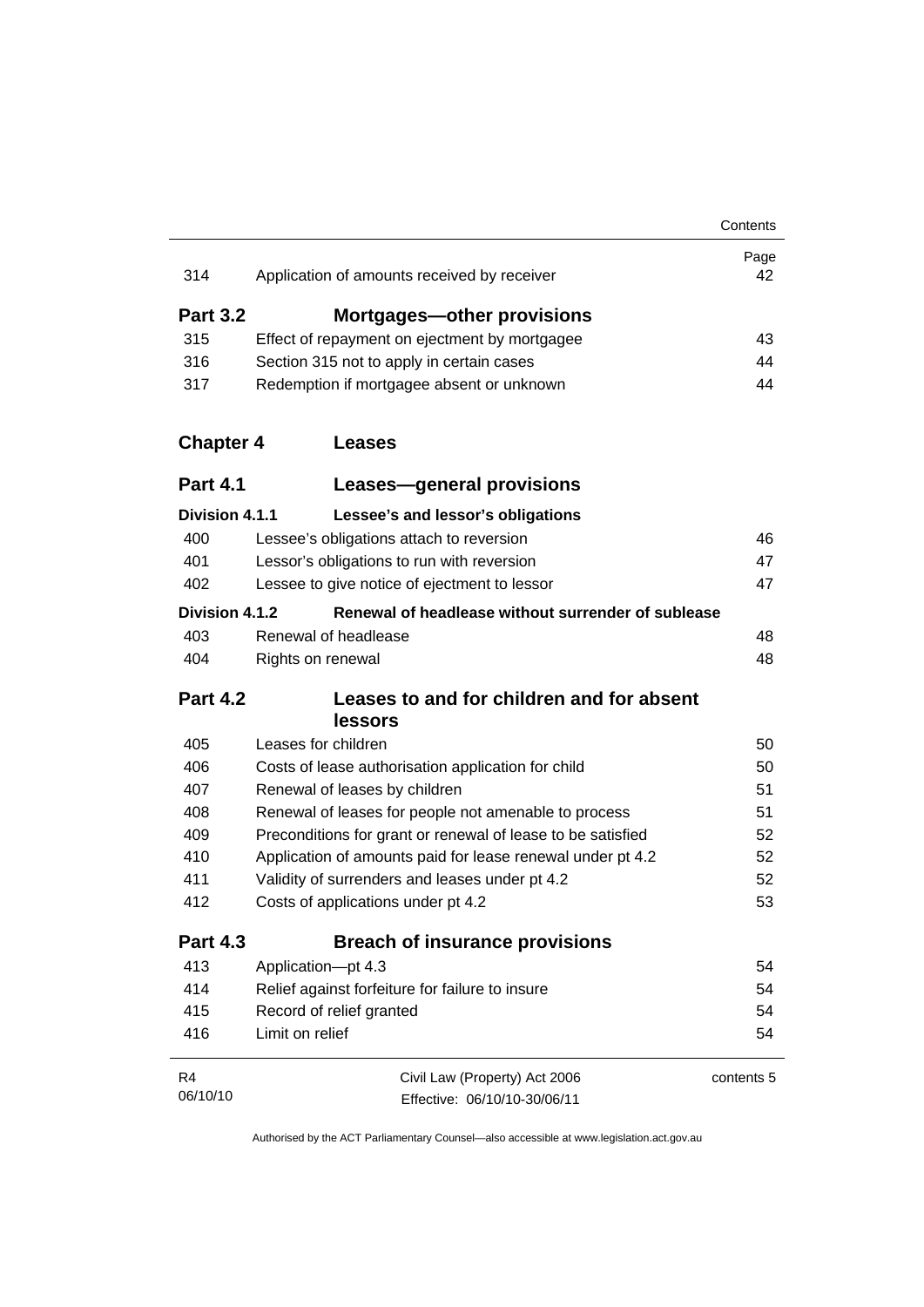| 417             | Noncomplying insurance                                   | Page<br>55 |
|-----------------|----------------------------------------------------------|------------|
| 418             | Protection of purchaser of leasehold against forfeiture  | 55         |
|                 |                                                          |            |
| <b>Part 4.4</b> | Restriction of effect of licence or waiver by            |            |
|                 | lessor                                                   |            |
| 419             | Application-pt 4.4                                       | 57         |
| 420             | Effect of licence given to lessee                        | 57         |
| 421             | Operation of partial licences                            | 58         |
| 422             | Apportionment of conditions of entry on severance        | 59         |
| 423             | Waiver of benefit of lease provision                     | 59         |
| <b>Part 4.5</b> | <b>Forfeiture of leases</b>                              |            |
| 424             | Definitions-pt 4.5                                       | 60         |
| 425             | Application-pt 4.5                                       | 60         |
| 426             | Restrictions on re-entry or forfeiture                   | 60         |
| 427             | Notices under s 426 (1)                                  | 62         |
| 428             | Protection of sublessees                                 | 62         |
| <b>Part 4.6</b> | Leases invalidly granted under powers                    |            |
| 429             | Pt 4.6 does not bind the Territory                       | 63         |
| 430             | Leases taken to be granted in intended exercise of power | 63         |
| 431             | Certain invalid leases taken to be agreements to lease   | 63         |
| 432             | Certain leases validated                                 | 64         |
| 433             | Acceptance of rent taken to be confirmation of lease     | 65         |
| 434             | Lessee bound to accept confirmation                      | 65         |
| 435             | Pt 4.6 does not affect certain other rights              | 66         |
| <b>Part 4.7</b> | <b>Recovery of leased premises</b>                       |            |
| 436             | Application-pt 4.7                                       | 67         |
| 437             | Who is an agent for pt 4.7?                              | 67         |
| 438             | Recovery of possession                                   | 67         |

contents 6 Civil Law (Property) Act 2006 Effective: 06/10/10-30/06/11

R4 06/10/10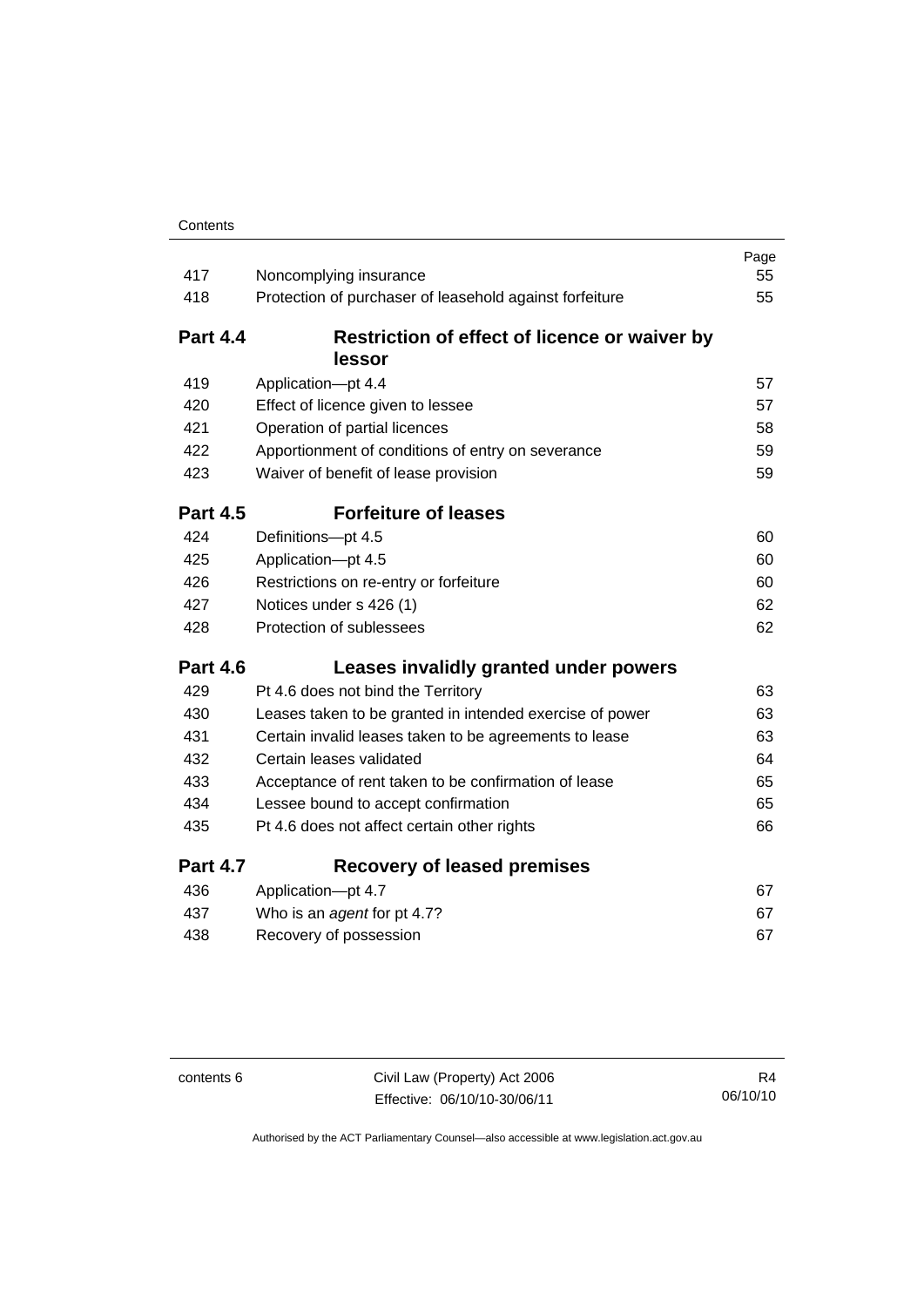| <b>Chapter 5</b><br><b>Miscellaneous</b>                                               | Page                                       |
|----------------------------------------------------------------------------------------|--------------------------------------------|
| Debts charged on property of deceased                                                  |                                            |
| Charges on property of deceased person to be paid primarily out of<br>property charged | 69                                         |
|                                                                                        |                                            |
| Stipulations not of the essence of contracts                                           | 71                                         |
| <b>Miscellaneous-other provisions</b>                                                  |                                            |
| Approved forms                                                                         | 72                                         |
| Regulation-making power                                                                | 72                                         |
| <b>Dictionary</b>                                                                      | 73                                         |
| <b>Endnotes</b>                                                                        |                                            |
| About the endnotes                                                                     | 78                                         |
| Abbreviation key                                                                       | 78                                         |
| Legislation history                                                                    | 79                                         |
| Amendment history                                                                      | 79                                         |
| Earlier republications                                                                 | 80                                         |
|                                                                                        | person<br><b>Stipulations in contracts</b> |

 $\overline{\phantom{0}}$ 

**Contents**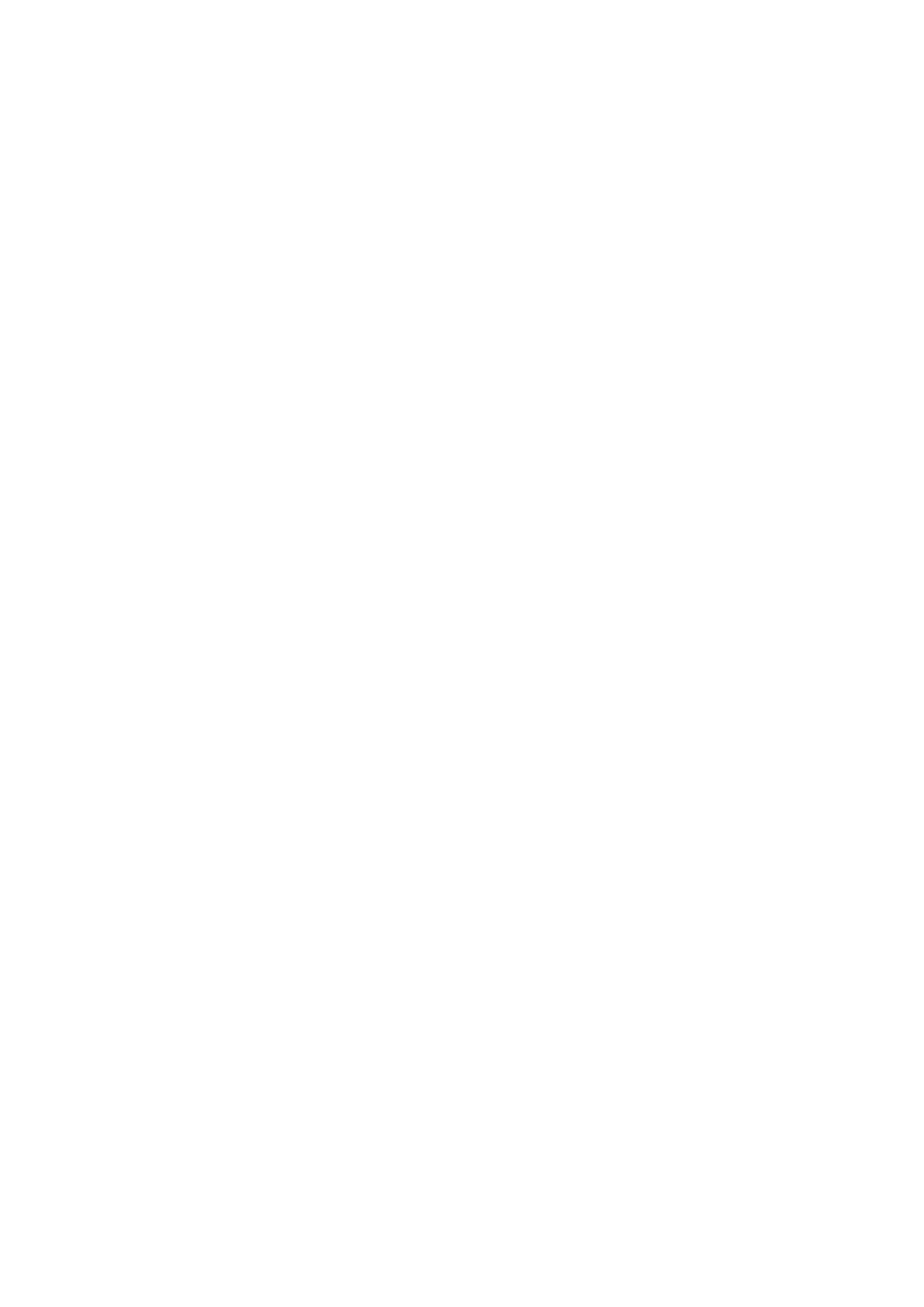

# **Civil Law (Property) Act 2006**

An Act to amend, simplify and consolidate provisions about the law of property, and for other purposes

R4 06/10/10

l

Civil Law (Property) Act 2006 Effective: 06/10/10-30/06/11

page 1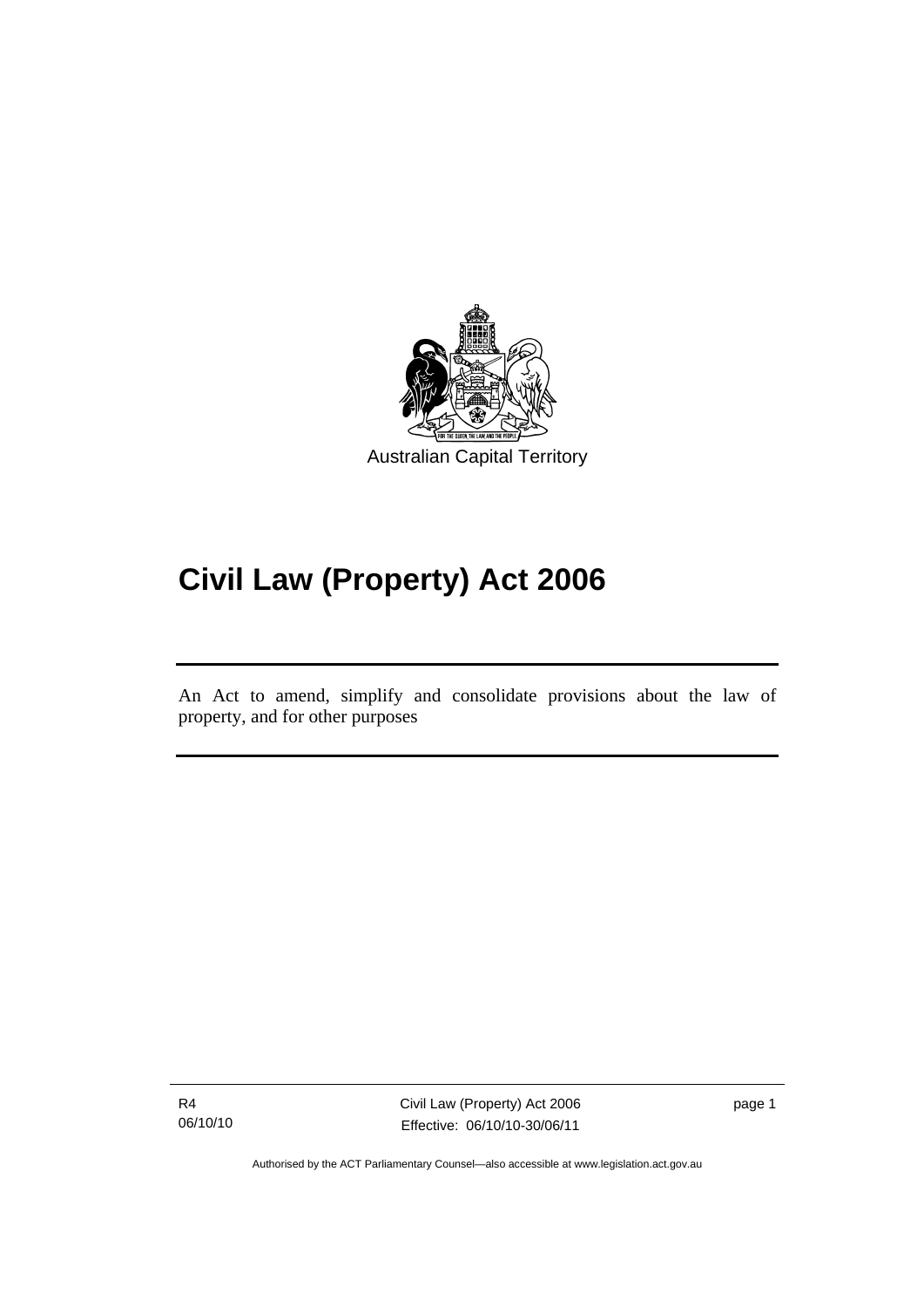Section 1

# **Chapter 1** Preliminary

#### **1 Name of Act**

This Act is the *Civil Law (Property) Act 2006*.

#### **3 Dictionary**

The dictionary at the end of this Act is part of this Act.

*Note 1* The dictionary at the end of this Act defines certain terms used in this Act, and includes references (*signpost definitions*) to other terms defined elsewhere.

> For example, the signpost definition '*trustee company*—see the *Trustee Companies Act 1947*, dictionary.' means that the term 'trustee company' is defined in that dictionary and the definition applies to this Act.

*Note 2* A definition in the dictionary (including a signpost definition) applies to the entire Act unless the definition, or another provision of the Act, provides otherwise or the contrary intention otherwise appears (see Legislation Act,  $s$  155 and  $s$  156 (1)).

#### **4 Notes**

A note included in this Act is explanatory and is not part of this Act.

*Note* See the Legislation Act, s 127 (1), (4) and (5) for the legal status of notes.

#### **5 Application of Act**

- (1) This Act does not apply in relation to leasehold land (including leases of leasehold land) under the *Land Titles Act 1925* so far as there is an inconsistency with that Act.
- (2) If a provision of this Act is stated to apply to land under the *Land Titles Act 1925*, the provision is not taken (unless the contrary intention appears) to apply exclusively to land of that kind.

R4 06/10/10

Authorised by the ACT Parliamentary Counsel—also accessible at www.legislation.act.gov.au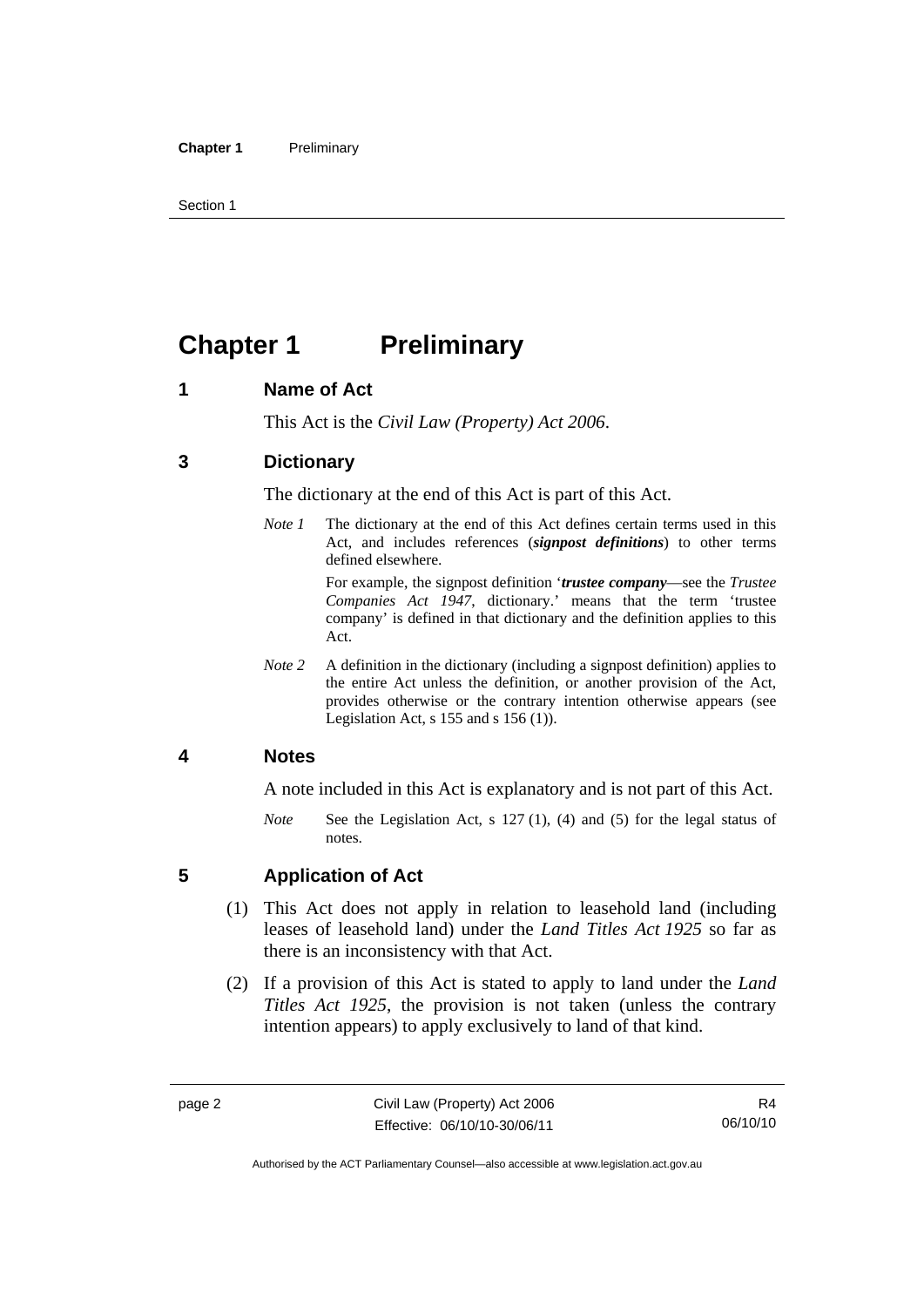# **Chapter 2 Conveyancing**

# **Part 2.1 Conveyancing—preliminary**

#### **200 What is a** *settlement***?**

- (1) A *settlement* is an instrument, or a number of instruments, under which land is—
	- (a) held by people in limited ownership by succession; or
	- (b) held in trust for people as limited owners by succession; or
	- (c) held in trust for a child in possession; or
	- (d) held in limited ownership by a trust for a child in possession.

#### **Example of settlement**

will

- *Note* An example is part of the Act, is not exhaustive and may extend, but does not limit, the meaning of the provision in which it appears (see Legislation Act, s 126 and s 132).
- (2) If a child is beneficially entitled to land, and because of an intestacy or otherwise there is no instrument under which the interest of the child arises or is acquired, a *settlement* is taken to have been made by the intestate or the person whose interest the child has acquired.
- (3) An interest not disposed of by a settlement, and remaining in or reverting to the settlor (or someone deriving title through the settlor), is an interest included in the settlement and coming to the settlor (or other person) under the settlement.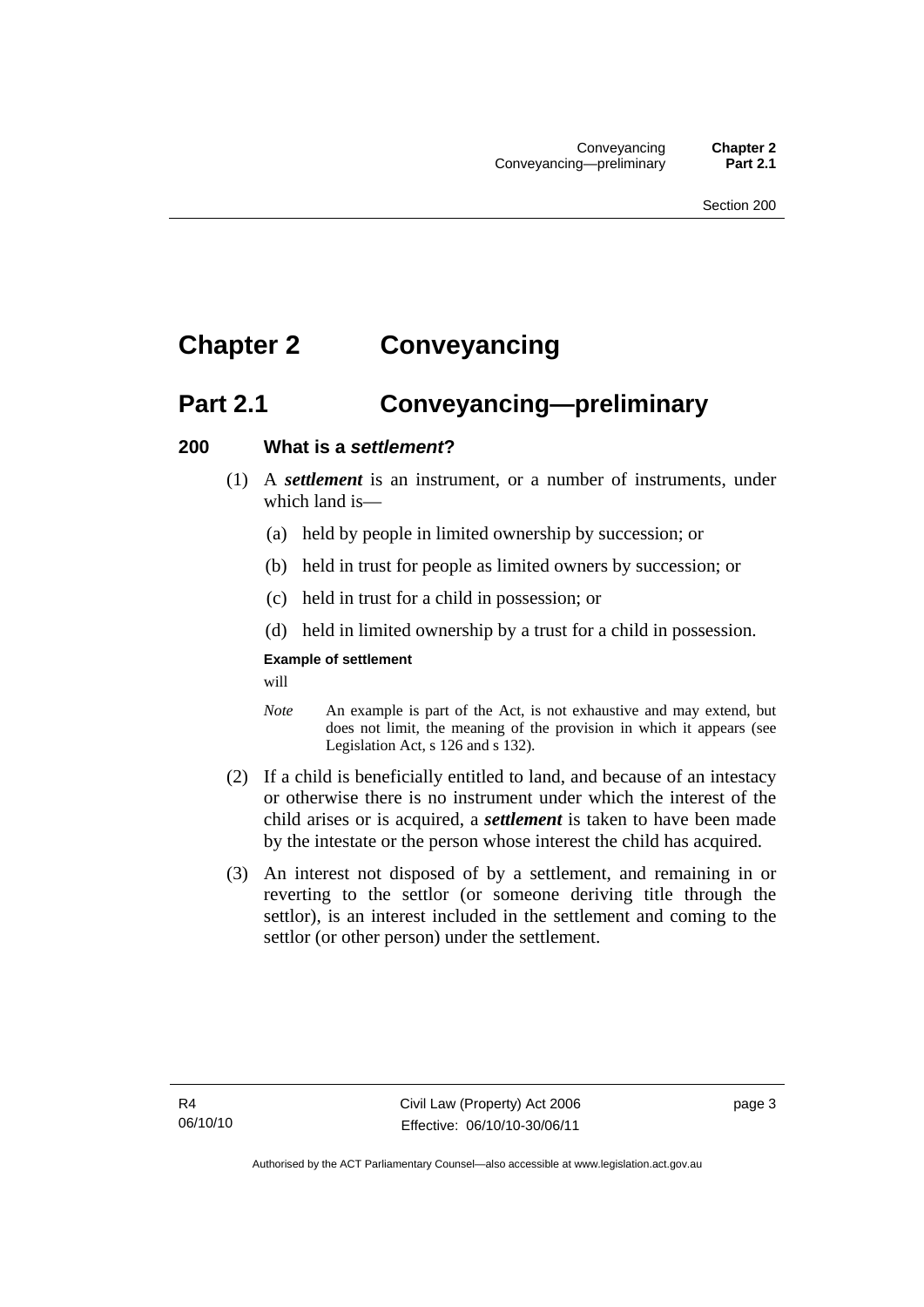# **Part 2.2 General rules about property**

#### **Division 2.2.1 Rules of law on certain points**

#### **201 Instruments required to be in writing**

- (1) An interest in land cannot be created or disposed of by a person except—
	- (a) by writing signed by the person or by the person's agent properly authorised in writing; or
	- (b) by the person's will; or
	- (c) by operation of law.
	- *Note 1* The Legislation Act, dict, pt 1 defines *interest*, in relation to land and other property, and *land*.
	- *Note* 2 See also the Legislation Act, s 168 (References to person with interest in land include personal representative etc).
- (2) A declaration of trust by a person in relation to an interest in land must be—
	- (a) in writing signed by the person; or
	- (b) made by the person's will.
- (3) A disposition by a person of an equitable interest or trust existing at the time of the disposition must be—
	- (a) in writing signed by the person or by the person's agent properly authorised in writing; or
	- (b) made by the person's will.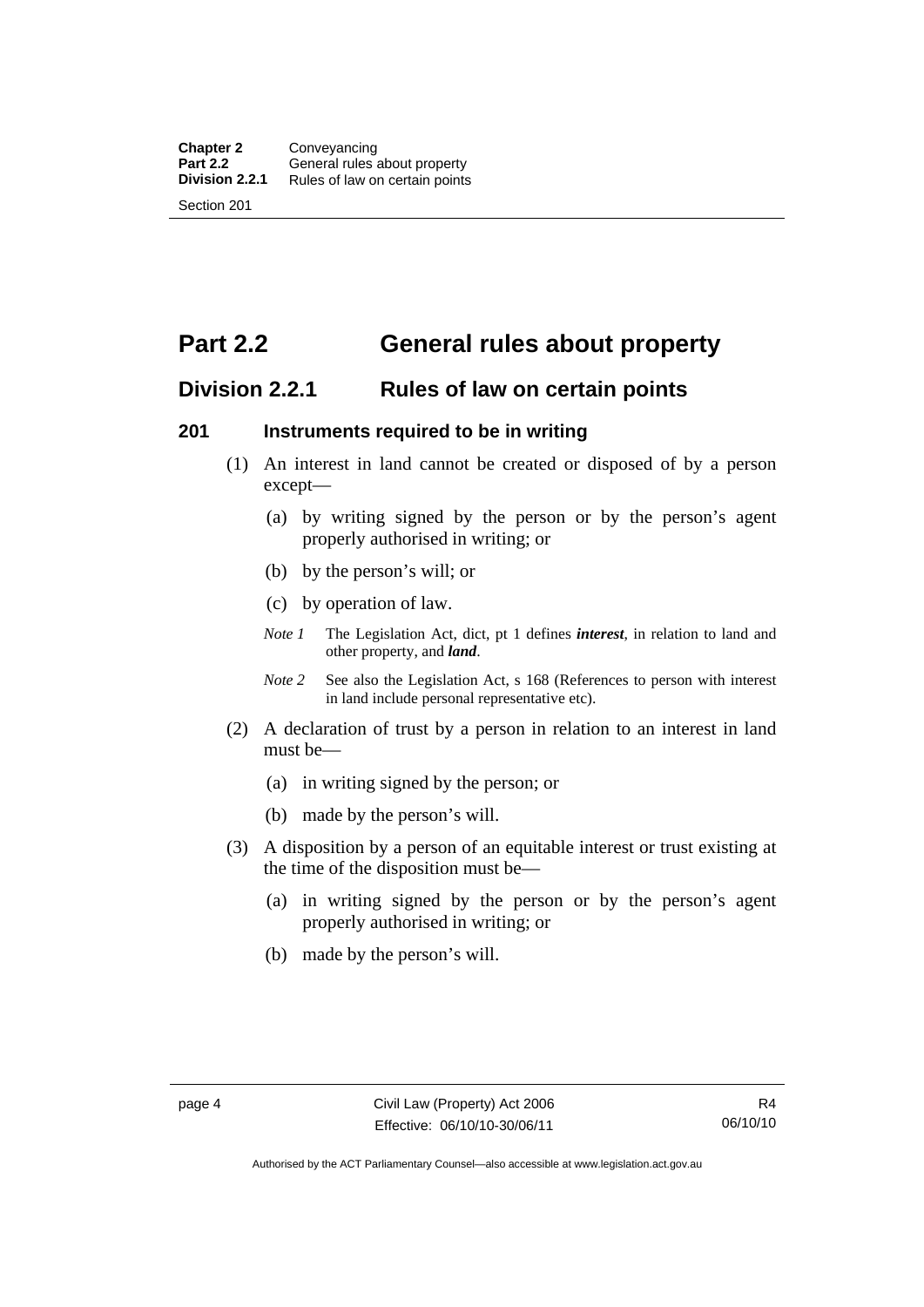- (4) This section—
	- (a) does not affect the creation or operation of a resulting, implied or constructive trust; and
	- (b) is subject to section 202 (Creation of interests in land by word of mouth).

#### **202 Creation of interests in land by word of mouth**

- (1) This section applies to an interest in land if the interest is—
	- (a) created by word of mouth; and
	- (b) not put into writing signed by the person creating it or by the person's agent properly authorised in writing.
- (2) The interest is an interest at will only, whether or not consideration is given for it.

#### **203 Exceptions to s 201 and s 202**

- (1) Section 201 (Instruments required to be in writing) and section 202 (Creation of interests in land by word of mouth) do not—
	- (a) affect the creation by word of mouth of a lease that is at the highest rent reasonably obtainable without taking a fine and that takes effect in possession—
		- (i) for a term not longer than 3 years without a right for the lessee to extend the term; or
		- (ii) for a term not longer than 3 years with a right for the lessee to extend the term, at the best rent reasonably obtainable without taking a fine, for a further period, but so that the period of the lease and the period of the extension do not total longer than 3 years; or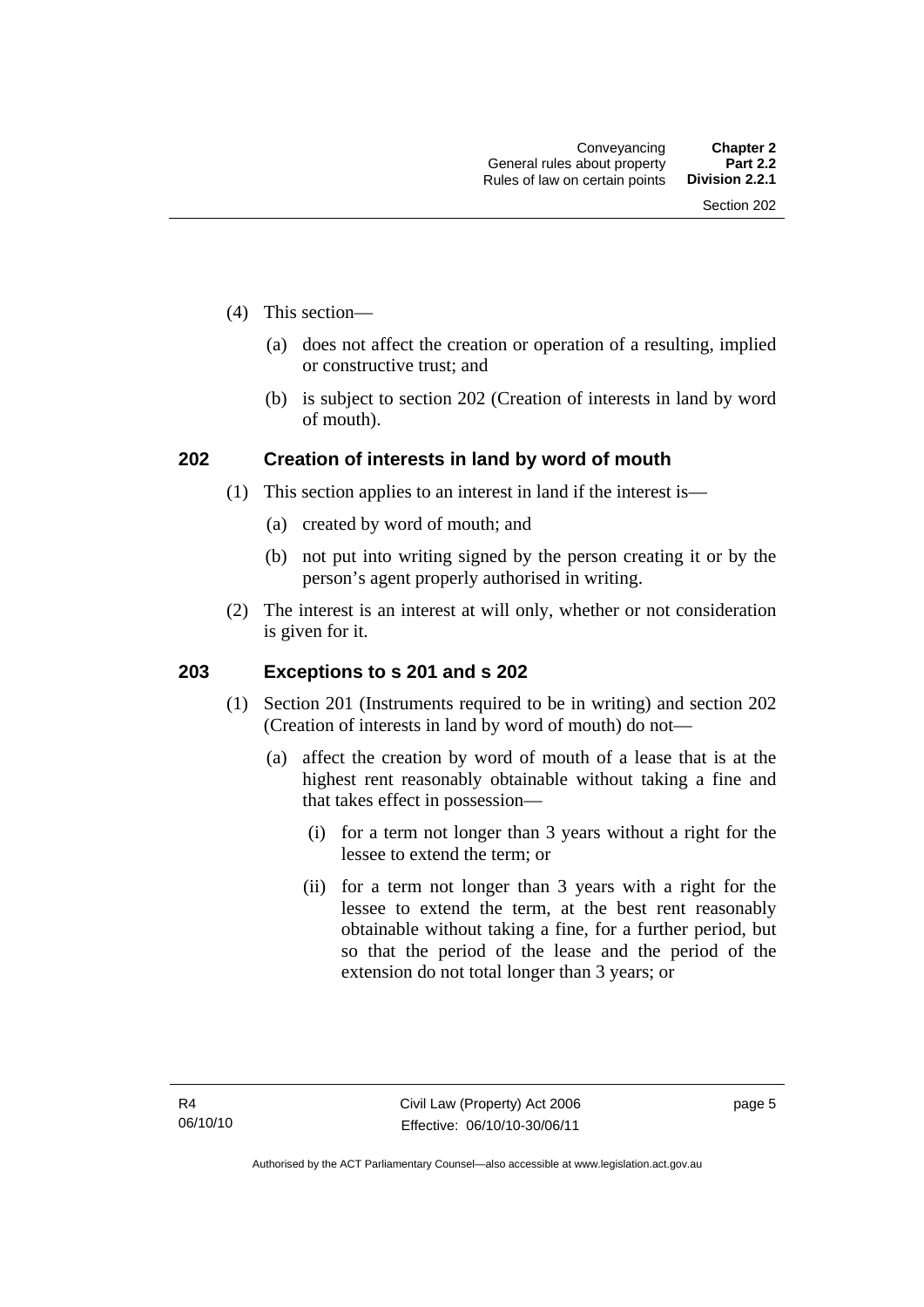- (b) invalidate a disposition by will; or
- (c) affect an interest validly created before 26 June 1986; or
- (d) affect the law about part performance.
- *Note* A 'fine' is an amount paid by a tenant to a landlord for the grant, transfer or renewal of a lease. It is not an amount reasonably demanded to cover the landlord's expenses, rather an extortionate amount demanded by a landlord without reasonable cause (see Butterworths, Australian Legal Dictionary, p 477).
- (2) In this section:

*possession*—to remove any doubt, *possession* of land does not include receipt of income from the land.

#### **204 Proceedings do not lie on certain unwritten agreements**

- (1) A proceeding does not lie against a person on a contract for the sale or other disposition of land unless the agreement on which the proceeding is brought, or a memorandum or note of the agreement, is in writing signed by the person or by the person's agent properly authorised in writing.
- (2) This section—
	- (a) applies to contracts whenever they were made; and
	- (b) applies to land under the *Land Titles Act 1925*; and
	- (c) does not affect the law about part performance or sales by a court.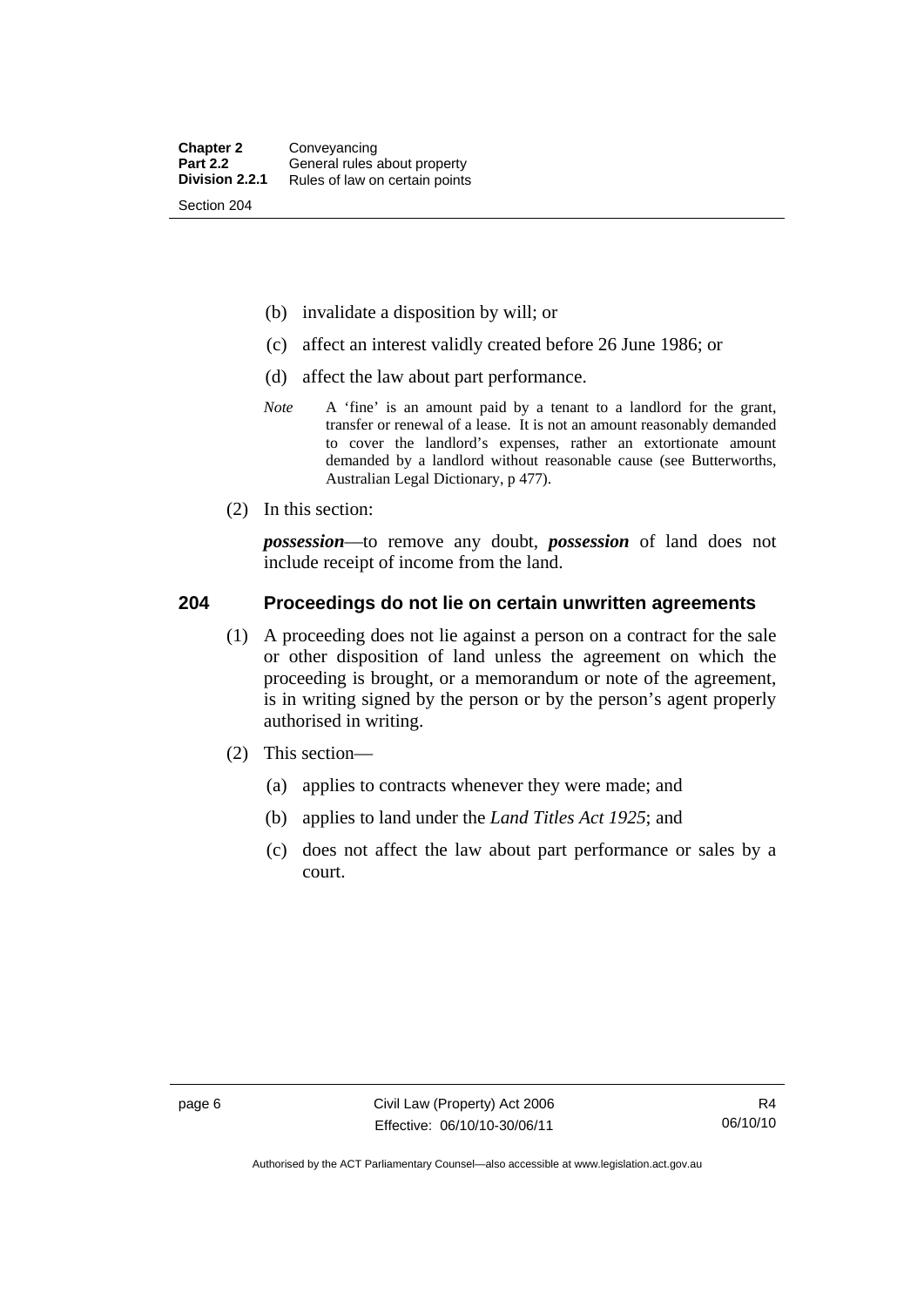#### **205 Assignment of debts and things in action**

- (1) An absolute assignment, in writing signed by the assignor, of a debt or thing in action (other than an assignment expressed to be by charge only) is effective at law to transfer the right to the debt or thing in action if written notice of the assignment is given to the debtor, trustee, or other person, (the *liable person*) from whom the assignor would have been entitled to receive or claim the debt or thing in action.
	- *Note* A *thing in action* (also called a *chose in action*) is an intangible personal property right recognised and protected by the law. Examples include debts, money held at a bank, shares, rights under a trust, copyright, and the right to sue for breach of contract.
- (2) The transfer takes effect on the day the notice is given.
- (3) Without limiting subsection (1), the assignee may recover or otherwise enforce the debt or thing in action without involving the assignor.
- (4) However, the transfer is subject to all equities that would have been entitled to priority over the right of the assignee apart from this section.
- (5) If the liable person has notice that the assignment is disputed, or of any conflicting claims to the debt or thing in action, the liable person may—
	- (a) call on anyone claiming the debt or thing in action to interplead; or
	- (b) pay any amount in dispute into court.

#### **206 Merger**

An estate in land is merged in another estate by operation of law only if the beneficial interest in the estate is merged or extinguished in equity.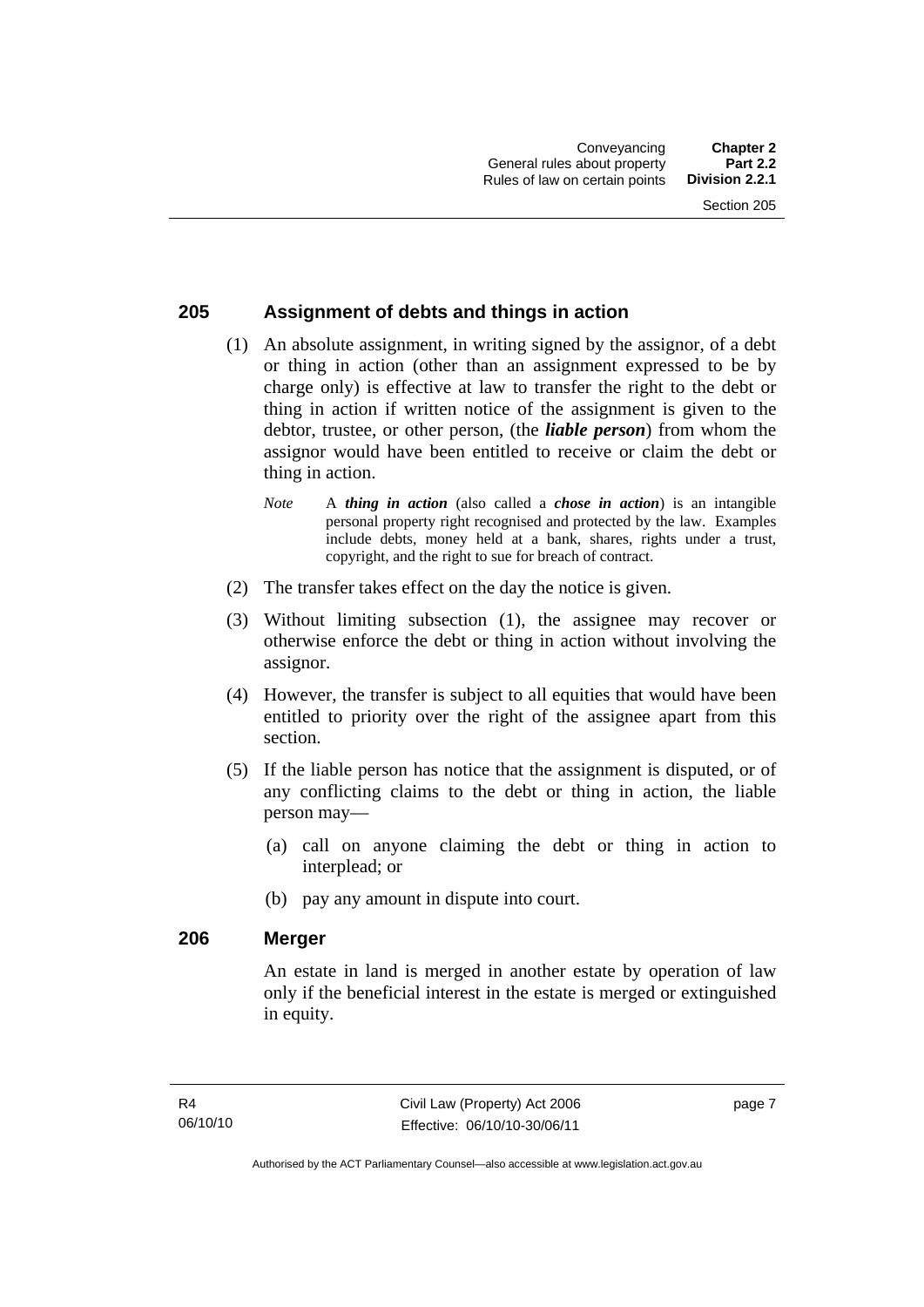#### **207 Equitable waste**

An estate for life without impeachment of waste does not give the tenant for life a legal right to commit equitable waste, unless an intention to give the tenant for life that right expressly appears in the instrument creating the estate.

### **Division 2.2.2 Property generally**

#### **208 Person may assure property to self or to self and others**

A person may assure property to—

- (a) himself or herself; or
- (b) himself or herself and anyone else.

#### **209 Power for corporations to hold property as joint tenants**

- (1) A corporation may acquire and hold property in joint tenancy in the same way as if it were an individual.
- (2) Without limiting subsection (1), if a corporation and an individual become entitled to property under circumstances or an instrument that would have created a joint tenancy if the corporation were an individual, the corporation and individual are entitled to the property as joint tenants.
- (3) However, the acquisition and holding of property by a corporation in joint tenancy is subject to the conditions and restrictions that apply to the acquisition and holding of property by a corporation in severalty.
- (4) If a corporation that is a joint tenant of property is dissolved, the property devolves on the other joint tenant.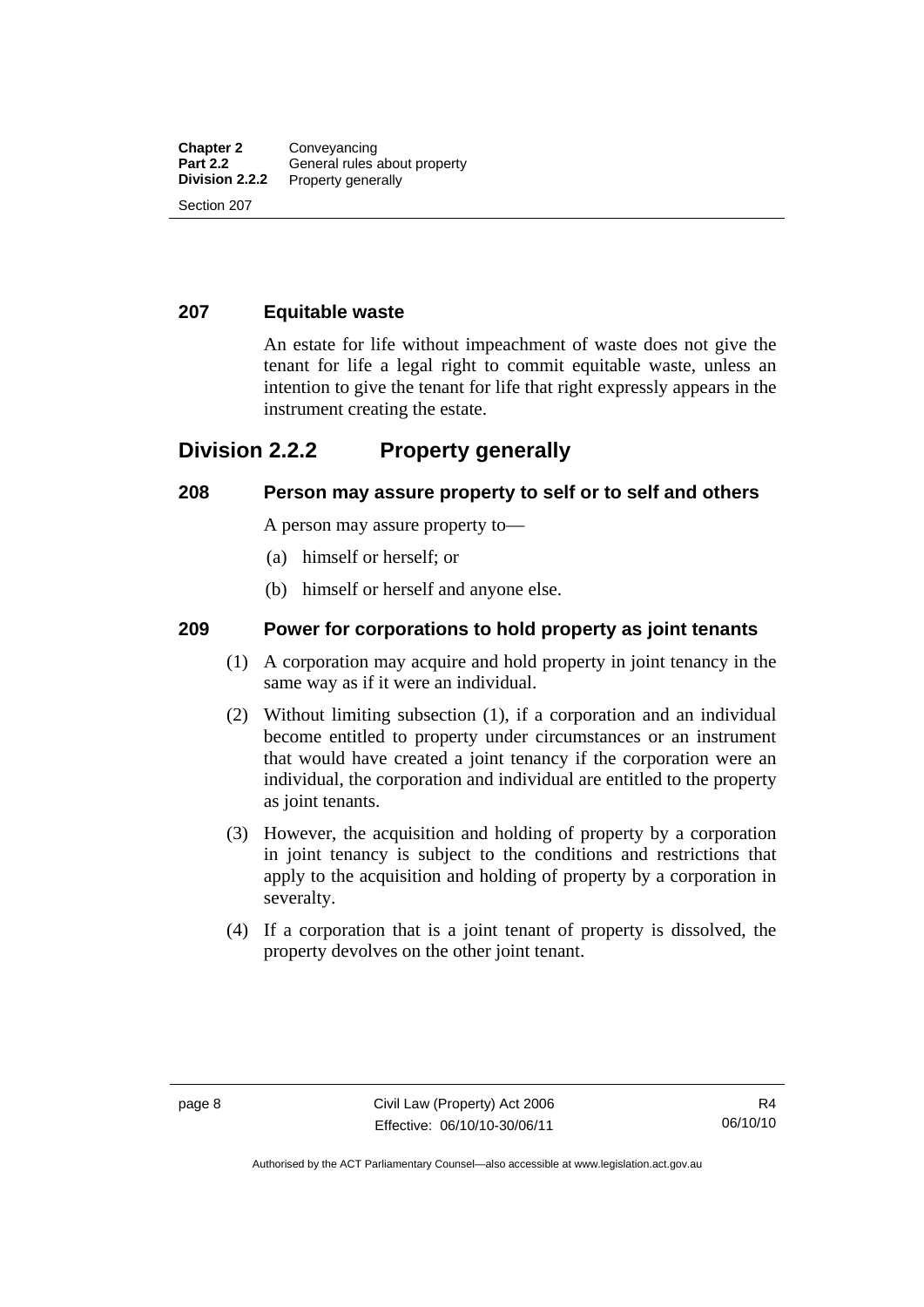#### **210 Interpretation of conveyance etc of property to 2 or more people together**

- (1) A disposition of the beneficial interest in property (whether or not with the legal estate) to or for 2 or more people together beneficially is taken to be made to or for them as tenants in common, and not as joint tenants.
- (2) However, this section does not apply—
	- (a) to people who, under the instrument, are executors, administrators, trustees or mortgagees; or
	- (b) if the instrument expressly provides that they are to take as joint tenants.
- (3) This section applies to the interpretation of an instrument commencing after 8 May 1958.

#### **211 Tenants in common of equitable estate acquiring legal estate**

- (1) This section applies if—
	- (a) 2 or more people are beneficially entitled as tenants in common to an equitable estate in property; and
	- (b) they are or become entitled in their own right (whether as joint tenants or tenants in common) to the legal estate in the property; and
	- (c) their legal estate in the property is equal to, and coextensive with, their equitable estate in the property.
- (2) The legal and equitable estates in the property are both to be held by them as tenants in common unless they otherwise agree.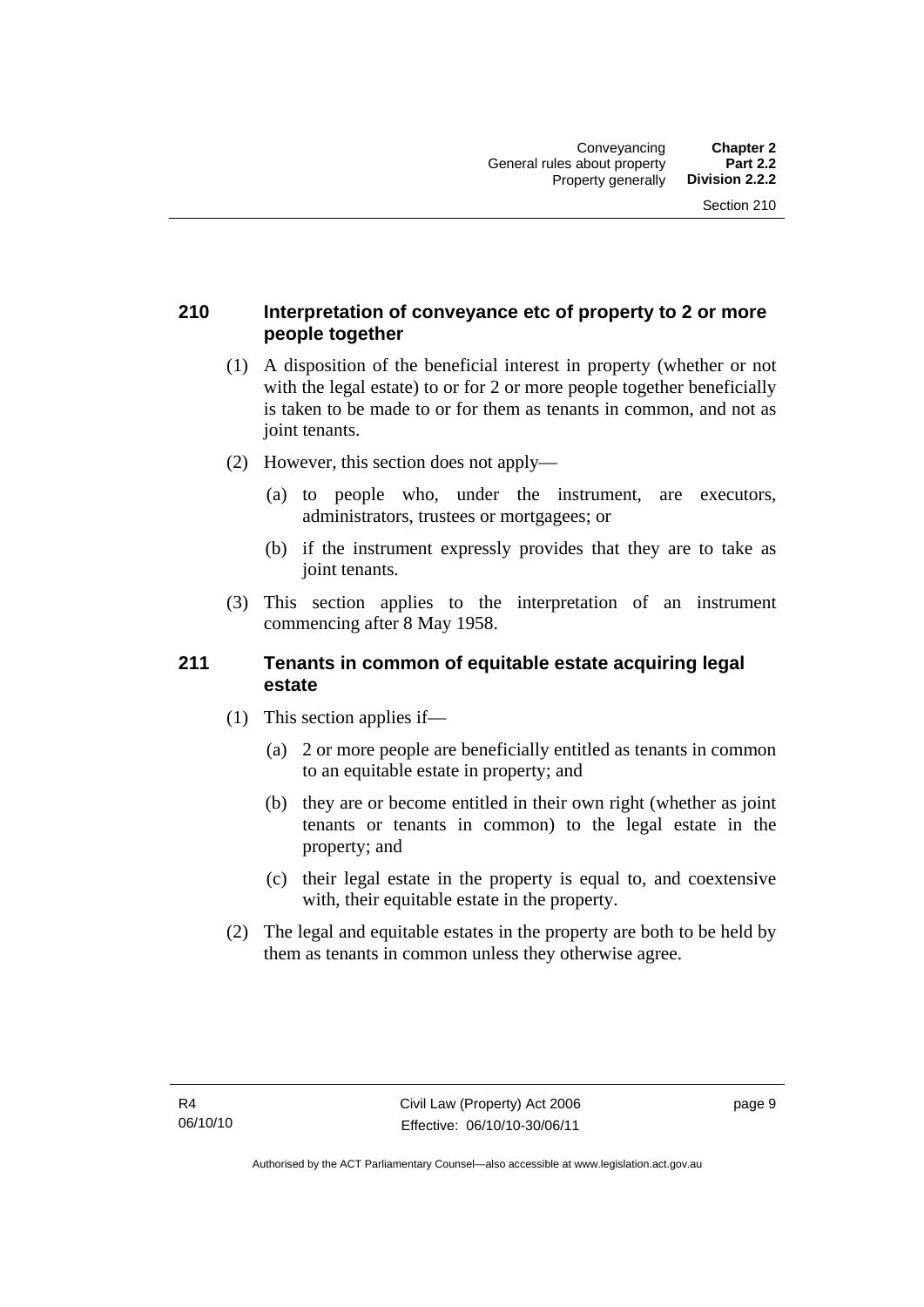#### **212 People taking who are not parties**

- (1) A person may take an immediate or other interest in land or other property, or the benefit of a condition, right of entry, covenant or agreement over or in relation to land or other property, even though the person is not a party to the assurance or other instrument.
- (2) The person may sue, and is entitled to all rights and remedies, in relation to the land or other property as if the person had been a party to the assurance or other instrument.

#### **213 Presumption of survivorship**

- (1) If 2 people die at the same time or in an order that is uncertain, the deaths are, for purposes affecting title to land, taken to have happened in order of seniority, and the younger is taken to have survived the elder.
- (2) If more than 2 people die at the same time or in an order that is uncertain, the deaths are, for purposes affecting title to land, taken to have happened in order of seniority, and the youngest is taken to have survived the eldest.
- (3) This section is subject to the *Administration and Probate Act 1929*, part 3B (Simultaneous deaths).

#### **214 Provisions about supplemental instruments**

- (1) An instrument (the *supplemental instrument*) expressed to be supplemental to a previous instrument is, as far as practicable, to be read, and has effect, as if the supplemental instrument contained a full recital of the previous instrument.
- (2) This section does not operate to give a right to production of the previous instrument.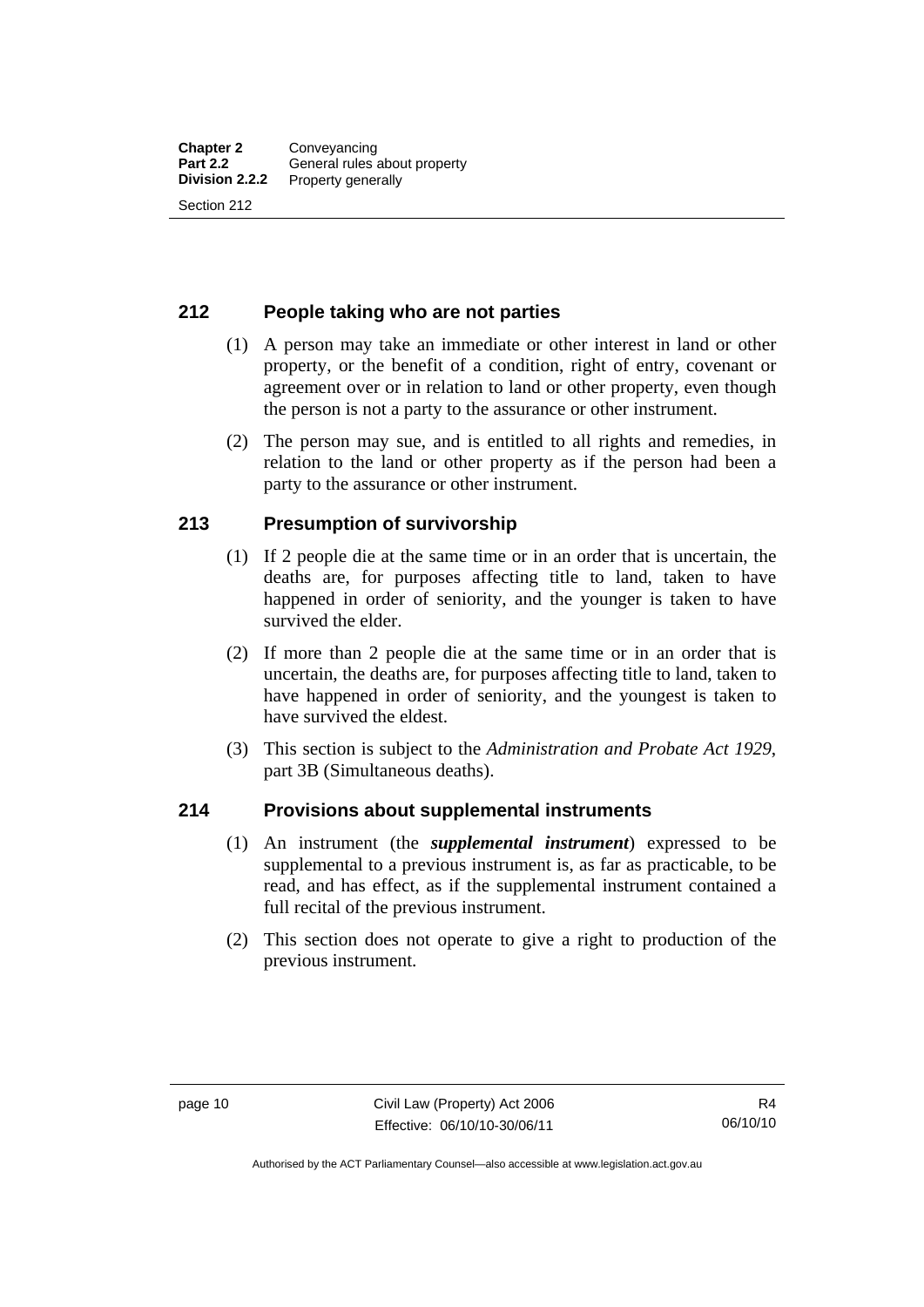(3) A purchaser may accept the same evidence that the previous instrument does not affect the title as the purchaser could have accepted if it had only been mentioned in the supplemental instrument.

## **Division 2.2.3 Ending life interests**

#### **215 Meaning of** *life interest* **for div 2.2.3**

In this division:

*life interest* means an interest in property ending on the death of 1 or more people.

#### **216 Wrongful holding over of life interest etc**

- (1) This section applies if a person entitled to a life interest in property holds over or continues in possession of the property, the interest in the property, or the rents, profits or income of the property, after the end of the life interest without the express consent of the person next entitled to the property, or to the rents, profits or income of the property, on the ending of the life interest.
- (2) The holder of the life interest is liable in damages, to account for the rents, profits or income of the property, or both, to the person entitled to the property, or to the rents, profits or income, after the end of the life interest.

#### **217 Vesting of interests on end of life interest—evidence of death**

- (1) If a reversion, remainder or other interest in property is to vest in possession on the death of 1 or more people and the person entitled to the interest believes that the interest has become vested in possession because of the death of the relevant person, the person entitled to the interest (the *applicant*) may—
	- (a) apply to a court for appropriate orders in relation to the property; and

page 11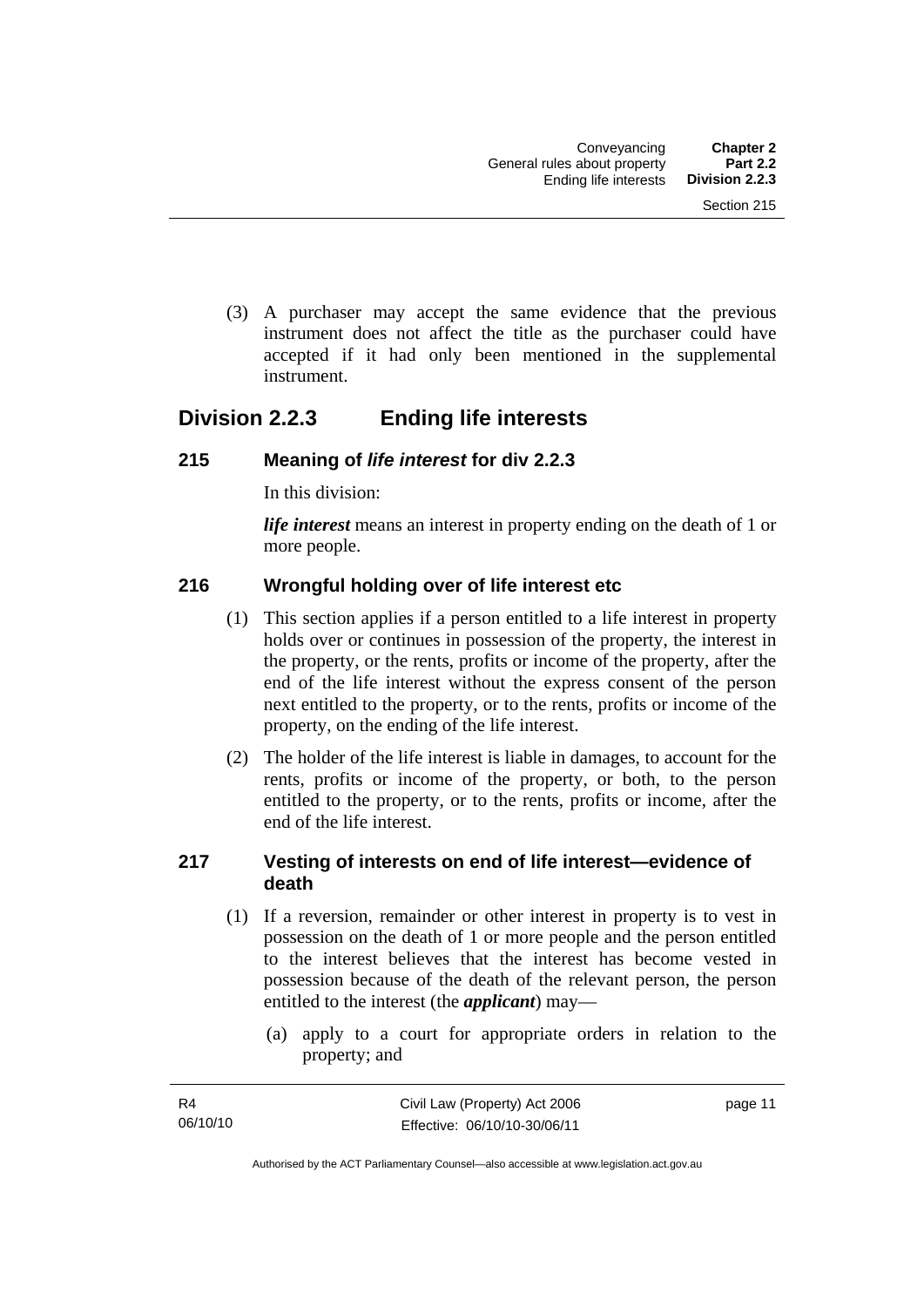- (b) give the court evidence of the death of the relevant person.
- (2) If the court is satisfied that the relevant person has died, the court may make appropriate orders in relation to the property in which the interest is held.
- (3) Without limiting subsection (2), if evidence is given to the court that the relevant person has remained outside Australia, or has been absent from the place in Australia where the person might have been expected to be found, for 7 years or longer, then, unless it is proved to the satisfaction of the court that the relevant person is still alive, the court may order that the person is, for the proceeding, taken to have died and make appropriate orders on that basis.
- (4) If judgment is given against the applicant and the applicant later begins another proceeding in a court in which the applicant claims that the relevant person has died, the court in which the other proceeding is begun may order that the proceeding be stayed—
	- (a) for a stated time; or
	- (b) until a further order of the court; or
	- (c) permanently.
- (5) In this section:

*relevant person*, in relation to the vesting in possession of a reversion, remainder or other interest in property, means the person on whose death the interest vests in possession or, if the vesting of the interest in possession happens on the deaths of 2 or more people, the last of them to die.

#### **218 Vesting orders made in error**

- (1) This section applies if—
	- (a) a person with a life interest in property (the *interest-holder*) has been evicted from the property or deprived of the interest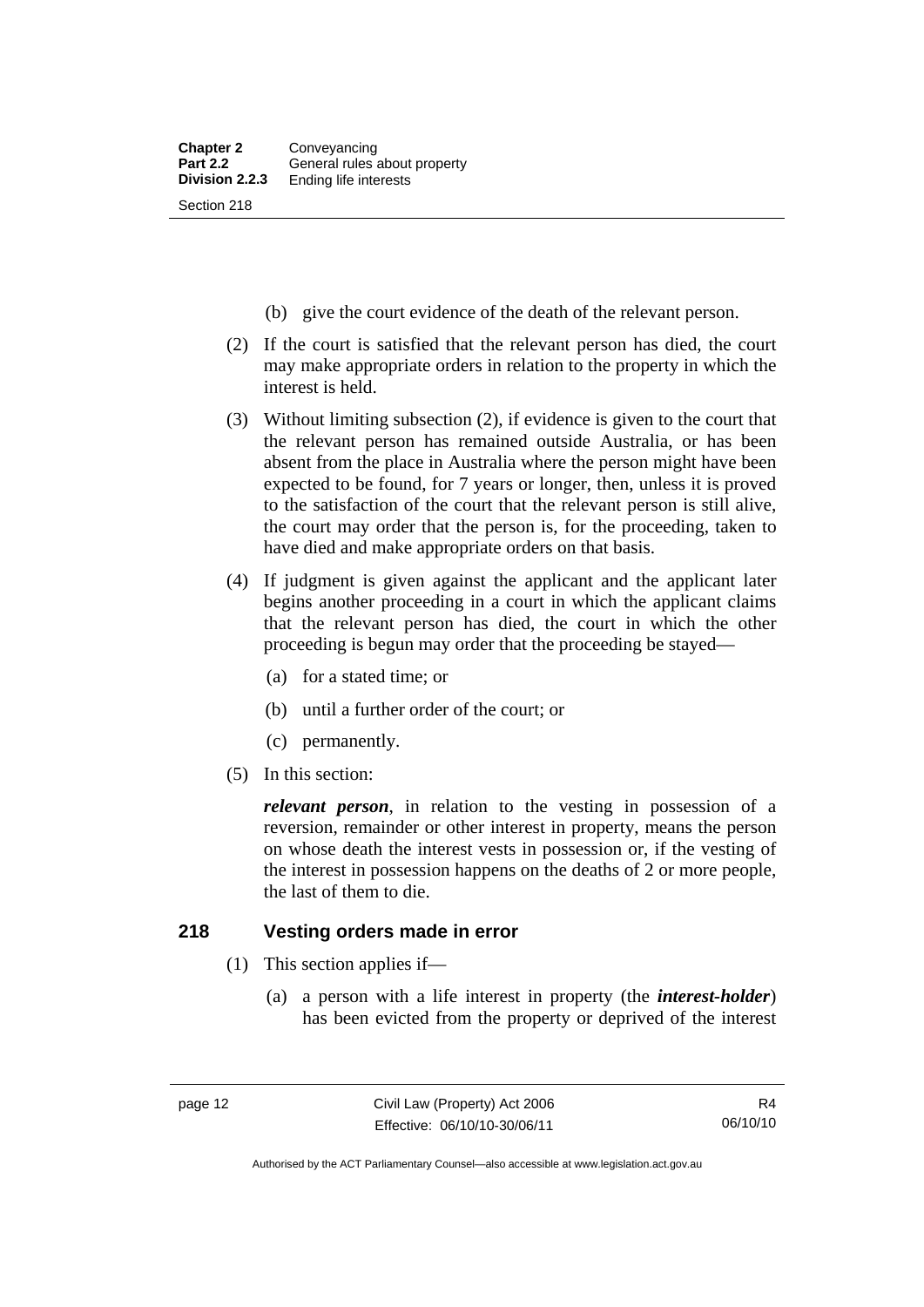because of an order made by a court on the basis that the life interest has ended; and

- (b) in a later court proceeding the court is satisfied that the life interest has not ended, or had not ended when the order was made.
- (2) The court hearing the later proceeding may give the interest-holder appropriate relief.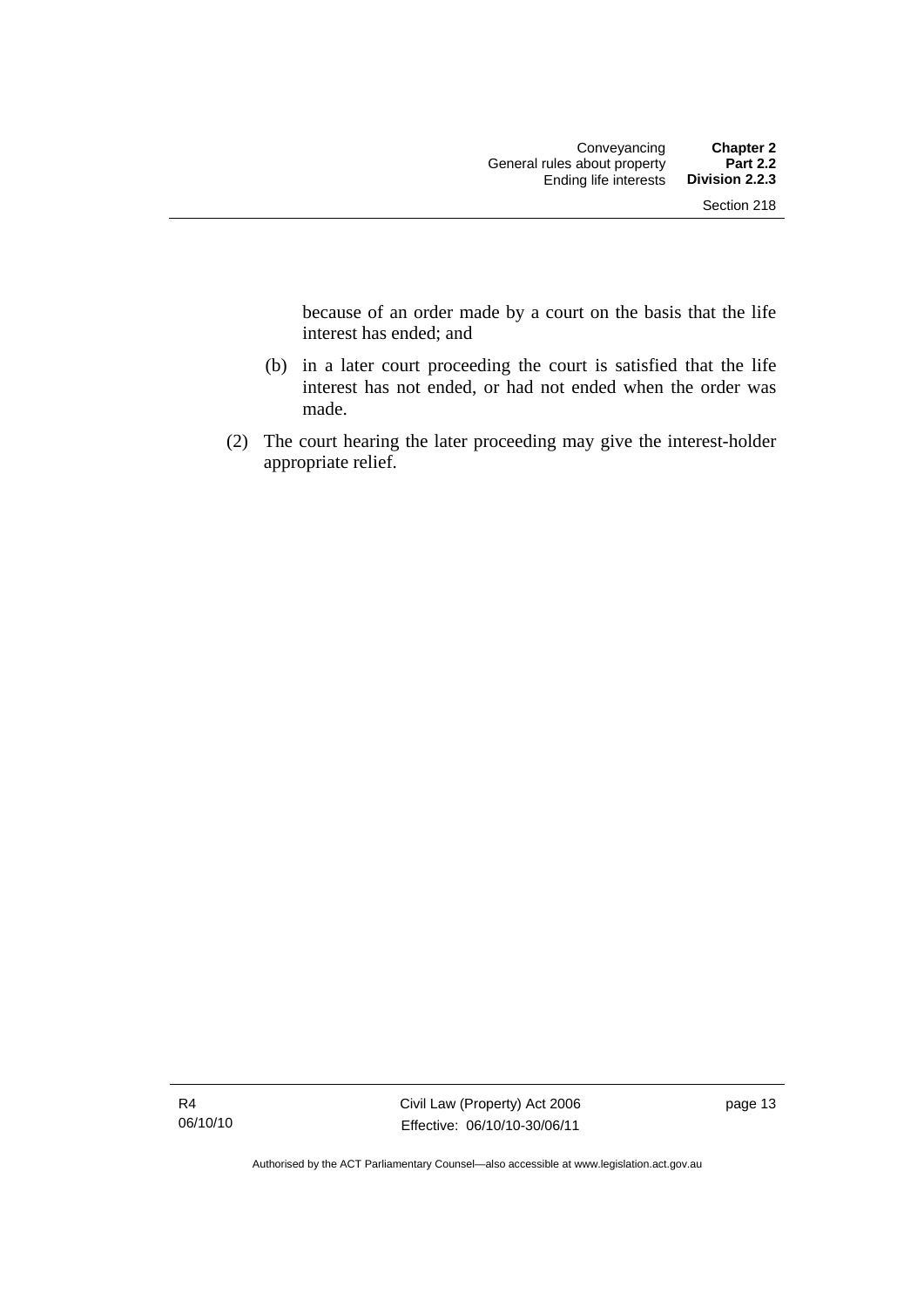# **Part 2.3 General rules about deeds and documents of corporations**

## **Division 2.3.1 Deeds and their effect**

#### **219 Signature and attestation of deeds**

- (1) A deed (whether or not it affects property) must be—
	- (a) signed and sealed; and
	- (b) attested by at least 1 witness who is not a party to the deed, using any form of words.
- (2) Indenting is not necessary.
- (3) An instrument executed after 1 July 1920 that is signed and attested in accordance with this section is taken to be sealed if the instrument is expressed to be an indenture or deed or to be sealed.
- (4) A deed executed and attested in accordance with this section may be proved in the same way that a deed not required by law to be attested may be proved.
- (5) This section does not affect—
	- (a) the execution of a deed by a corporation; or
	- (b) a deed executed before 1 November 1951.

#### **220 Receipt in deed sufficient**

A receipt for consideration in the body of a deed is a discharge for the consideration to the person giving it, even though a receipt is not endorsed on the deed.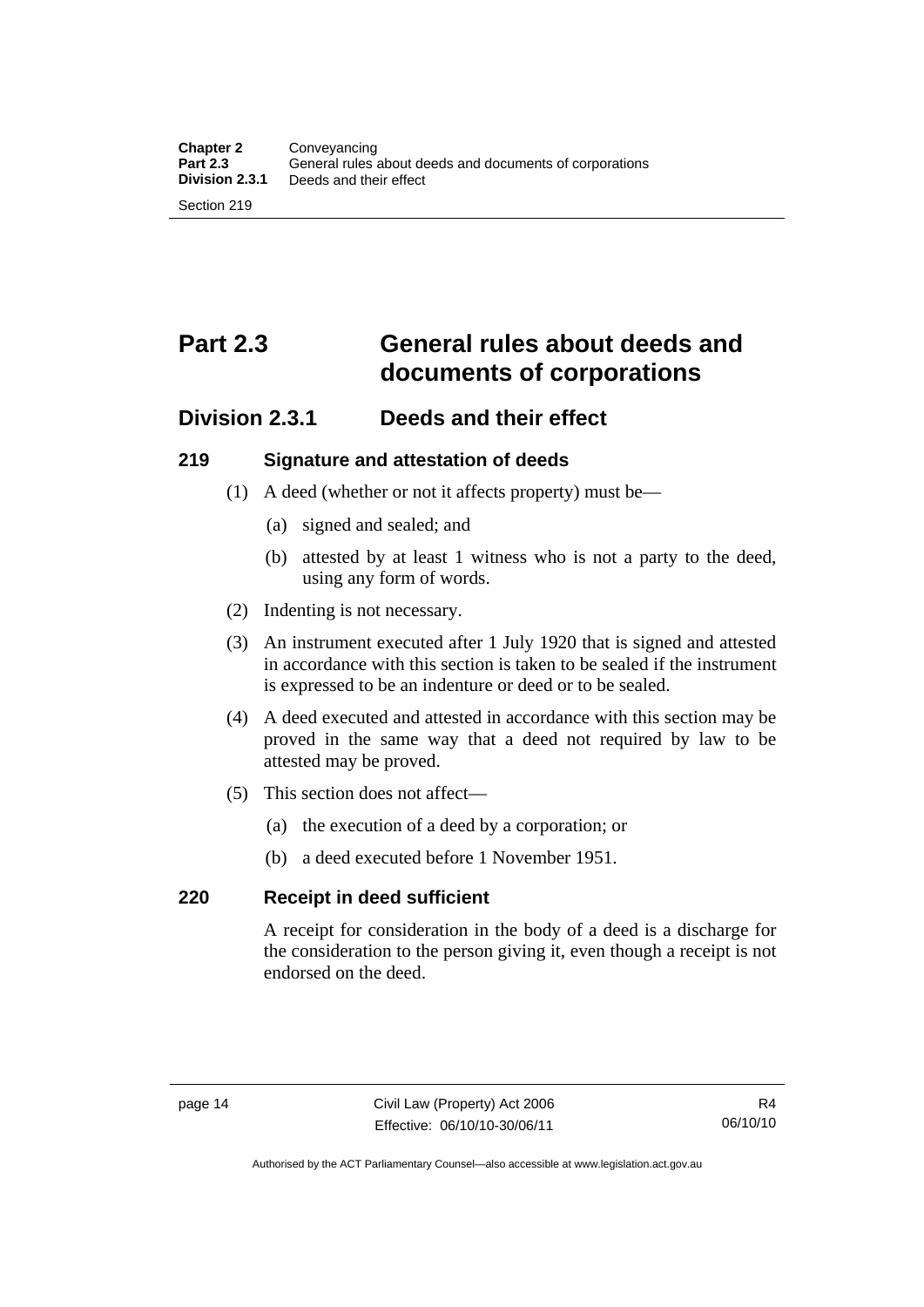### **221 Receipt in deed or endorsed evidence for subsequent purchaser**

A receipt for consideration in the body of a deed (or endorsed on it) is, for a subsequent purchaser without notice that all or part of the consideration has not been given, evidence of the giving of all the consideration.

#### **222 How powers of appointment are to be exercised**

- (1) This section applies if a power of appointment by an instrument other than a will is exercised by—
	- (a) a deed executed and attested in accordance with this Act or the Corporations Act; or
	- (b) an instrument under the *Land Titles Act 1925* executed and attested in accordance with that Act.
- (2) The deed or instrument is, in relation to the execution and attestation, a valid exercise of the power, even though the instrument that creates the power requires an additional or another form of execution or attestation.

## **Division 2.3.2 Operation of deeds**

#### **223 Limitations may be made by direct conveyance without uses**

A limitation that may be made by use operating under this Act may be made by direct conveyance without the intervention of uses.

#### **224 In conveyance use of word grant unnecessary**

- (1) In a conveyance it is not necessary to use the word 'grant' to convey land.
- (2) Any words that indicate an intention to convey the land are sufficient.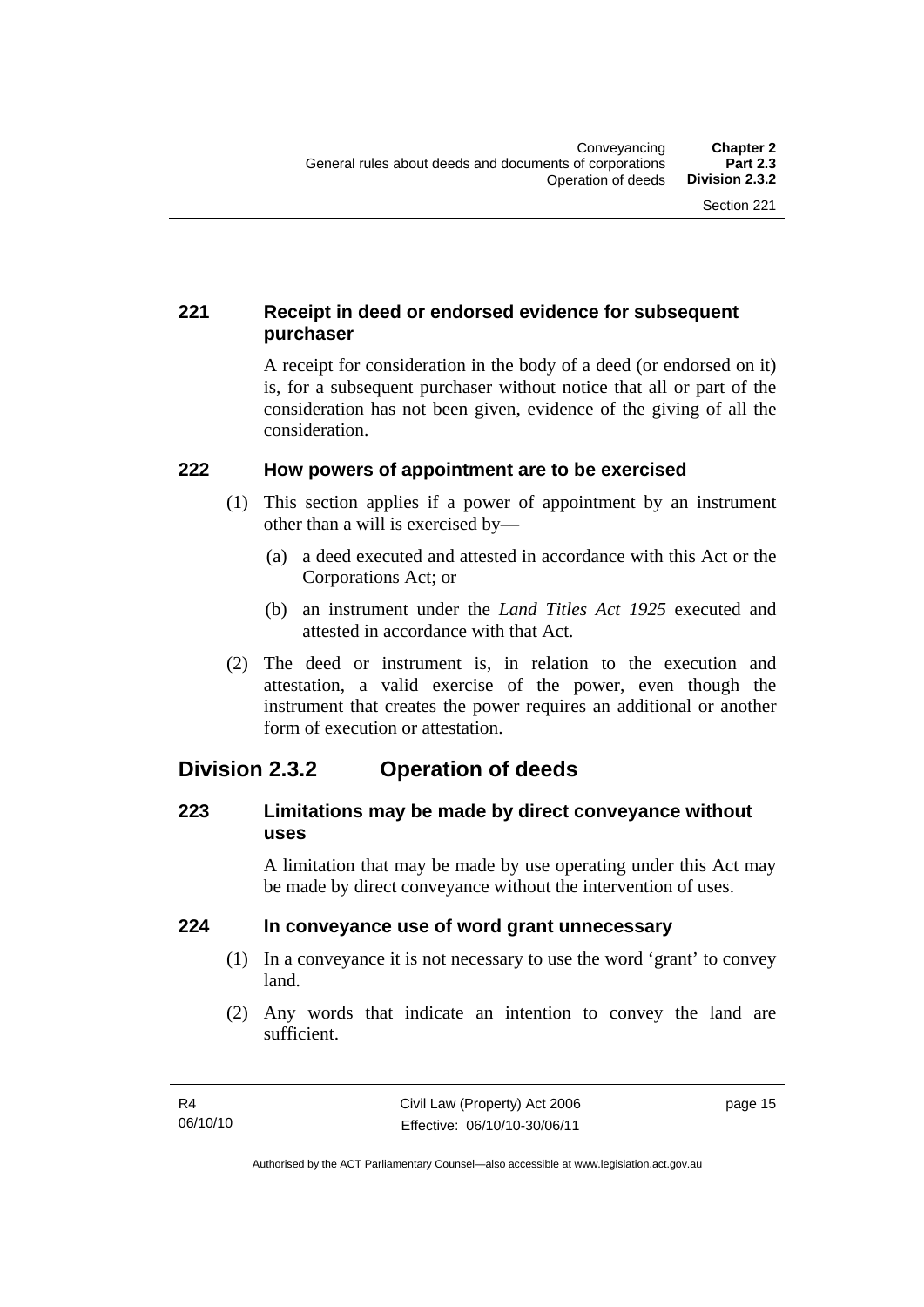#### **225 Rights of entry etc**

The following interests in property may be conveyed by deed:

- (a) a right of entry;
- (b) a contingent remainder;
- (c) a contingent, executory, or future estate, right or interest;
- (d) a possibility coupled with an interest.

#### **226 Certain conveyance etc void**

- (1) This section applies to a conveyance of, or an agreement to convey, a present right of entry to land, other than a conveyance or agreement to convey to the person in possession of the land (*A*).
- (2) The conveyance or agreement to convey is void as against A or anyone claiming through A unless the person conveying or agreeing to convey  $(B)$ , or the person through whom B claims, has been in possession of the land within 1 year from the date of the conveyance or agreement.

## **Division 2.3.3 Documents of corporations**

#### **227 Execution of documents by or on behalf of corporations**

- (1) For an honest purchaser, a document is taken to have been properly executed by a corporation aggregate if the seal of the corporation is fixed to the document and the fixing of the seal is attested by—
	- (a) the secretary or another officer of the corporation or a deputy of the secretary or other officer; and
	- (b) a member of the board of directors, council or other governing body of the corporation.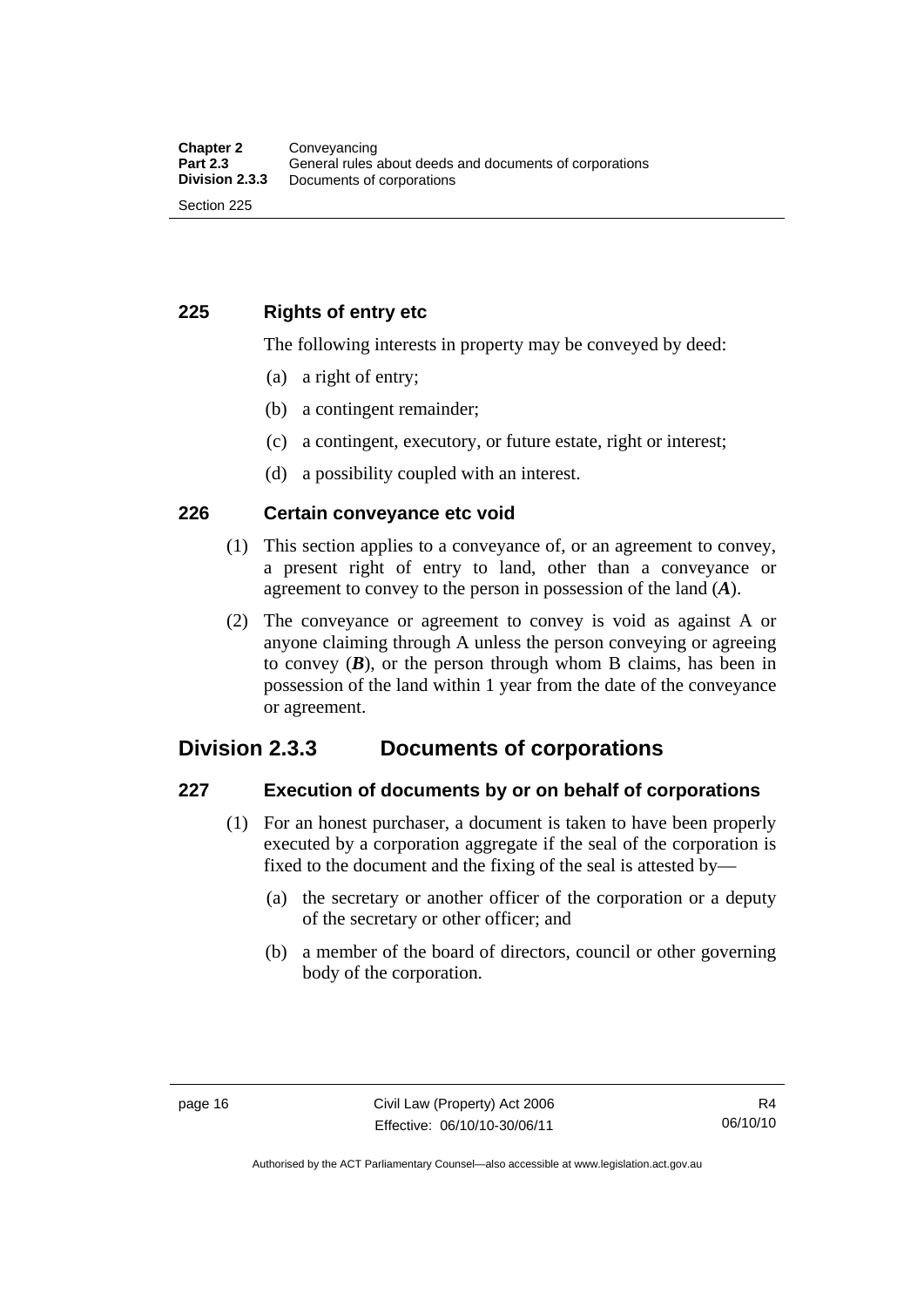- (2) If a document has attached to it a seal purporting to be the seal of a corporation aggregate and the fixing of the seal has been attested by people purporting to hold the positions mentioned in subsection (1), an honest purchaser may assume the document has been executed in accordance with subsection (1).
- (3) The board of directors, council or other governing body of a corporation aggregate may, by resolution or other means, appoint an agent to execute documents for the corporation, including registration copies of documents to which the corporation is a party.
- (4) If a person is authorised under a power of attorney or a statutory or other power to assure property for a corporation, the person may make the assurance by—
	- (a) signing it in his or her name in the presence of at least 1 attesting witness and stating in the assurance the power the person has to sign it for the corporation; and
	- (b) if the assurance is a deed—further executing the assurance in accordance with section 219 (Signature and attestation of deeds).
- (5) If a corporation aggregate is authorised under a power of attorney or a statutory or other power to assure property for someone else, an officer or employee of the corporation appointed for the purpose by the board of directors, council or other governing body of the corporation may assure the property for the other person.
- (6) If an assurance is made by an officer or employee who purports to be appointed under subsection (5), the assurance is taken, in relation to an honest purchaser, to have been made by a properly appointed officer or employee.
- (7) This section applies to deeds and other documents executed after 8 May 1958.
- (8) This section does not limit the ways in which a company may execute a document (including a deed), and any method of

page 17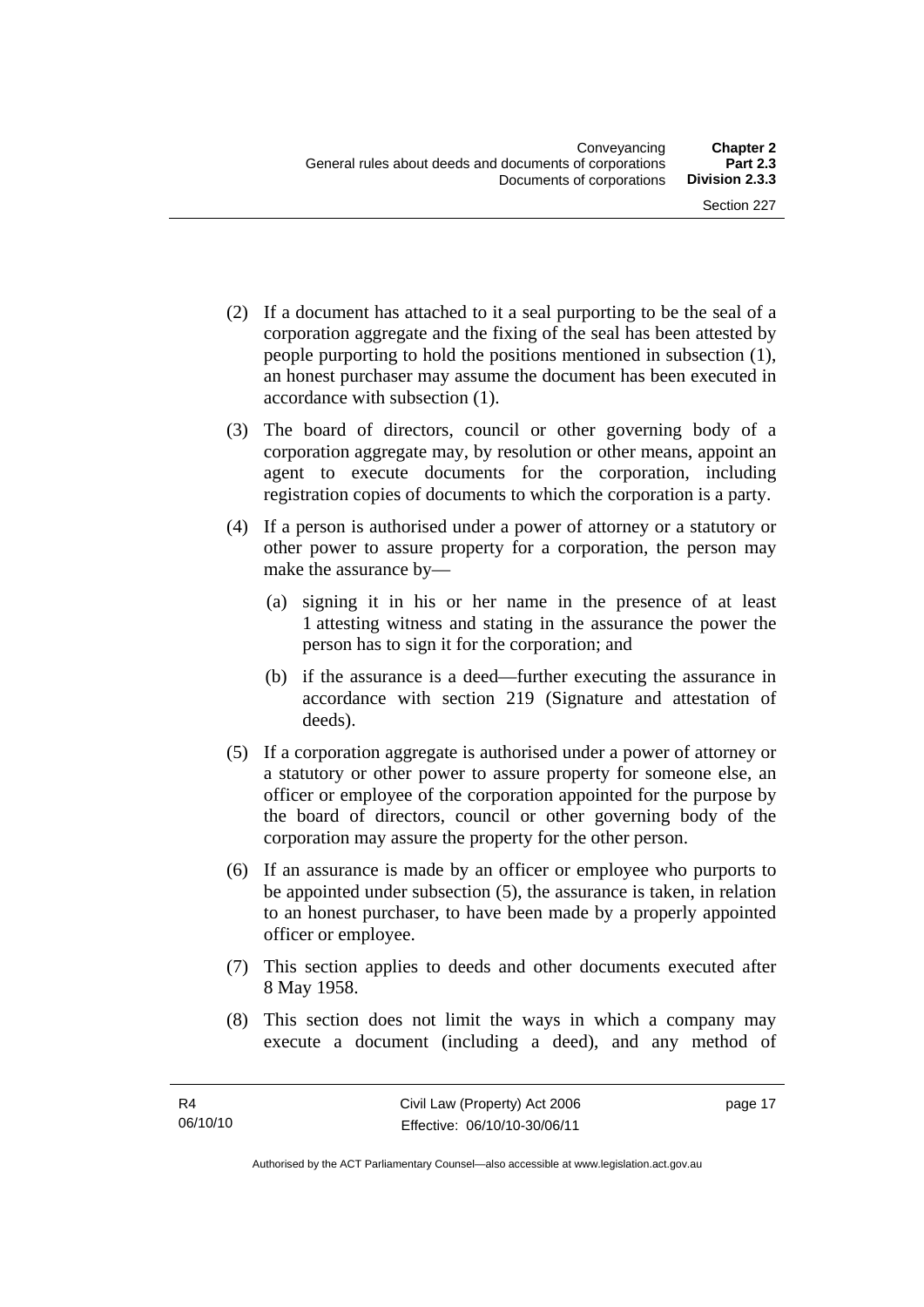execution authorised by law or by practice, or by the law, charter, constitution or other instrument establishing the corporation or regulating the affairs of the corporation, is (in addition to the methods authorised by this section) as effective as if this section had not been enacted.

*Note* The Corporations Act, s 127 provides how a company may execute documents (including deeds), and s 128 provides that a person is entitled to make certain assumptions in s 129 in relation to dealings with a company.

## **Division 2.3.4 Powers of appointment**

#### **228 Application—div 2.3.4**

This division applies to appointments made after 26 June 1986 under powers created before, on or after that day.

#### **229 Appointments to be valid despite exclusion of object**

- (1) An appointment made under a power to appoint property among 2 or more objects is not invalid only because 1 or more objects of the power is not to take a share in the property.
- (2) This section does not affect a provision of the instrument creating the power that declares a share in the property from which an object of the power is not to be excluded.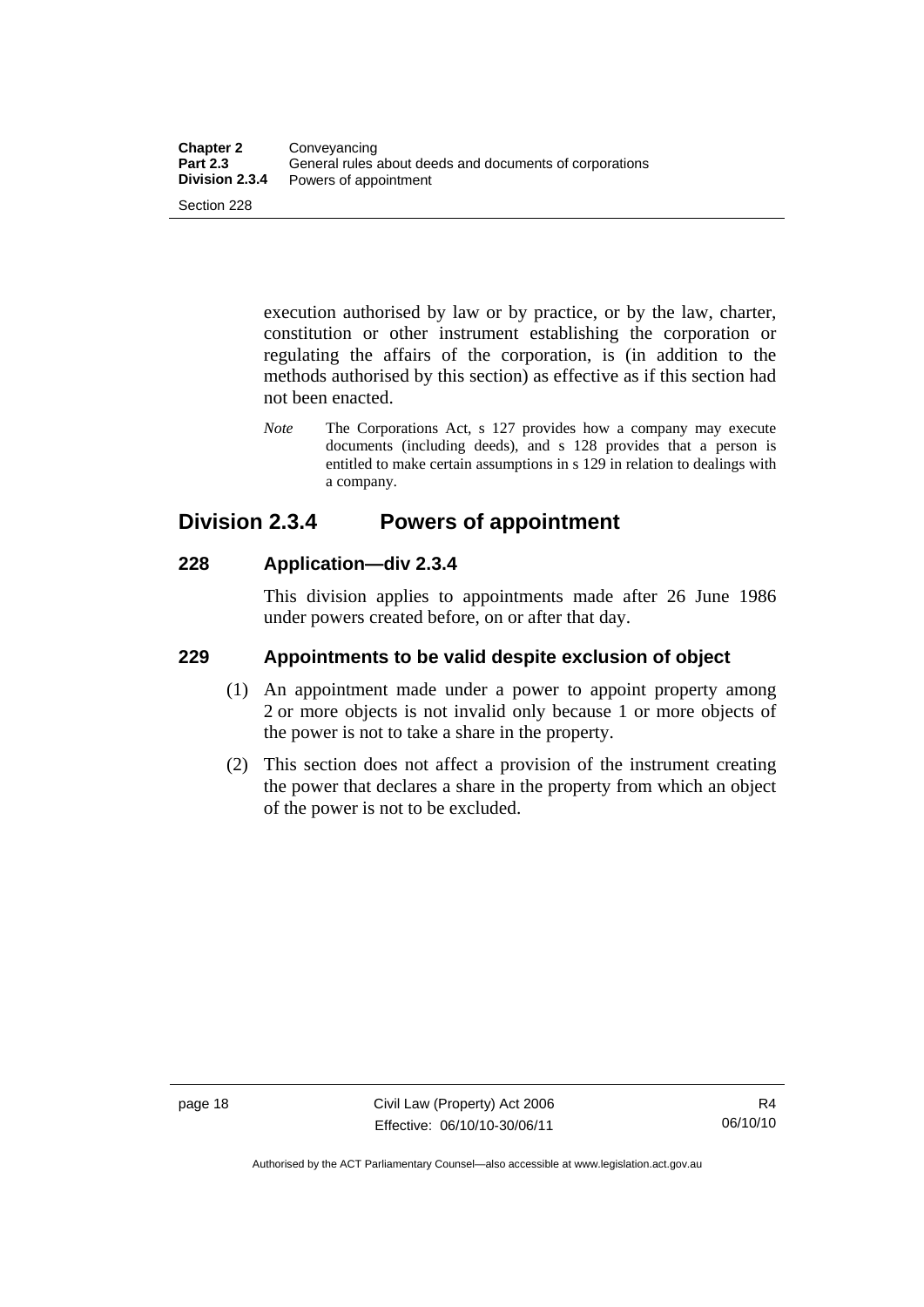# **Part 2.4 Sales and other transactions**

## **Division 2.4.1 Dispositions on trust for sale or with power of sale**

#### **230 Meaning of** *purchaser* **for div 2.4.1**

In this division:

*purchaser* means a person who acquires an interest in or charge on property for money or money's worth.

#### **231 Consents to execution of trust for sale etc**

- (1) If the consent of 3 or more people is required by a disposition for the execution of a trust for sale of property, or the exercise of a power of sale of property under a trust, then, for a purchaser, the consent of any 2 of those people to the execution of the trust or the exercise of the power or to the exercise of any statutory or other powers vested in the trustees is enough.
- (2) If a person whose consent is required by a disposition for the execution of a trust for sale of property, or the exercise of a power of sale of property under a trust, is a person with a legal disability, the person's consent is, for a purchaser, taken not to be required.
- (3) However, for the disposition mentioned in subsection (2), the trustees must get the consent of—
	- (a) if the person is a child—the parent or testamentary or other guardian of the child; or
	- (b) if the person is a person with a mental disability—the manager of the person's property under the *Guardianship and Management of Property Act 1991*; or
	- (c) if there is no parent, guardian or manager—the Supreme Court.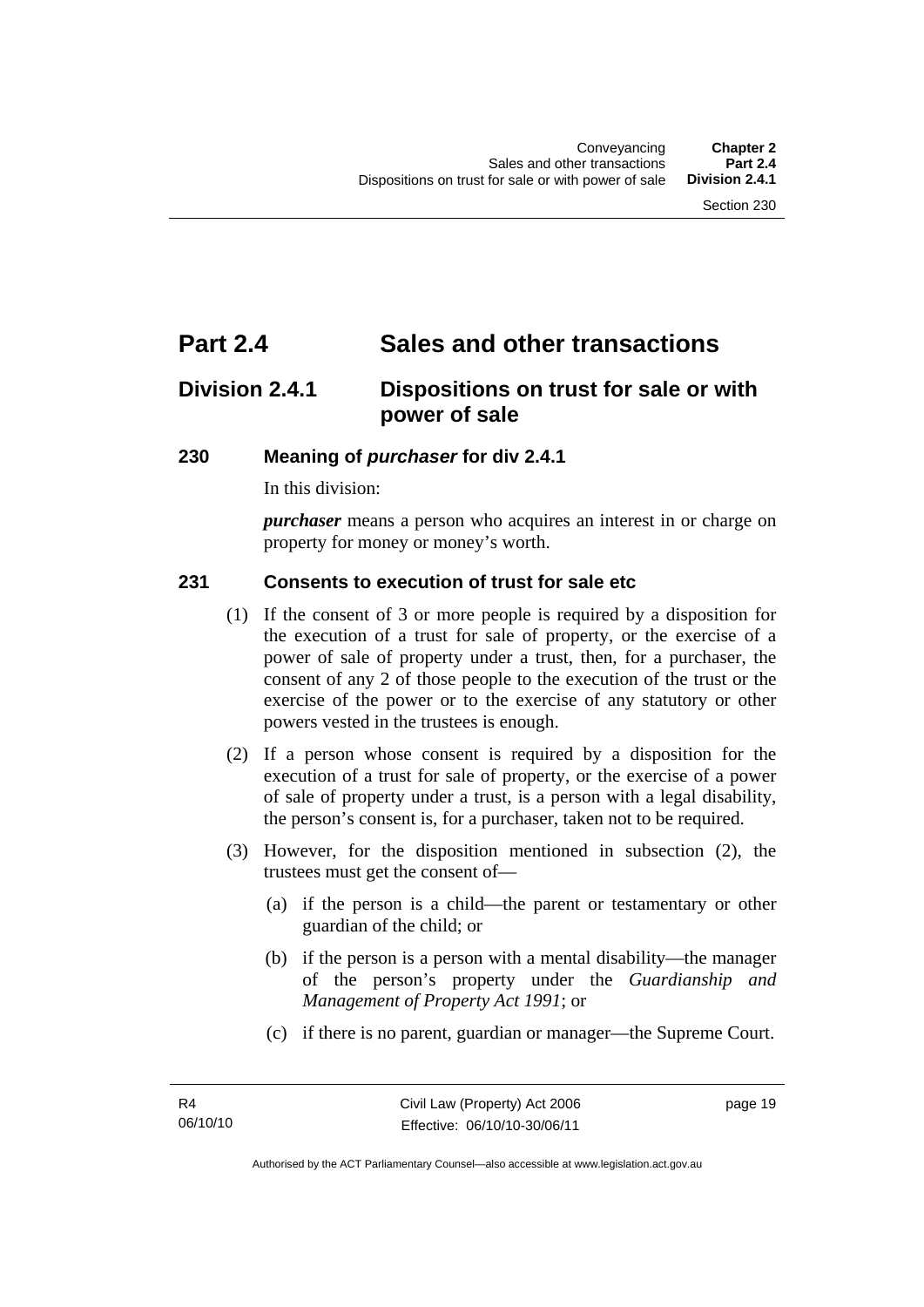#### **232 Purchaser not to be concerned with trusts of proceeds of sale**

- (1) A purchaser of property from trustees for sale, or from trustees having a power of sale, need not be concerned with the trusts affecting the proceeds of sale or the income of the property until sale, whether or not the trusts are declared by the same instrument that created the trust for sale or the power of sale.
- (2) Despite anything to the contrary in the instrument (if any) creating a trust for sale of property, or a power of sale of property, or in the settlement of the proceeds of sale of property, proceeds of sale or other capital money may only be paid or applied by the direction of at least 2 trustees, unless the trust has only 1 trustee and—
	- (a) the trustee is a trust corporation; or
	- (b) the trustee was appointed as the sole trustee by the instrument creating the trust.
- (3) However, subsection (2) does not affect the right of a sole personal representative to give valid receipts for, or direct the application of, proceeds of sale or other capital money.
- (4) Also, subsection (2) does not make it necessary to have more than 1 trustee unless capital money arises on a transaction.

#### **233 Settlements of personal property invested in land**

- (1) If a settlement contains a power to invest money in the purchase of land and land is purchased in the exercise of that power—
	- (a) the land is held by the trustees on trust for sale; and
	- (b) the net rents and profits from the land must, after paying the costs of repairs properly payable out of income, insurance and other outgoings, be paid or applied in the same way as the income of investments made from the sale price of the land would have been payable or applicable if the land had been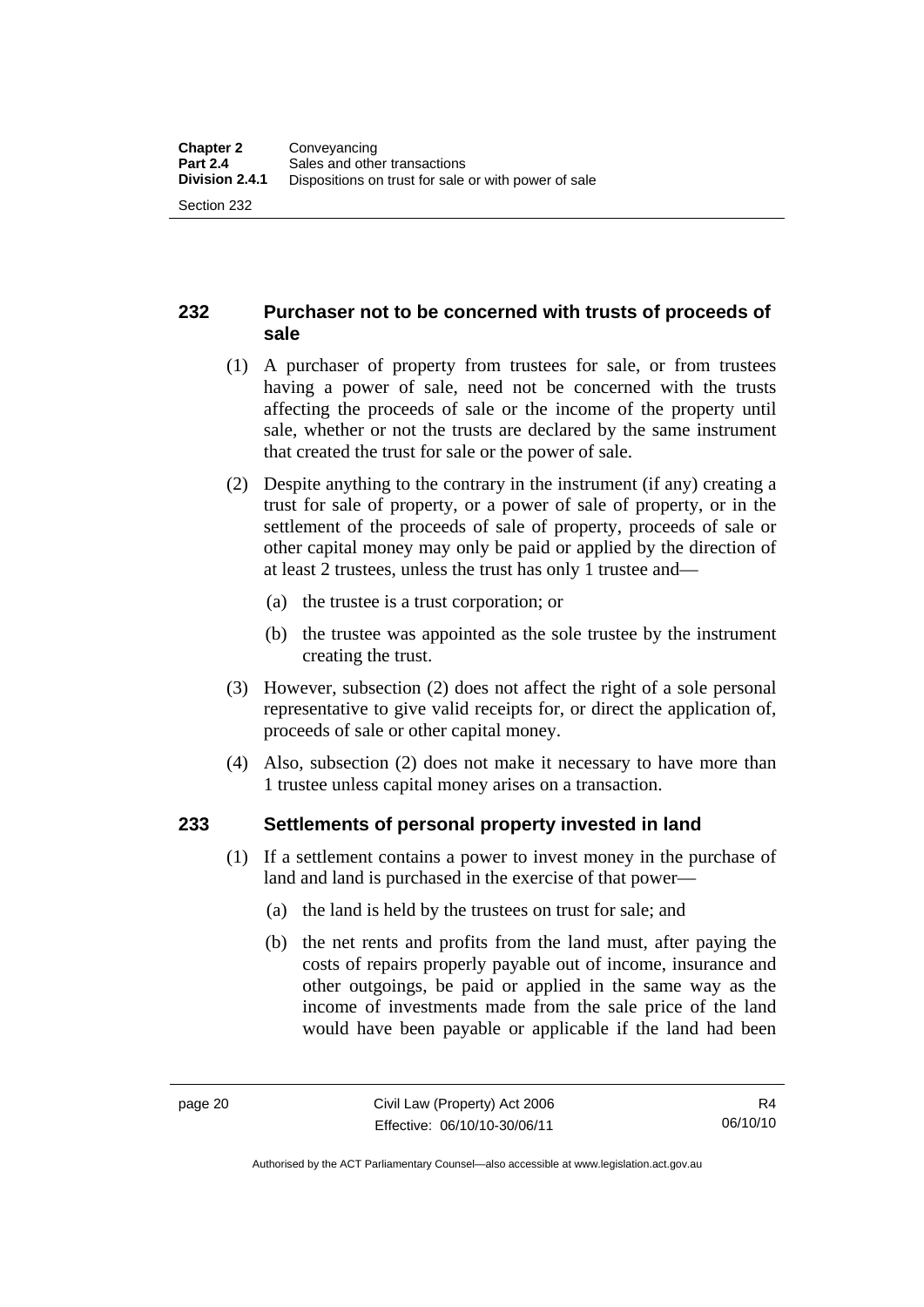sold and the proceeds invested other than in the purchase of land.

- (2) This section applies unless the settlement provides to the contrary.
- (3) This section applies only to settlements commencing after 1 December 1957.

#### **234 Powers given to trustees for sale**

- (1) If property under a disposition on trust for sale includes land, the trustees may take possession of, hold and manage the land until it is sold.
- (2) This section applies unless the disposition provides to the contrary.

#### **235 Application of income of land under trust for sale**

- (1) The net rents and profits of land under a disposition on trust for sale must, after paying the costs of repairs properly payable out of income, insurance, and other outgoings, be paid or applied in the same way as the income of investments made from the sale price of the land would have been payable or applicable if the land had been sold and the proceeds invested other than in the purchase of land.
- (2) This section applies subject to any contrary intention in the disposition or in a settlement of proceeds of sale under the disposition.

#### **236 Partition of land under trust for sale**

- (1) If the net proceeds of sale of land under a disposition on trust for sale have, under the trusts affecting the sale, become absolutely vested in possession in 2 or more people as joint tenants or tenants in common, the trustees for sale may, with the agreement of the people (if any) who are adults and not annuitants and who have interests in possession in the net rents and profits of the land until it is sold—
	- (a) partition the land remaining unsold or any part of it; and

page 21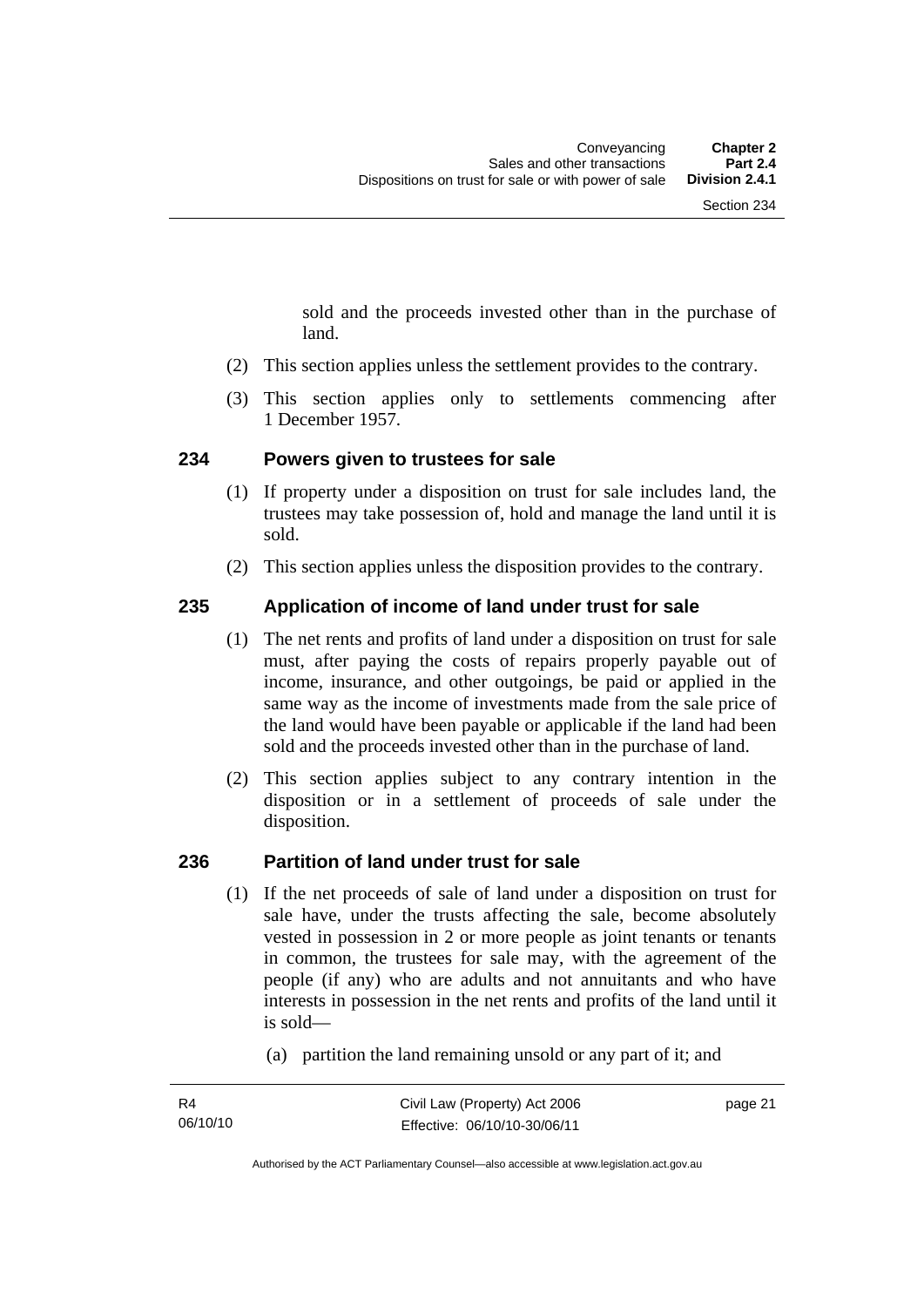Section 236

- (b) provide (by mortgage or otherwise) for the payment of equality money.
- (2) On a partition being arranged under subsection (1), the trustees for sale must give effect to the partition by conveying the land partitioned in severalty (subject or not to any mortgage created to raise equality money) to the people entitled to it under the partition.
- (3) A purchaser of land partitioned under subsection (1) need not be concerned to inquire whether any agreement to the partition required by the subsection had been given.
- (4) If a share in the net proceeds belongs to a person who has a physical, mental, psychological or intellectual condition relevant to the *Guardianship and Management of Property Act 1991*, section 8, the trustees for sale are protected if they obtain the agreement of—
	- (a) the manager of the person's property under that Act; or
	- (b) if there is no manager—the Supreme Court.
- (5) If a share in the net proceeds is affected by an encumbrance, the trustees for sale may either—
	- (a) give effect to the encumbrance; or
	- (b) provide for the discharge of the encumbrance out of the property allotted in relation to the share.
- (6) If a share in the net proceeds is vested absolutely in a child, or in a person who cannot be found or identified, or about whom it is uncertain whether the person is living or dead, the trustees for sale may act for the child or person and keep land or other property that is the person's share.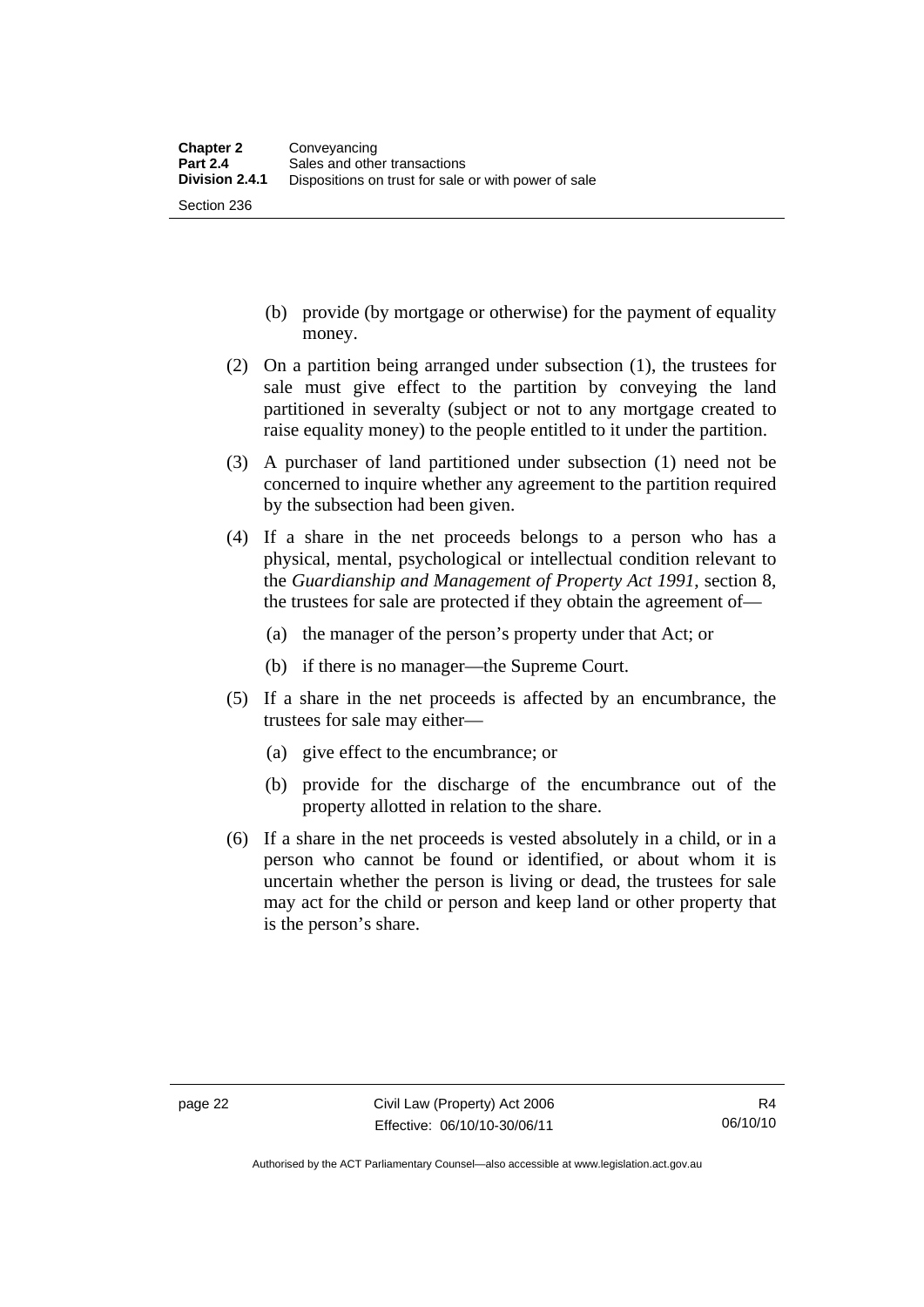#### **237 Powers of Supreme Court if trustees for sale decline to exercise powers**

- (1) If trustees for sale decline to sell or exercise any of the powers given by section 234 (Powers given to trustees for sale) or section 236 (Partition of land under trust for sale), or any agreement cannot be obtained, an interested person may apply to the Supreme Court for—
	- (a) a vesting or other order to give effect to the proposed transaction; or
	- (b) an order directing the trustees for sale to exercise any of their powers.
- (2) The court may make any order it considers appropriate.

## **Division 2.4.2 Voidable dispositions**

#### **238 Meaning of** *purchaser* **for div 2.4.2**

In this division:

*purchaser* means a purchaser for valuable consideration, and includes a lessee, mortgagee or other person who, for valuable consideration, acquires an interest in property.

### **239 Voluntary dispositions to defraud creditors voidable**

- (1) A disposition of property made with intent to defraud creditors is voidable by a person prejudiced by the disposition.
- (2) However, this section does not apply to an interest in property disposed of to an honest purchaser who did not have, at the time of the disposition, notice of the intent to defraud creditors.
- (3) This section applies to a disposition of property made before or after the commencement of this section.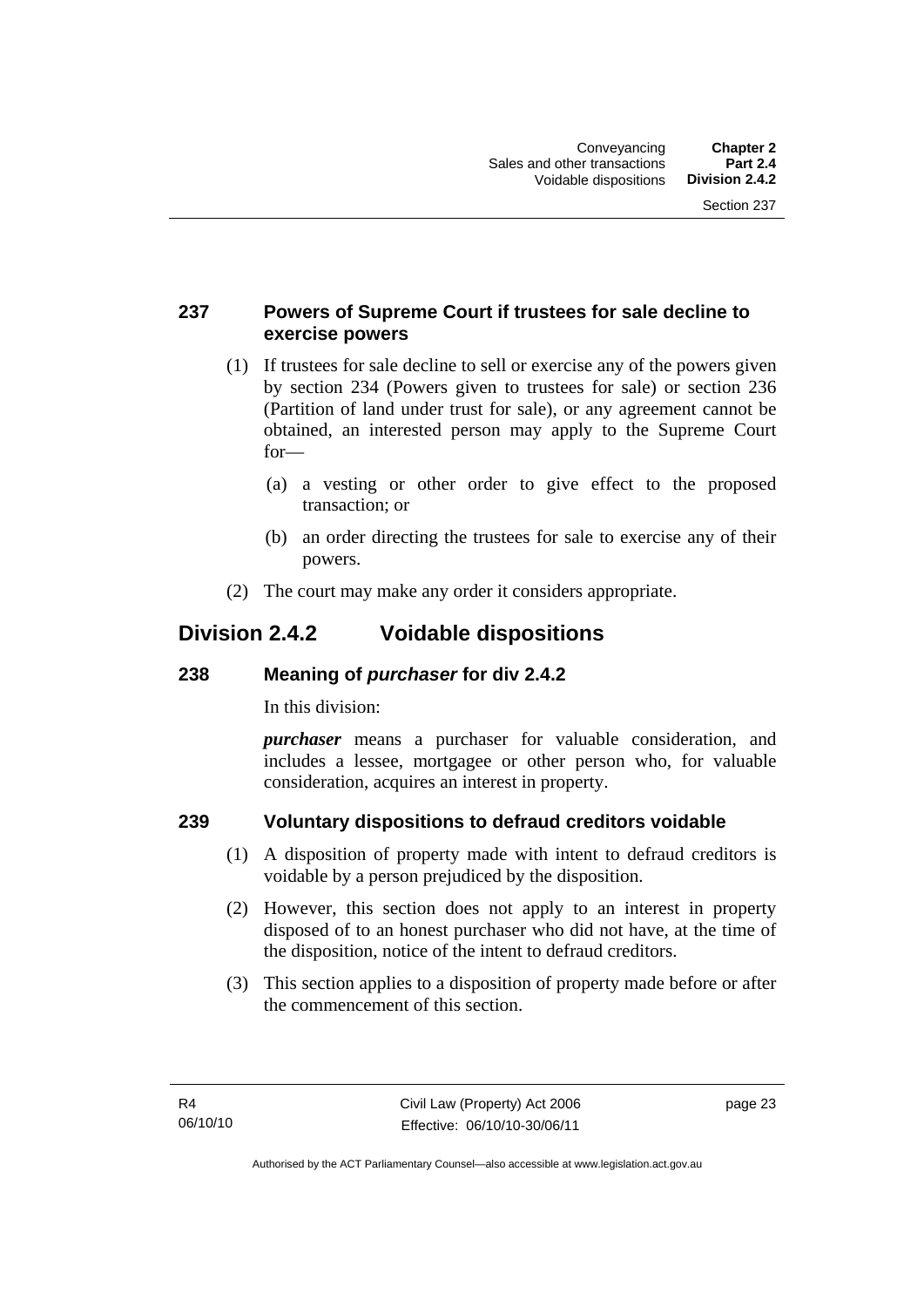#### **240 Voluntary dispositions of land—how far voidable against purchasers**

- (1) A voluntary disposition of land made with intent to defraud a subsequent purchaser is voidable by that purchaser.
- (2) For this section, if the document by which a voluntary disposition of land is made is registered before a subsequent purchase of the land, the voluntary disposition is not taken to have been made with intent to defraud a subsequent purchaser—
	- (a) only because the disposition was not made for valuable consideration; or
	- (b) only because of the subsequent purchase.
- (3) This section applies to a disposition of land made before or after the commencement of this section.

#### **241 Acquisitions of reversions at under value**

- (1) An acquisition of a reversionary interest in property honestly made for money or moneys worth must not be set aside only because it was made for less than full value.
- (2) This section does not affect the jurisdiction of a court to set aside or change unconscionable bargains.
- (3) In this section:

*reversionary interest* includes an expectancy or possibility.

R4 06/10/10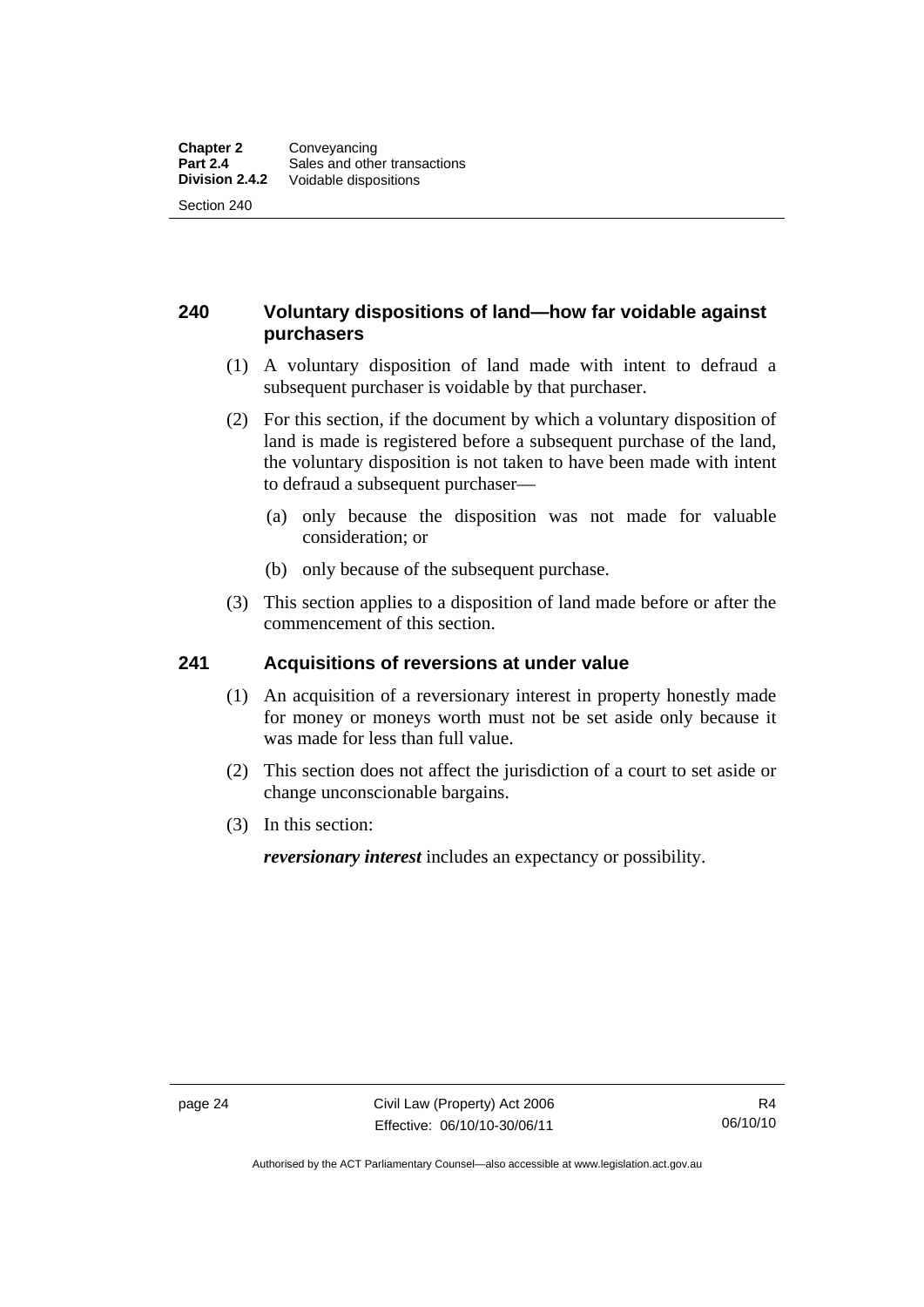# **Part 2.5 Partition**

#### **242 Definitions—pt 2.5**

In this part:

*interested person*, in relation to property, means a person with an interest in the property.

*proceeding for partition of property* includes a proceeding for sale of the property and distribution of the proceeds.

#### **243 Court may order partition of land held in co-ownership**

If 2 or more people hold an interest in land as joint tenants or tenants in common, the Supreme Court may, on an application made by 1 or more of those people (the *applicants*)—

- (a) order a partition of the interest in the land held by the applicants; and
- (b) make any further orders, and give any consequential directions, it considers appropriate.

#### **244 Power of Supreme Court to order sale instead of partition**

- (1) In a proceeding for partition of property, instead of ordering partition—
	- (a) the Supreme Court may, on the application of an interested person, order the sale of the property if the court considers that sale (and a distribution of the proceeds) would be more beneficial than partition because of—
		- (i) the nature of the property; or
		- (ii) the number of interested people; or
		- (iii) the absence or disability of an interested person; or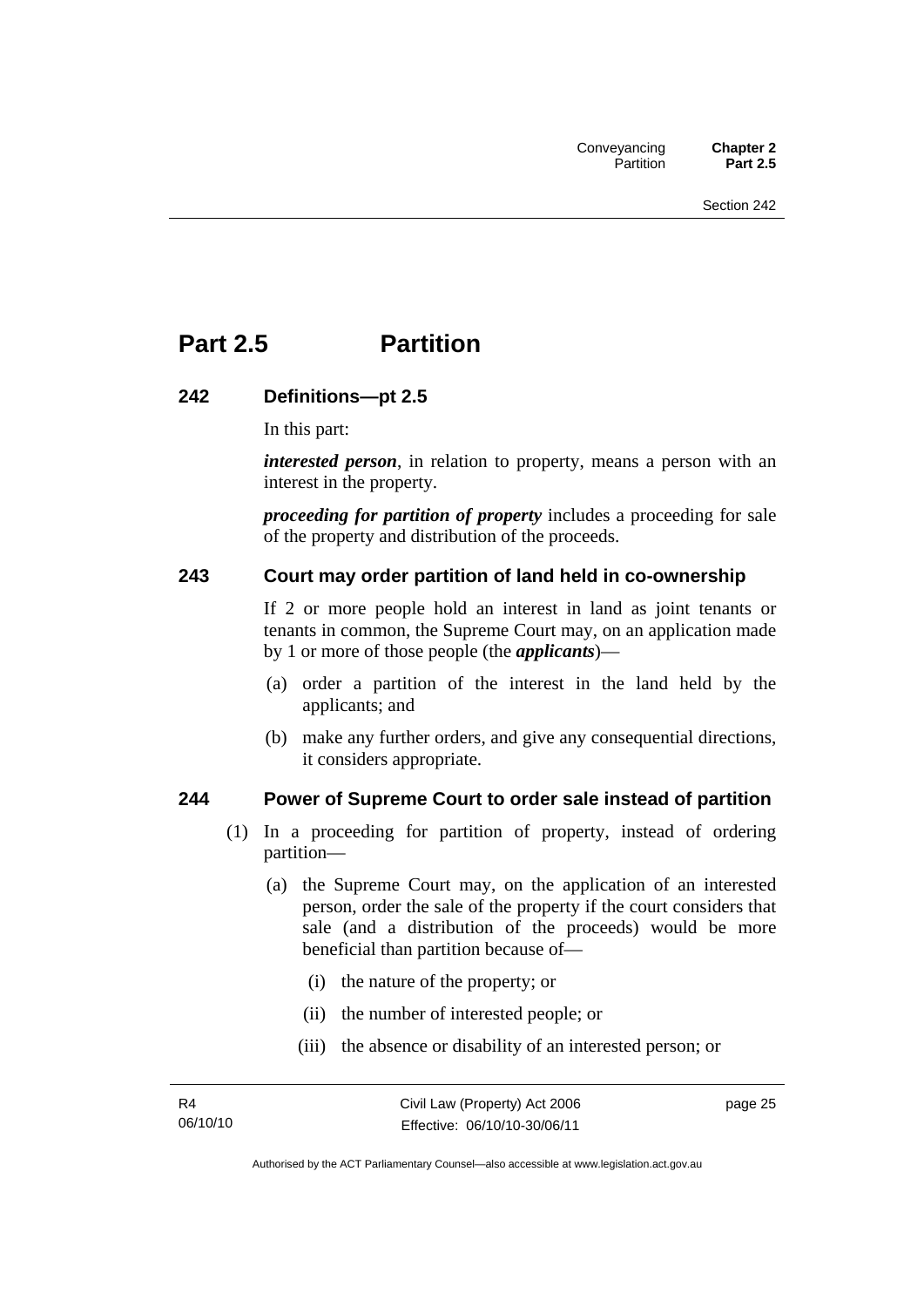Section 244

- (iv) any other circumstances; and
- (b) the court must (unless it sees good reason not to), on the application of interested people with a collective interest in the property of at least a half share in the property, order the sale of the property; and
- (c) the court may, on the application of an interested person, order the sale of the property unless other interested people agree to buy the share of the applying person.
- (2) The power of the Supreme Court to order the sale of property includes the power to order the sale of a part of the property and the partition of the rest of the property.
- (3) If the Supreme Court orders the sale of property, it may—
	- (a) appoint trustees to receive and apply proceeds of the sale; or
	- (b) give any consequential directions it considers appropriate, including, for example, directions about—
		- (i) the valuation of an interested person's share in the property; and
		- (ii) the application, investment and distribution of proceeds of sale.
	- *Note* An example is part of the Act, is not exhaustive and may extend, but does not limit, the meaning of the provision in which it appears (see Legislation Act, s 126 and s 132).
- (4) In a proceeding for partition of property, it is sufficient to claim sale and distribution of the proceeds and it is not necessary to claim a partition.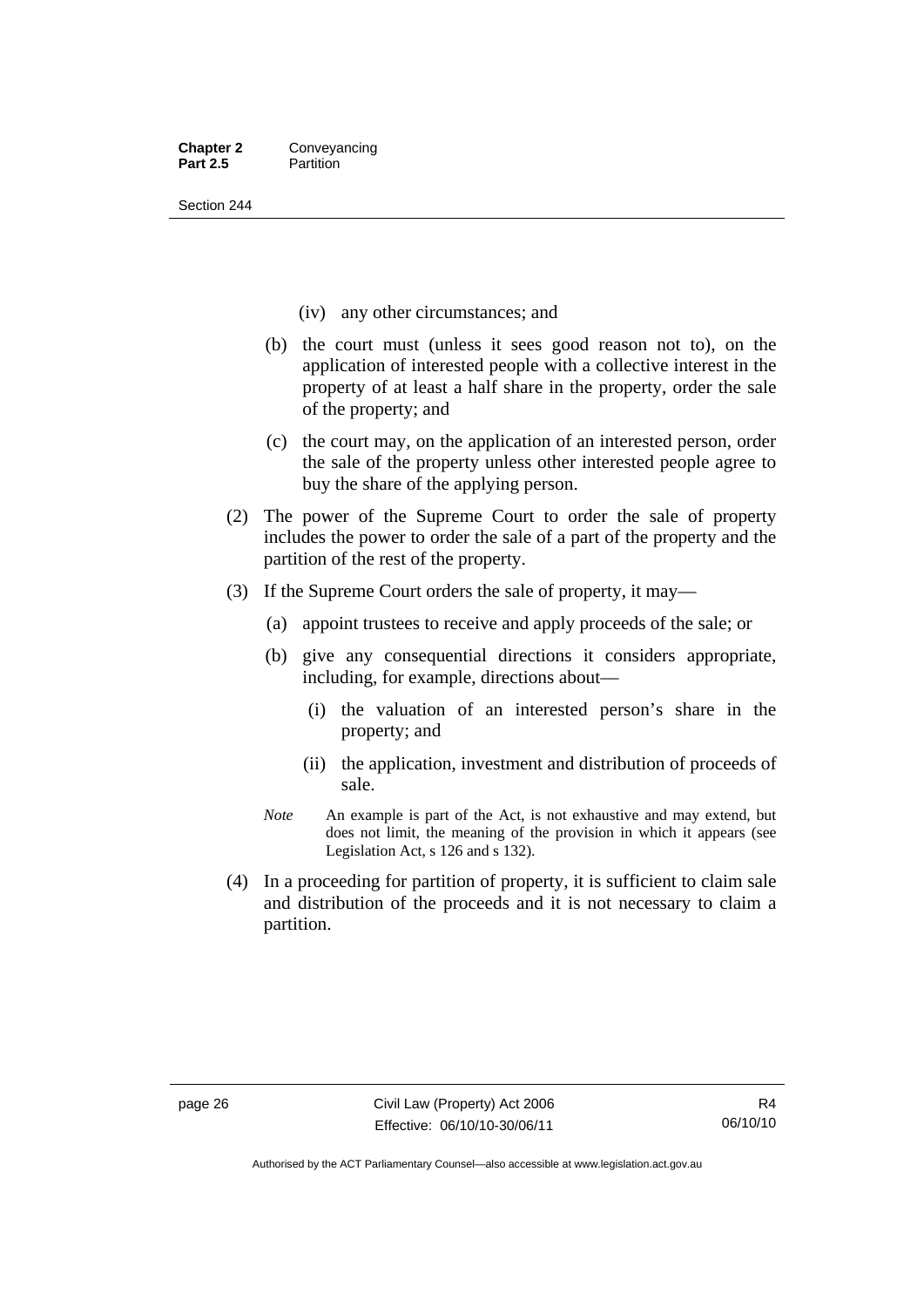### **245 Authority for interested person to bid**

- (1) The Supreme Court may allow an interested person in relation to property to bid at the sale of the property under this part on the conditions that the court considers appropriate, including, for example, conditions about—
	- (a) nonpayment of deposit; or
	- (b) setting off or accounting for the purchase money or any part instead of paying it; or
	- (c) anything else.
	- *Note* An example is part of the Act, is not exhaustive and may extend, but does not limit, the meaning of the provision in which it appears (see Legislation Act, s 126 and s 132).
- (2) This section does not limit section 244 (3).

### **246 Parties to partition proceedings**

- (1) A person who, apart from this part, might have brought a proceeding for partition of property may bring the proceeding against any interested person without serving any other interested person.
- (2) A defendant in a proceeding cannot object for want of parties.

### **247 Several sales in same partition proceeding**

- (1) This section applies if, in a proceeding for partition of property—
	- (a) 2 or more sales are made; and
	- (b) a person (the *excluded person*) is excluded from participation in the proceeds of any of the sales (the *excluded sale*).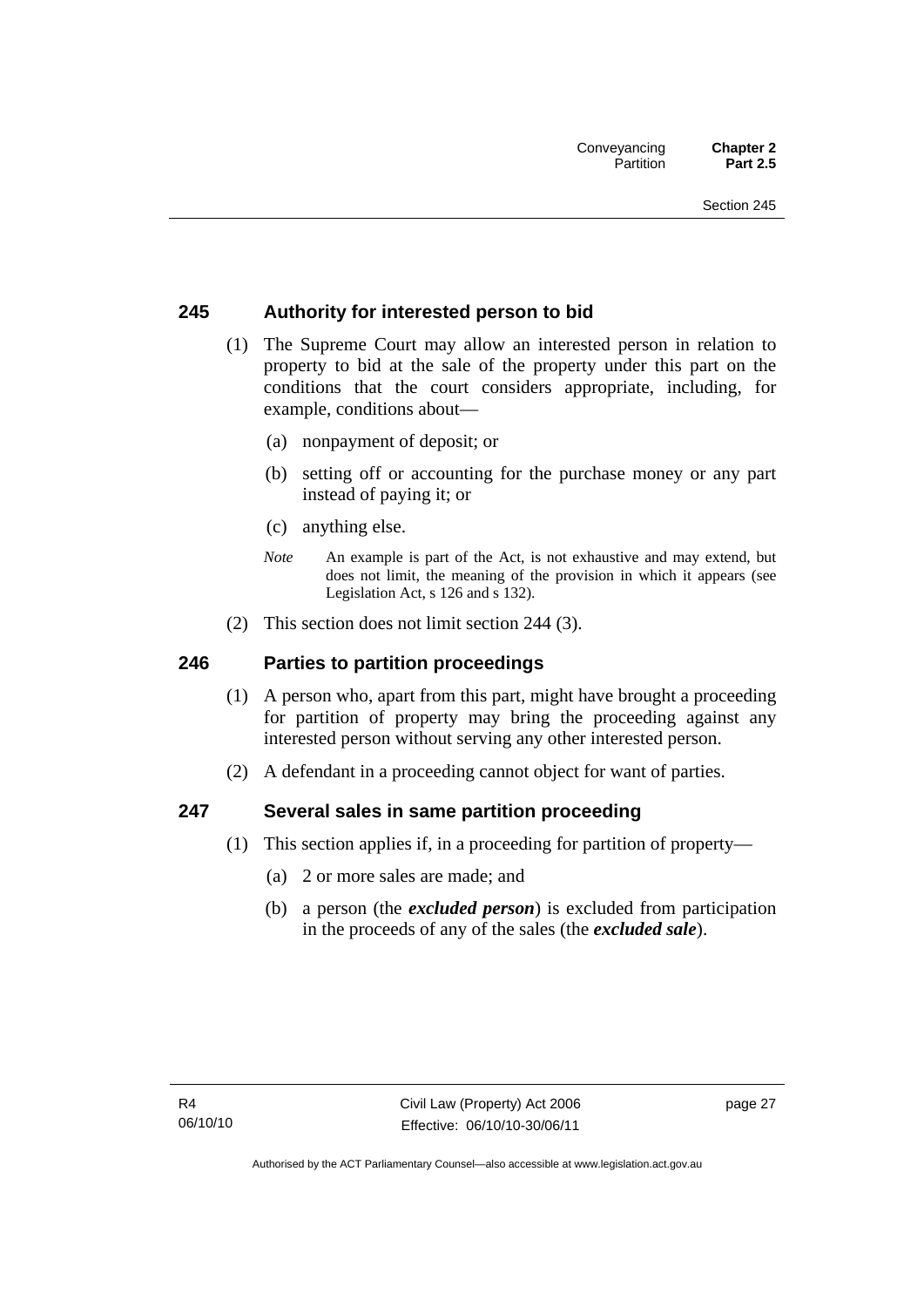| <b>Chapter 2</b> | Conveyancing |
|------------------|--------------|
| <b>Part 2.5</b>  | Partition    |

Section 247

- (2) If the excluded person establishes the person's claim to take part in the proceeds of another of the sales, the shares of the other people interested in the proceeds of that sale must be reduced to the extent that their share of the proceeds of the excluded sale were increased by the exclusion of the excluded person from the proceeds of that sale.
- (3) The amount mentioned in subsection (2) must be put towards payment to the excluded person of the share of the proceeds of the excluded sale that the person would have been entitled to if the person had not been excluded.

page 28 Civil Law (Property) Act 2006 Effective: 06/10/10-30/06/11

Authorised by the ACT Parliamentary Counsel—also accessible at www.legislation.act.gov.au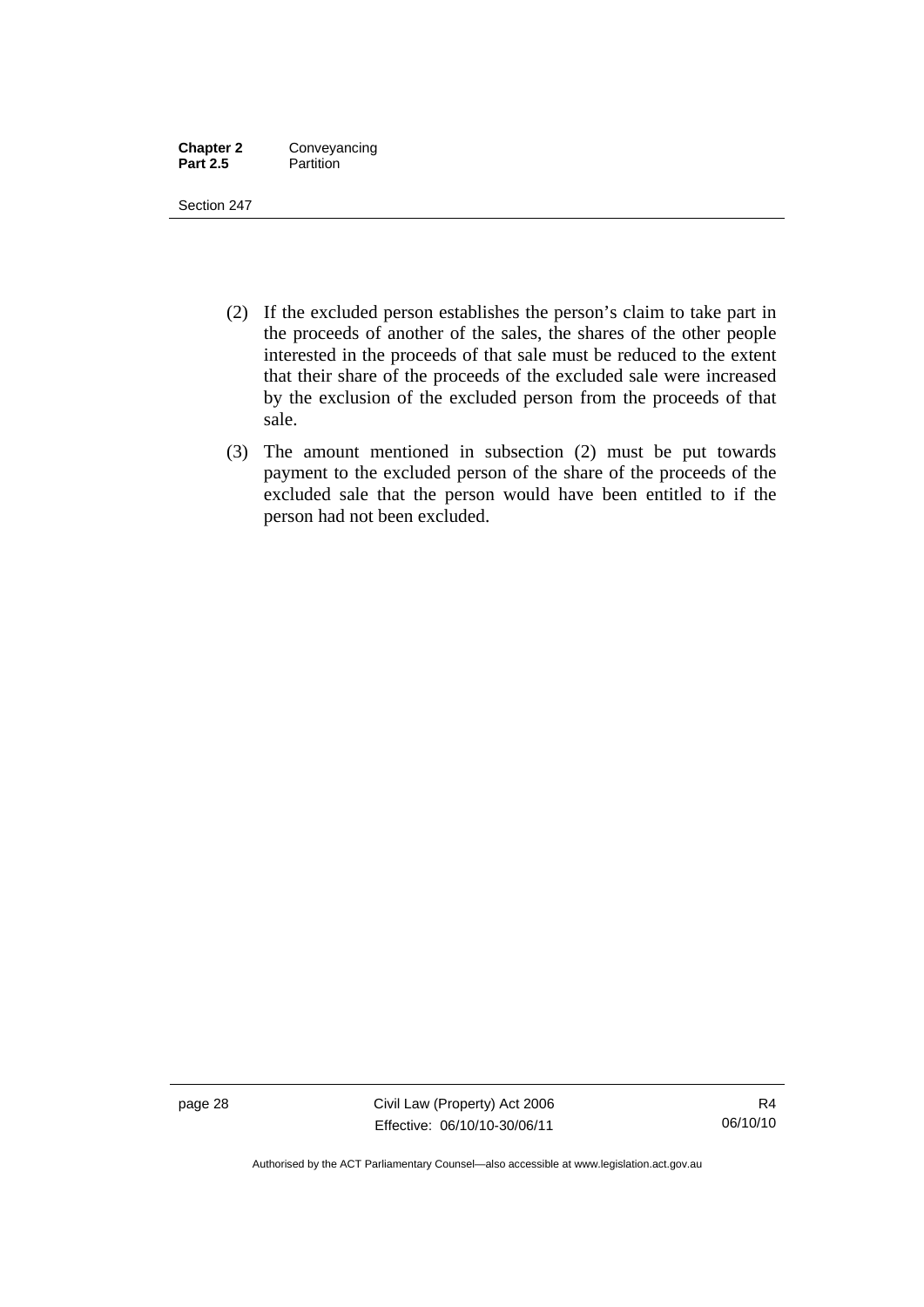## **Part 2.6 Apportionment**

### **248 Definitions—pt 2.6**

In this part:

*annuity* includes salary and pension.

#### *dividend* includes—

- (a) a payment called a dividend or bonus; and
- (b) a payment otherwise made out of the revenue of a company that is divisible between members of the company, whether or not a payment of that kind is usually made or declared at fixed times;

but does not include a return of capital.

#### *rent* includes—

- (a) a payment under a rent charge or for rent service; and
- (b) a periodical payment in the nature of rent, or instead of rent.

### **249 Application of pt 2.6 to dividends of companies**

For this part, the divisible revenue mentioned in section 248, definition of *dividend*, paragraph (b) is taken to have accrued by equal daily increments during the period in relation to which the payment out of revenue is declared or expressed to be made.

### **250 Income apportionable in relation to time**

All rents, annuities dividends and other periodical payments in the nature of income (whether reserved or made payable by an instrument or otherwise) are, like interest on an amount lent, taken to accrue from day-to-day, and must be apportioned in relation to time accordingly.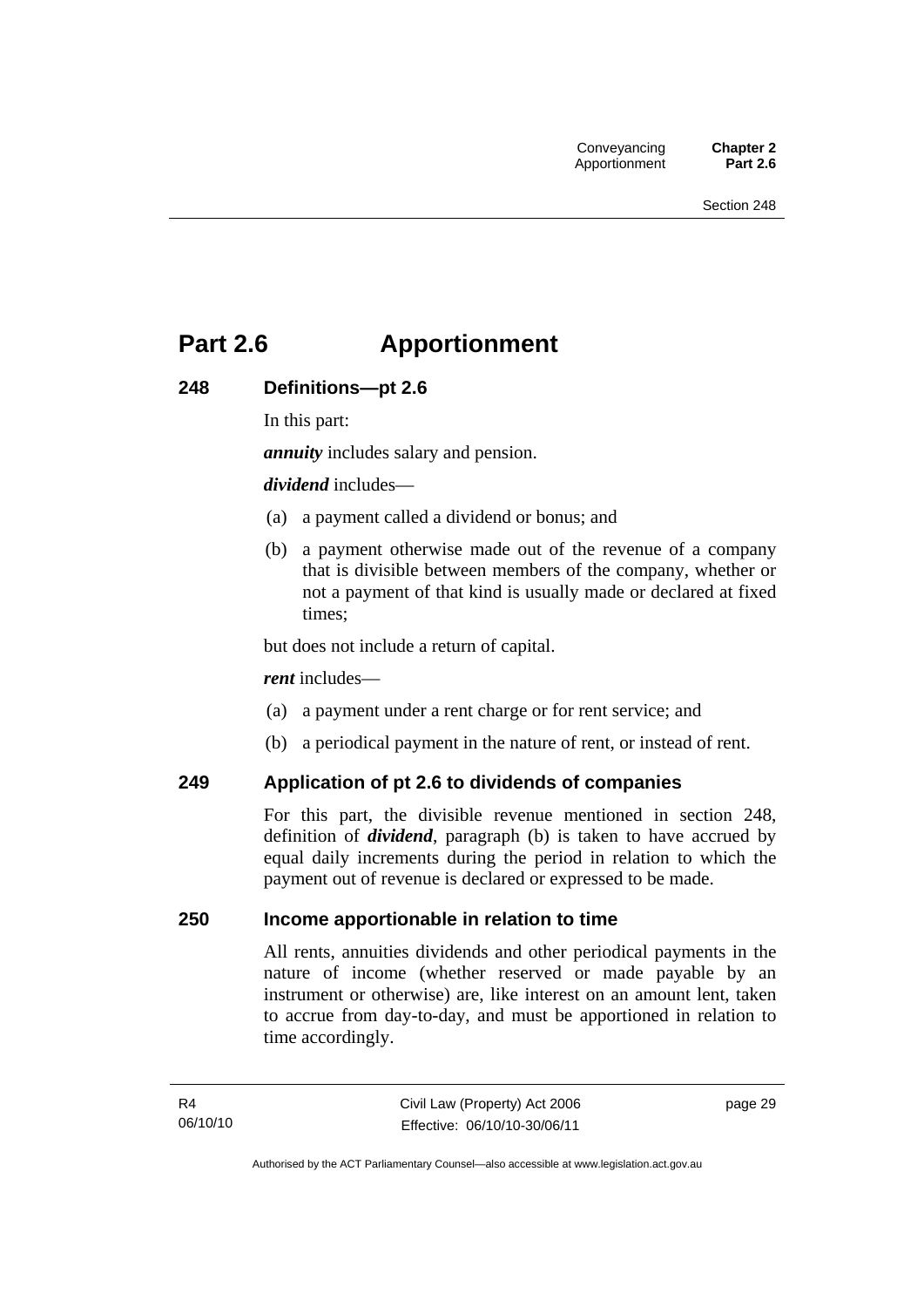#### **Chapter 2 Conveyancing**<br>**Part 2.6 Apportionment Part 2.6** Apportionment

Section 251

### **251 Time when apportioned part is payable**

An apportioned part of a payment mentioned in section 250 is payable or recoverable—

- (a) if the payment is a continuing payment—when the entire portion of which the apportioned part forms part becomes payable; or
- (b) if the payment is terminated by re-entry, death or otherwise when the next entire portion of the payment would have become payable if it had not been terminated.

### **252 Recovery of apportioned parts**

(1) In this section:

*lessor* means the person who, if the rent for any land had not been apportionable, would have been entitled to the entire or continuing rent for the land.

*person* includes—

- (a) the person's personal representatives, successors and assigns; and
- (b) the personal representatives, successors and assigns of a person whose interest ended on that person's death.
- (2) The person entitled to an apportioned part of a payment mentioned in section 250 (Income apportionable in relation to time) may recover the part, when payable, in the same way as the person could recover the entire payment if entitled to it.
- (3) However, an apportioned part of a payment of rent for land is not by itself recoverable from the person liable to pay the rent, but may be recovered from that person by the lessor together with the remaining part of the payment.
- (4) If the lessor does so, the person entitled to the apportioned part may then recover it from the lessor.

Authorised by the ACT Parliamentary Counsel—also accessible at www.legislation.act.gov.au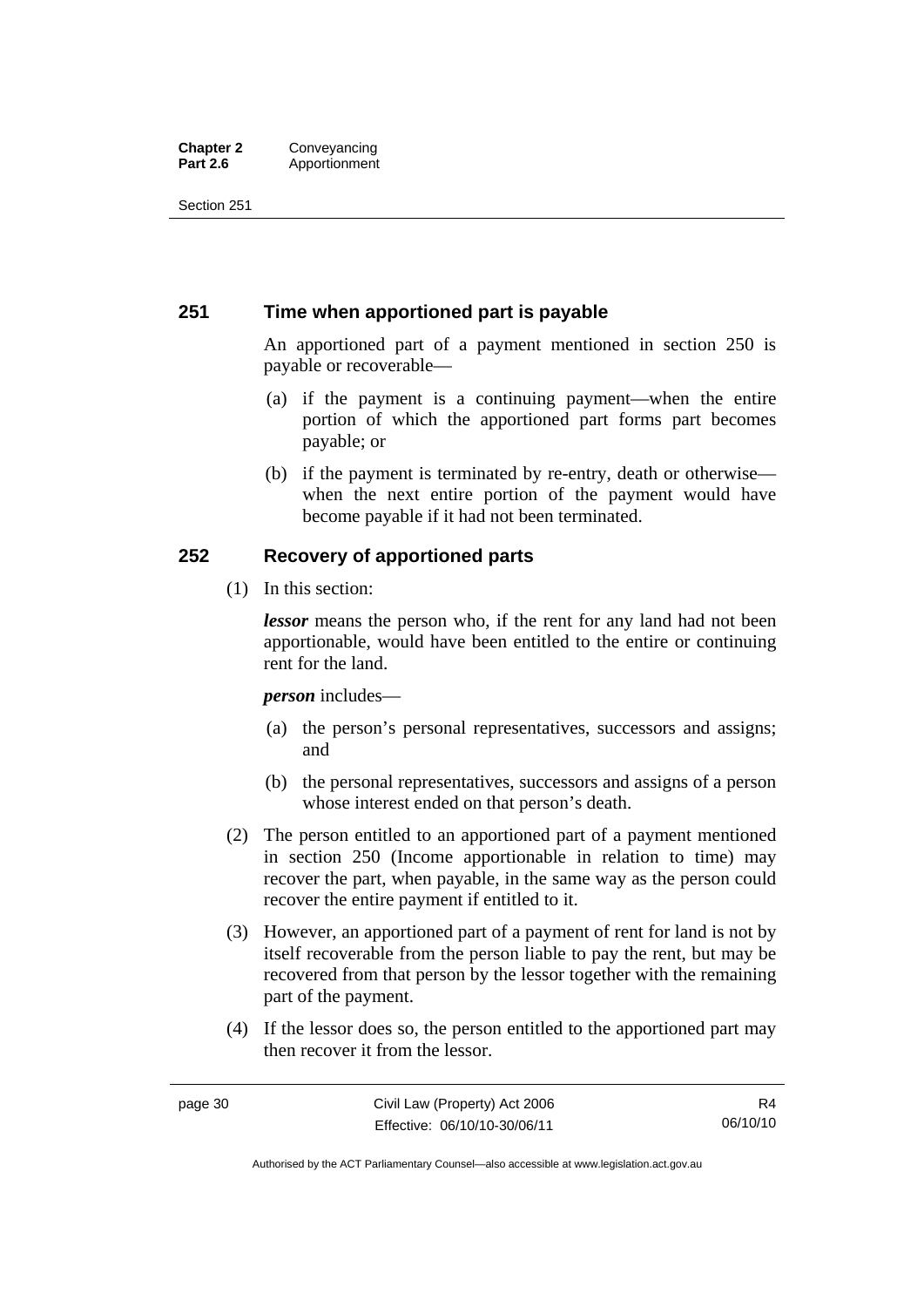### **253 Exceptions and application**

- (1) This part does not make apportionable an annual amount payable under a policy of assurance.
- (2) This part does not apply to any case in which it is expressly stipulated that apportionment is not to take place.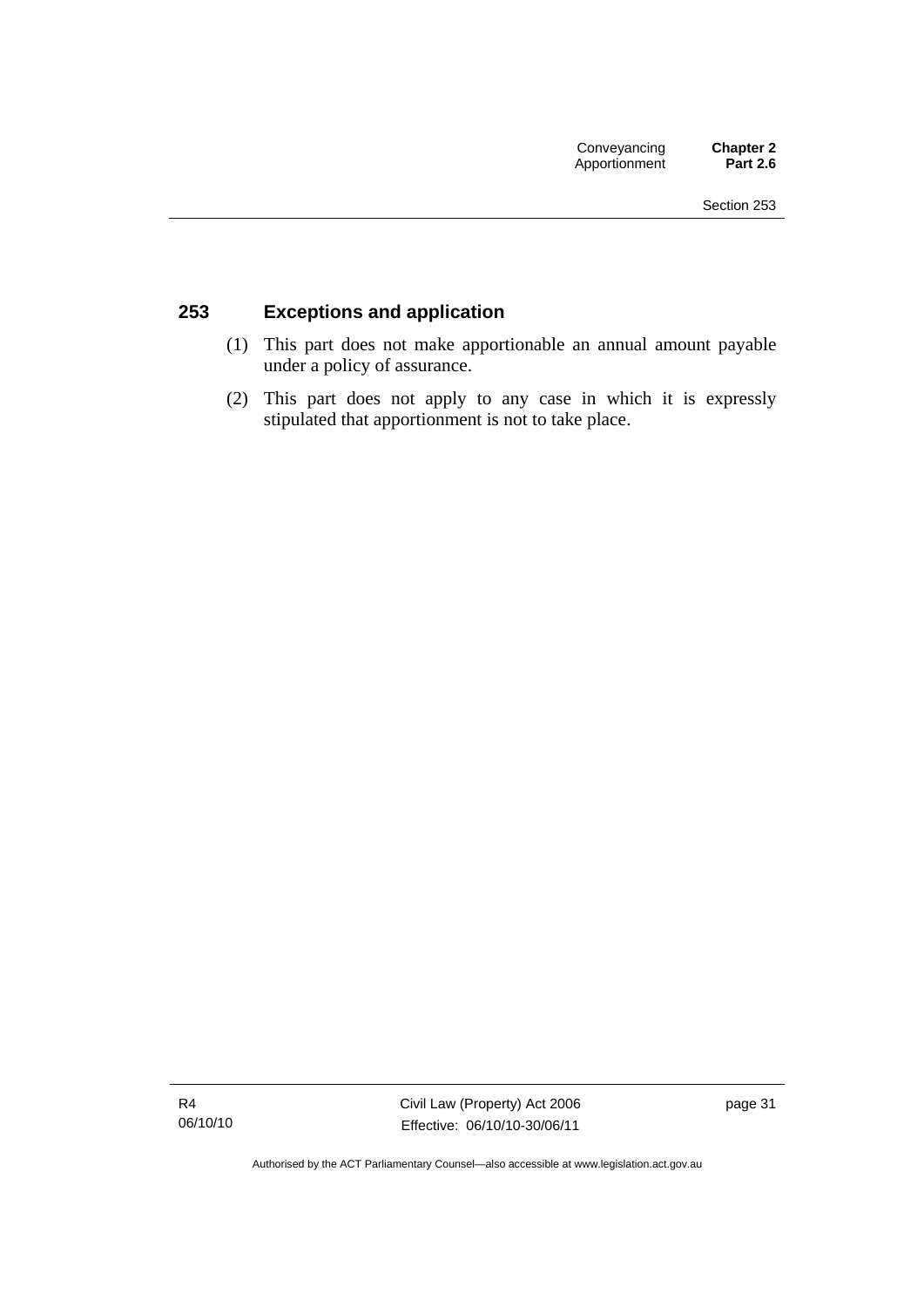## **Part 2.7 Children and children's property**

### **254 Receipts by certain children**

A child in a domestic partnership has power to give valid receipts for all income (including statutory accumulations of income made during childhood) to which the child may be entitled as if the child were an adult.

### **255 Management of land during childhood**

- (1) This section applies if—
	- (a) a beneficial interest in land is held in trust for a child; and
	- (b) the trustees of the beneficial interest are—
		- (i) if the settlement that created the interest appointed trustees of the interest—the trustees appointed; or
		- (ii) if the settlement that created the interest did not appoint trustees of the interest but there are trustees of the settlement—the trustees of the settlement, unless the settlement or an order of the Supreme Court that appointed the trustees of the settlement or their predecessors in office provides otherwise; or
		- (iii) in any other case—people appointed as trustees of the beneficial interest by the Supreme Court on the application of a litigation guardian of the child.

*Note Settlement* is defined in s 200.

- (2) The trustees of the interest may take possession of, hold and manage the land for the child.
- (3) This section does not apply so far as a contrary intention appears from the settlement that created the beneficial interest of the child.

R4 06/10/10

Authorised by the ACT Parliamentary Counsel—also accessible at www.legislation.act.gov.au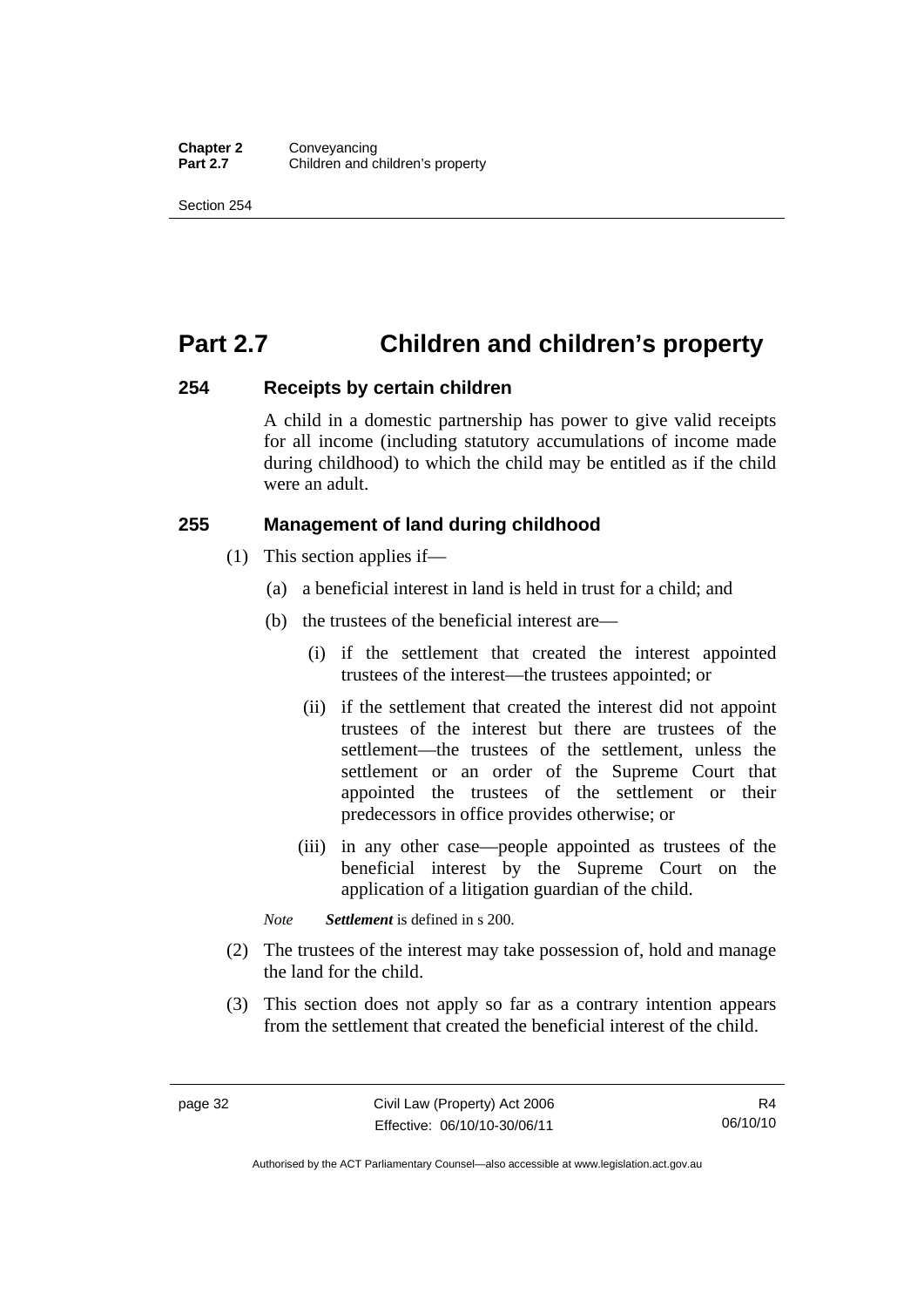### **256 Power to appoint trustees of child's property**

- (1) This section applies if—
	- (a) a child is absolutely entitled under the will, or on the intestacy, of a person (the *deceased person*) to a devise or legacy, or to the residue of the estate of the deceased person, or to a share in the deceased person's estate; and
	- (b) the devise, legacy, residue or share is not, under a will of the deceased person, devised or bequeathed to trustees for the child.
	- *Note* A *devise* is a disposal of real property by a will. To *bequeath* property is to dispose of personal property (ie property other than real property) by a will.
- (2) The personal representatives of the deceased person may, by registered deed, appoint a trust corporation or 2 or more individuals (not more than 4), or both, to be—
	- (a) trustees of the devise, legacy, residue or share for the child; and
	- (b) trustees for section 255 (Management of land during childhood) of any land devised or any land that is, or forms part of, the residue or share.
- (3) If a trust corporation, or a trust corporation and 1 or more individuals, are the personal representatives of the deceased person, the personal representatives may, by registered deed, appoint the trust corporation either alone or with 1 or 2 individuals to be the trustees for the child.
- (4) The personal representatives of the deceased person may—
	- (a) appoint 1 or more of themselves to be trustees under subsection (2); or
	- (b) appoint 1 or 2 of themselves who are individuals to be trustees under subsection (3).

page 33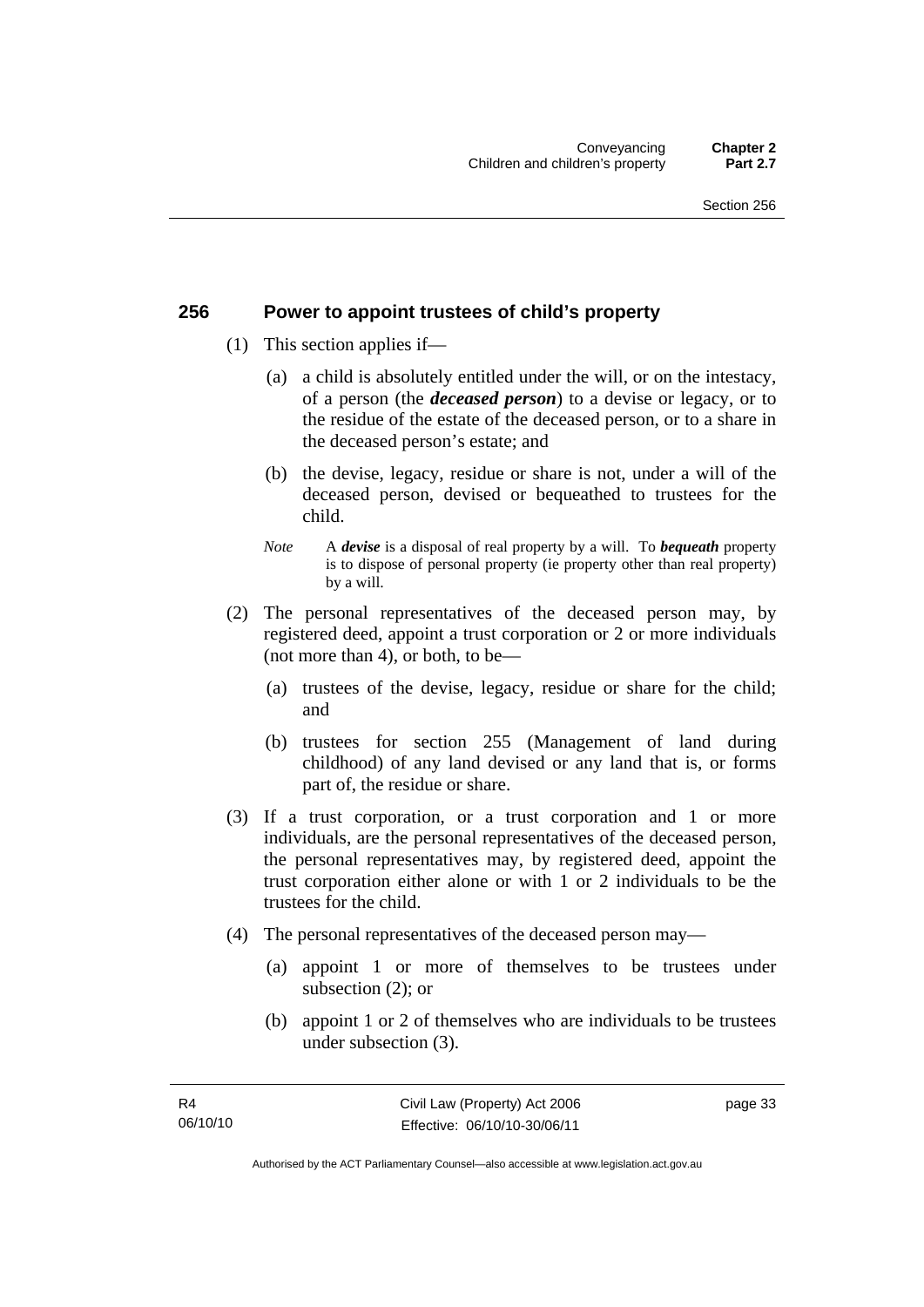Section 256

- (5) On the appointment—
	- (a) the *Trustee Act 1925*, section 9 (Vesting on appointment and retirement) applies to the vesting in the trustees of the devise, legacy, residue or share; and
	- (b) the personal representatives, in that capacity, are discharged from further liability in relation to the devise, legacy, residue or share; and
	- (c) the rights of the child in relation to the devise, legacy, residue or share are restricted to the property that, under this section and the *Trustee Act 1925*, section 9, is vested in the trustees for the child and do not extend to any other property; and
	- (d) the devise, legacy, residue or share may be kept in its existing form or converted into money and the money invested in accordance with the *Trustee Act 1925*.
- (6) If land held under the *Land Titles Act 1925* is affected by a registered deed mentioned in this section, the registrar-general must, as the registrar-general considers appropriate—
	- (a) make an entry in the register of the vesting of the land; or
	- (b) enter or withdraw caveats.
- (7) However, the registrar-general is not required to comply with subsection (6) unless the person the land is to be vested in—
	- (a) asks, in writing, that the entry be made; and
	- (b) gives any evidence supporting the request that the registrar-general reasonably requires; and
	- (c) gives any notice of the request that the registrar-general reasonably requires to be given.

Authorised by the ACT Parliamentary Counsel—also accessible at www.legislation.act.gov.au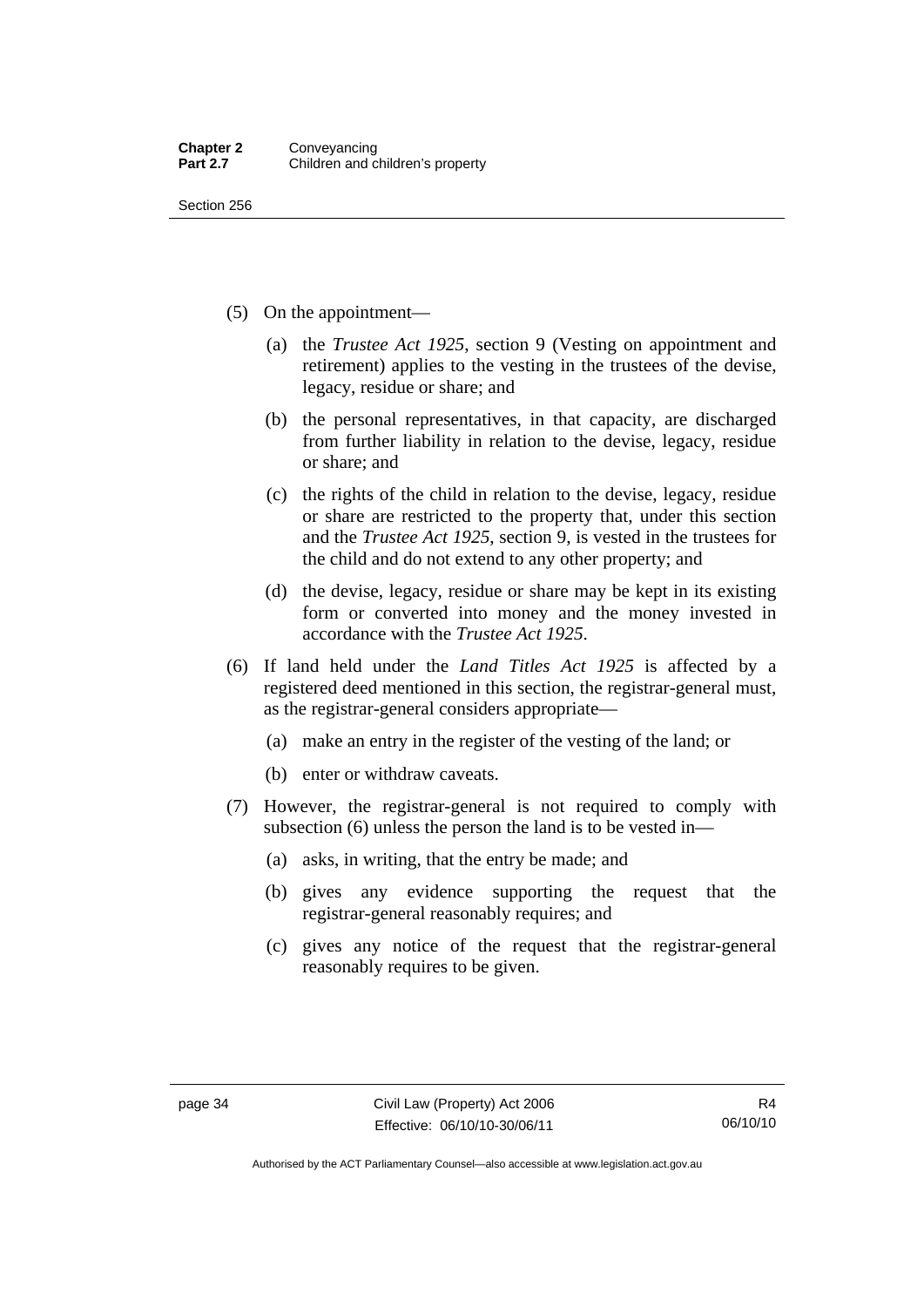(8) In this section:

*registered deed* means a deed registered under the *Registration of Deeds Act 1957*.

*trust corporation* does not include the public trustee.

### **257 Powers and duties of guardian**

- (1) A guardian of a child—
	- (a) may take into the guardian's custody, and may manage, the child's real and personal property (other than property held by a trustee under a trust) until the guardian stops being the guardian of the child; and
	- (b) holds any of the child's real and personal property that comes into the guardian's custody as trustee for the child; and
	- (c) may bring a proceeding necessary to give effect to all or any of the guardian's powers under this section, including the guardian's powers as trustee for the child; and
	- (d) is responsible for accounting to the child, when the child becomes an adult, for the guardian's custody and management of the property.
- (2) Subsection (1) does not apply in relation to—
	- (a) the chief executive responsible for administering the *Children and Young People Act 2008*, when the chief executive has long-term care responsibility for a child because of that Act; or
	- (b) a testamentary guardian of a child.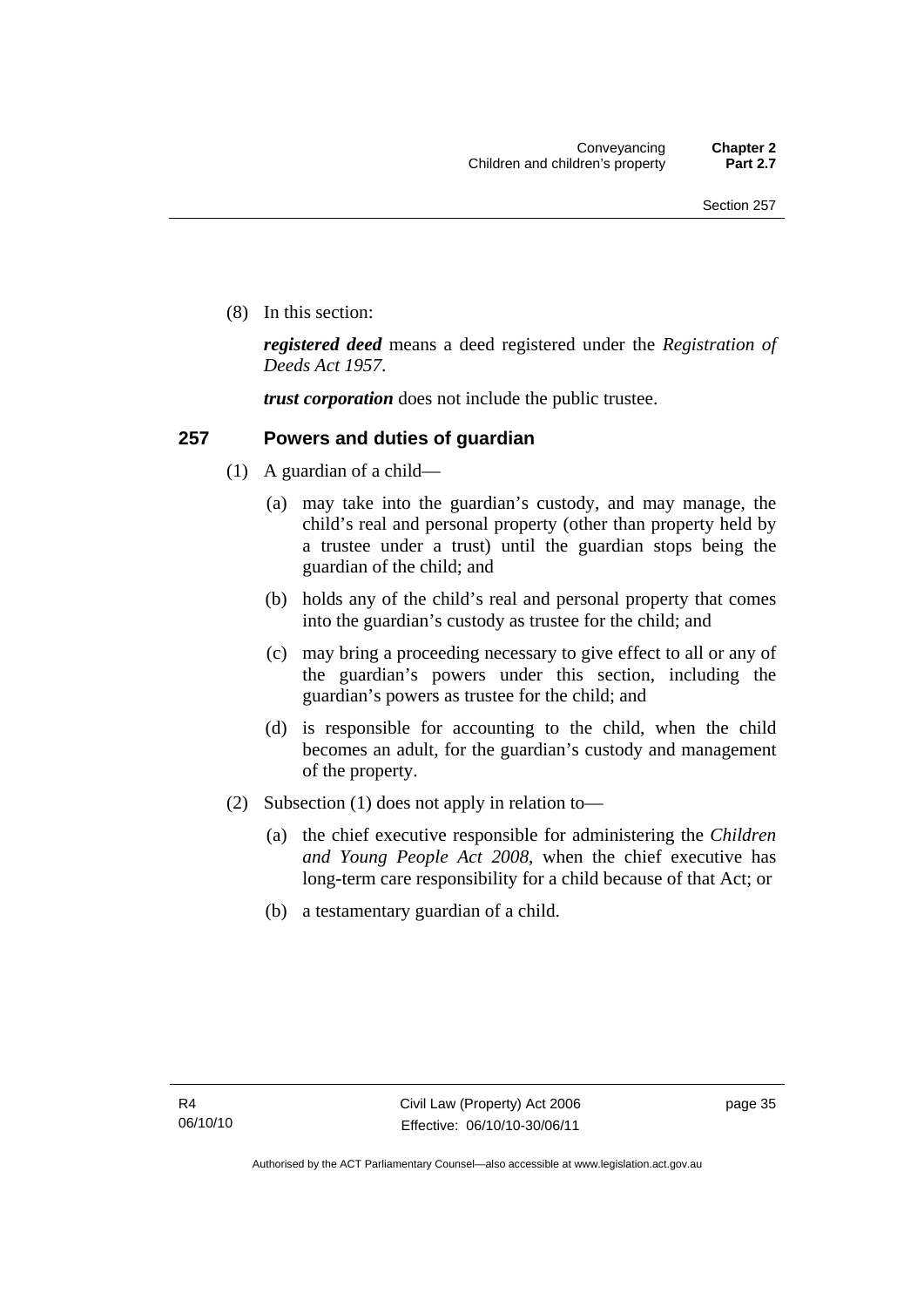**Chapter 2** Conveyancing<br>**Part 2.8** Rights-of-way **Part 2.8** Rights-of-way

Section 258

## **Part 2.8 Rights-of-way**

### **258 No right-of-way by user against Territory etc**

A right-of-way cannot be created only by continuous use against—

- (a) the Territory; or
- (b) the Commonwealth; or
- (c) a person holding land for a public purpose.

page 36 Civil Law (Property) Act 2006 Effective: 06/10/10-30/06/11

Authorised by the ACT Parliamentary Counsel—also accessible at www.legislation.act.gov.au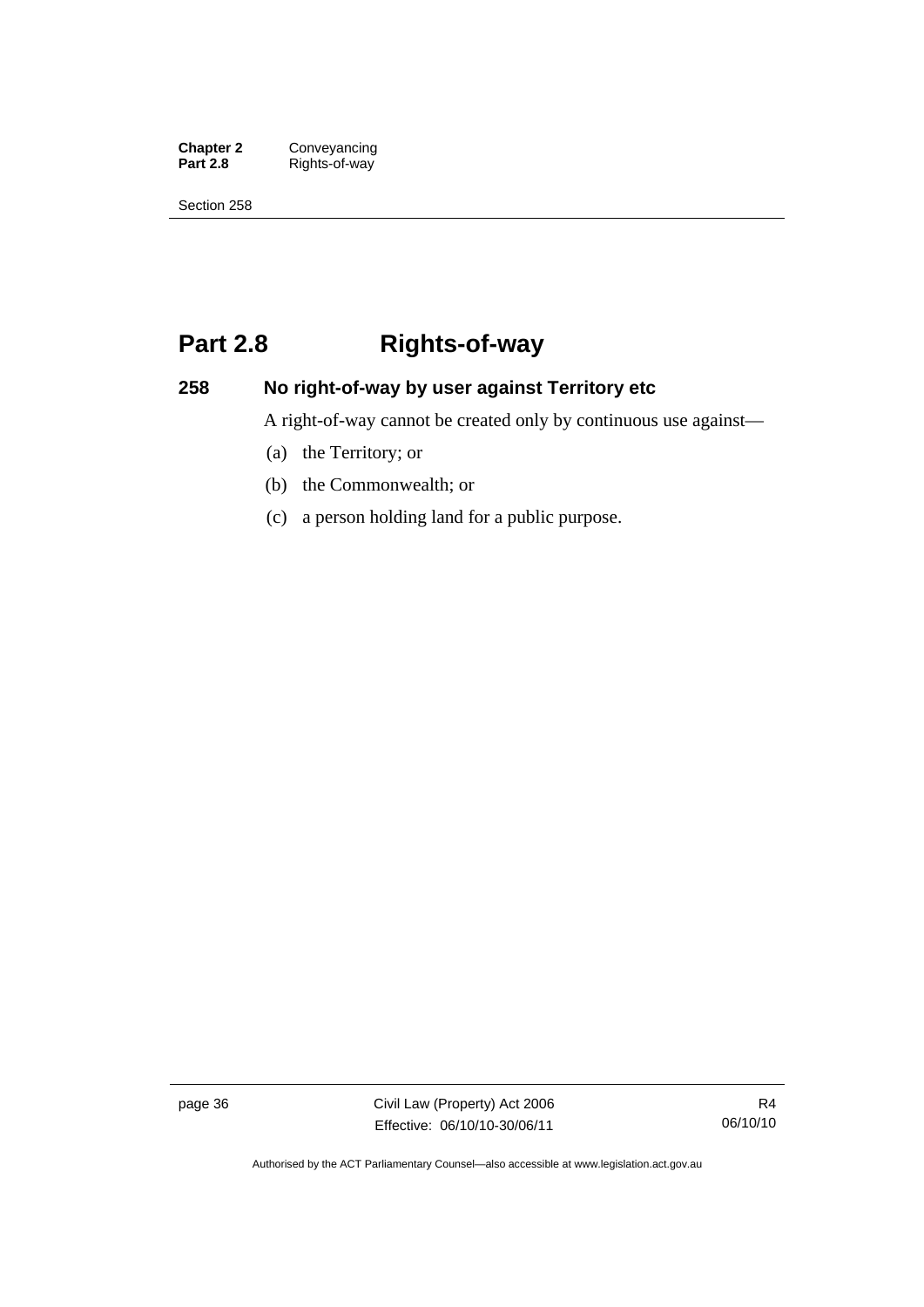# **Chapter 3 Mortgages**

#### *Note to ch 3*

In this chapter, a reference to a mortgage includes a reference to a charge on property for securing money or moneys worth (see dict, def *mortgage*).

# **Part 3.1 Powers in relation to mortgages**

### **300 Application—pt 3.1**

- (1) This part applies to mortgages made to secure an amount advanced or to be advanced as a loan, or to secure an existing or future debt.
- (2) The powers given under this part are subject to anything provided in the mortgage.
- (3) The powers given under this part have the same effect as express powers to the same effect in the mortgage would have had and no more.

### **301 Powers incidental to mortgages**

- (1) If a mortgage is made in writing, the mortgagee has, because of this Act, the following powers:
	- (a) a power to sell or agree with someone else to sell all or any part of the mortgaged property;
	- (b) a power to appoint or have appointed, in accordance with this part, a receiver of the income of all or any part of the property;
	- (c) a power to insure from loss or damage all or any part of the property and to add the premiums paid for the insurance to the principal secured at the same rate of interest.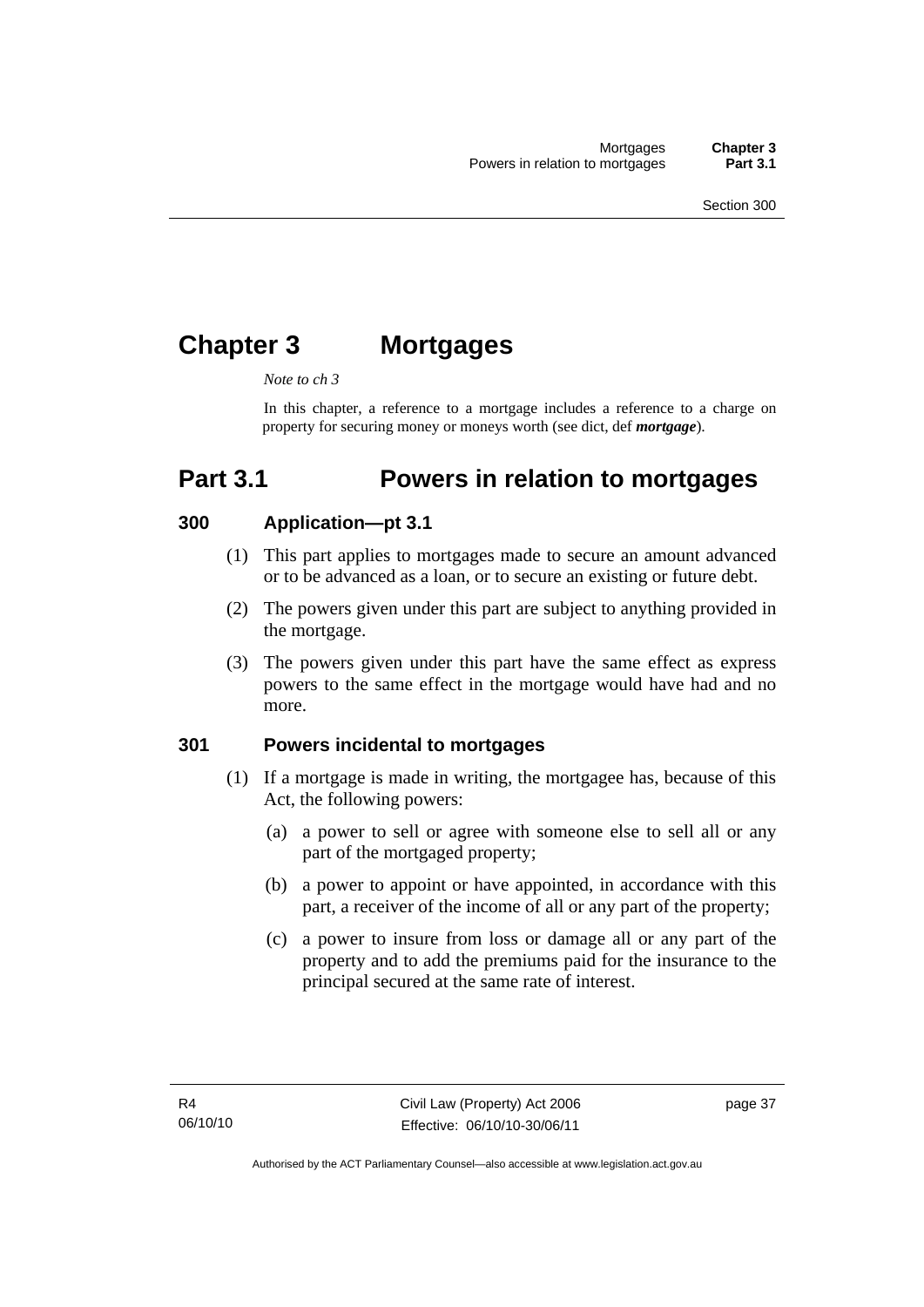- (2) The power of sale under subsection (1) includes the following powers:
	- (a) a power to sell the property by public auction or private contract on any reasonable conditions the mortgagee considers appropriate;
	- (b) a power to rescind or vary contracts for sale;
	- (c) a power to buy in and resell the property with all the powers of sale given by this section.
- (3) A mortgagee must not exercise the power given by subsection  $(1)$  (a) or (b) until—
	- (a) 1 year after the day the principal becomes payable under the mortgage; or
	- (b) interest on the principal has been in arrears for longer than 6 months.
- (4) A mortgagee may exercise the power given by subsection (1) (c) only if the mortgagor has failed to pay a premium for insurance that the mortgagor is by the mortgage obliged to pay.

### **302 Receipt for purchase money sufficient discharge**

- (1) A receipt for purchase money given by a mortgagee exercising the power of sale given under this part is sufficient discharge to the purchaser.
- (2) The purchaser need not be concerned with the application of the purchase money.

### **303 Notice of sale**

A sale of property may be made under this part only if the person, or 1 of the people, entitled to the property has been given 6 months written notice.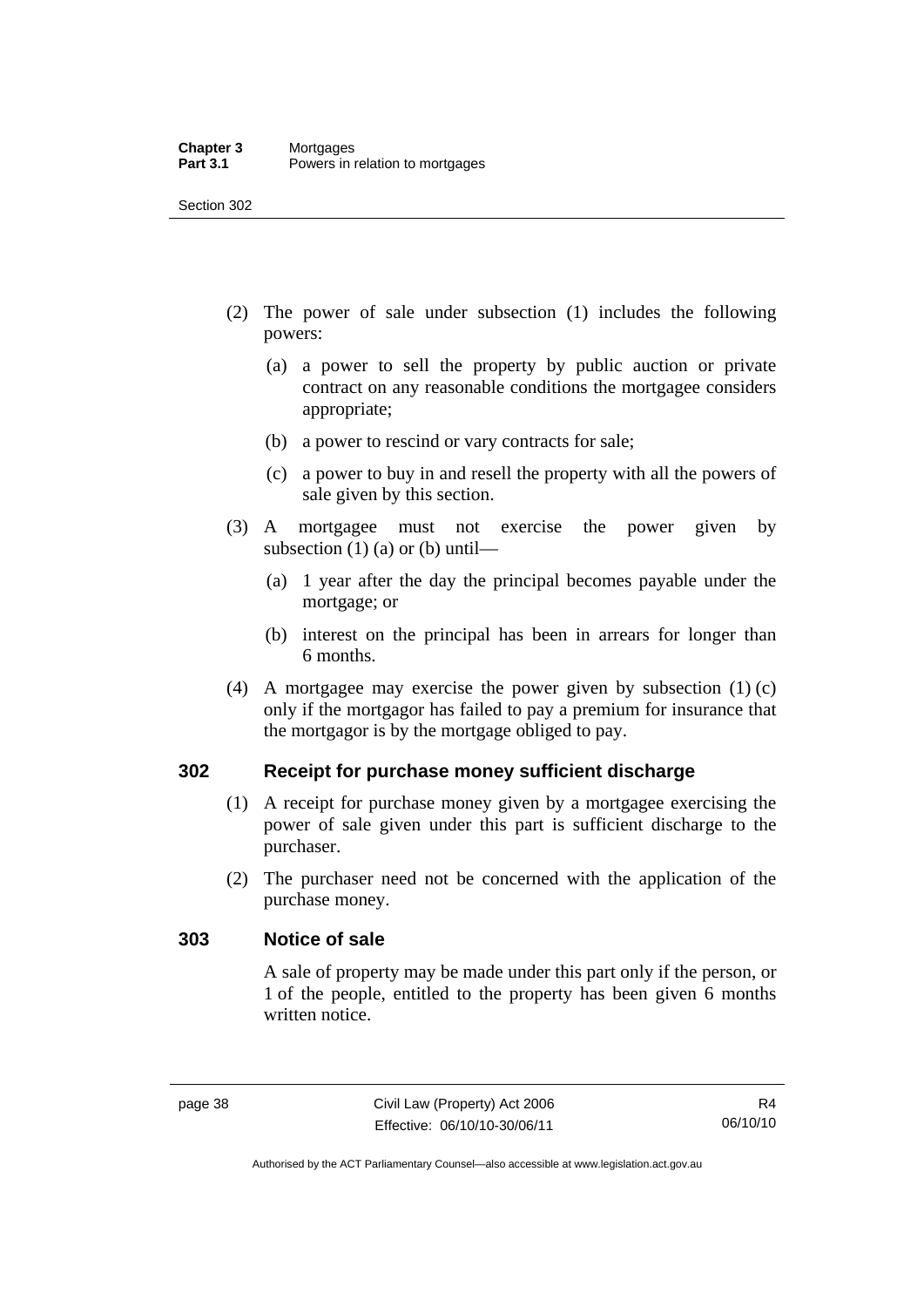### **304 Purported exercise of power of sale**

- (1) If a sale is purportedly made under this part, the purchaser's title must not be questioned on the ground that—
	- (a) no circumstances had arisen to permit the sale; or
	- (b) the notice required by section 303 had not been given.
- (2) If a person suffers loss because of an unauthorised sale under this part, the person may recover damages from the mortgagee.

### **305 Application of purchase money by mortgagee**

- (1) The amount received from a sale under this part must be applied by the mortgagee as follows:
	- (a) first, in payment of the expenses incidental to the sale or incurred in any attempted sale;
	- (b) second, in discharge of the interest and costs then owing in relation to the mortgage because of which the sale was made;
	- (c) third, in discharge of the principal then owing under the mortgage;
	- (d) finally, in payment of the balance to or on behalf of the person entitled to the property mortgaged.
- (2) To remove any doubt, this section is subject to the *Rates Act 2004*, section 22 (Charge of rates on land) and the *Land Tax Act 2004*, section 20 (Charge of land tax on rateable land).

### **306 Property that may be transferred to purchaser**

A mortgagee exercising a power of sale over property under this part may transfer to the purchaser, in writing, all the interest in the property that the mortgagor could dispose of.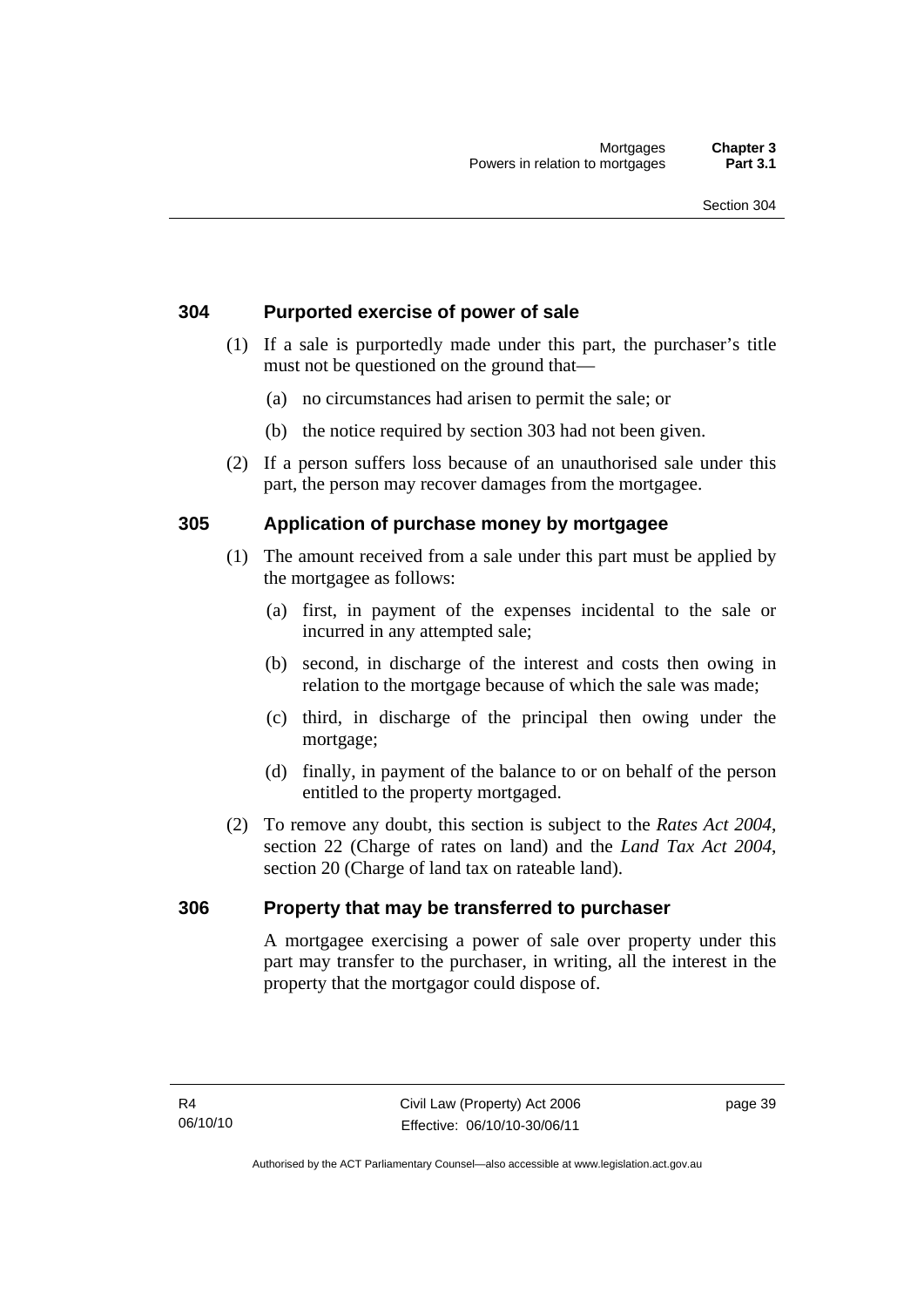#### **Chapter 3** Mortgages<br>**Part 3.1** Powers in i Powers in relation to mortgages

Section 307

### **307 Mortgagee may call for documents relating to property**

At any time after the power of sale under this part has become exercisable, the mortgagee may demand and recover from anyone (other than a person having an interest in the mortgaged property that has priority to the mortgage) every document relating to the property that a purchaser under the power of sale would have been entitled to demand and recover from the person.

### **308 Appointment of receiver**

- (1) A mortgagee entitled to appoint a receiver, or have a receiver appointed, under this part may appoint the receiver, or have the receiver appointed, in accordance with this section.
- (2) If the mortgage document nominates the person to be appointed receiver, the mortgagee may appoint that person to be the receiver.
- (3) If the mortgage document does not nominate the person to be appointed receiver, the mortgagee may, by written notice given to the person entitled to the mortgaged property, require the person to appoint an appropriate person to be the receiver not later than 10 days after the day the notice is given.
- (4) A notice under subsection (3) may be given to the person entitled to the mortgaged property—
	- (a) by giving the notice to the person entitled to the property, or, if 2 or more people are entitled to the property, to any of them; or
	- (b) by attaching the notice to a conspicuous part of the mortgaged property.
- (5) If a notice under subsection (3) is given to the person entitled to mortgaged property in accordance with subsection (4) and the person fails to appoint an appropriate person to be the receiver not later than 10 days after the day the notice is given, the mortgagee may appoint a person the mortgagee considers appropriate to be the receiver.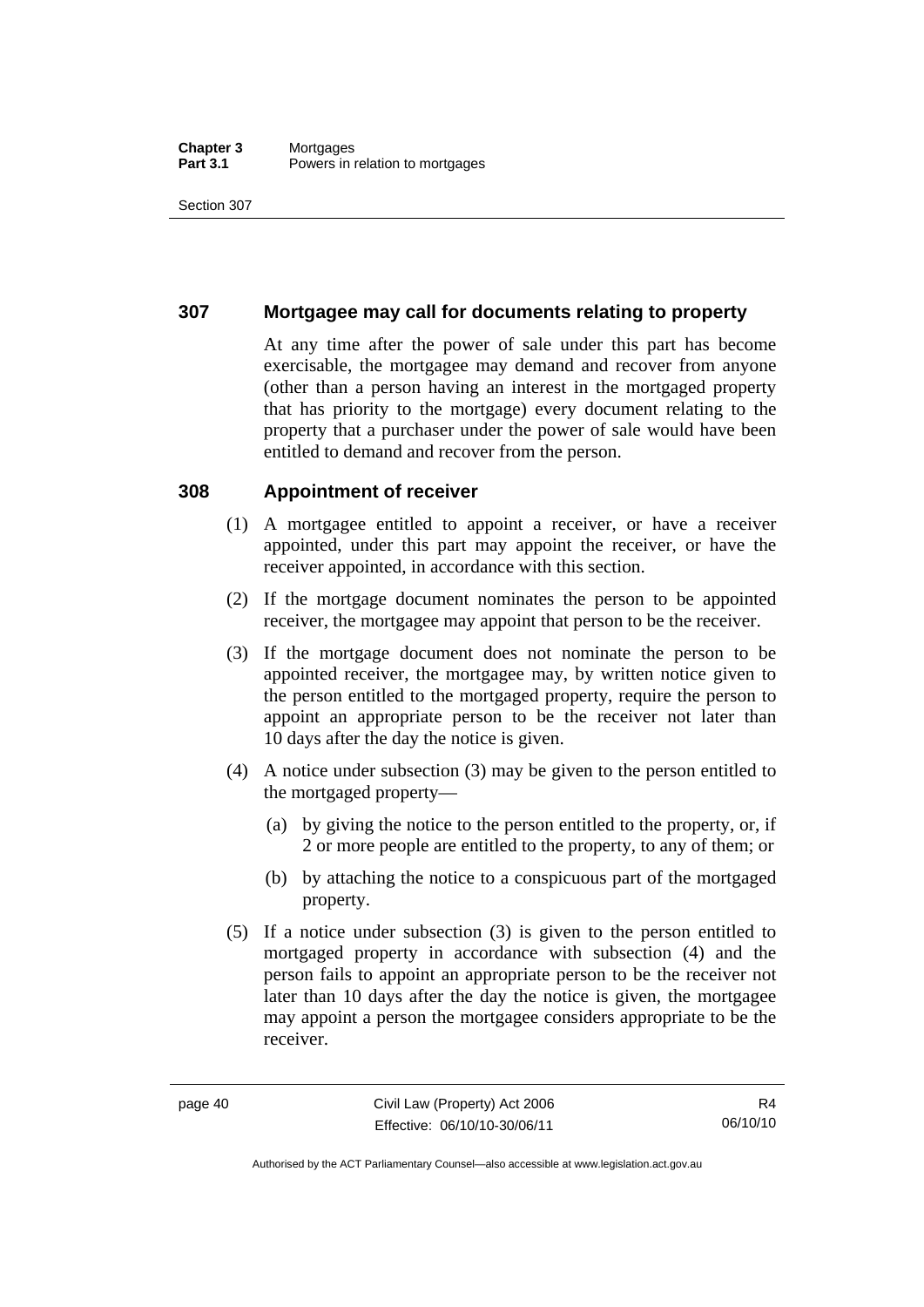### **309 Receiver taken to be agent of mortgagor**

A receiver appointed under this part is taken to be the agent of the mortgagor and the mortgagor is solely responsible for the receiver's acts or omissions, unless the document creating the mortgage provides otherwise.

### **310 Powers of receiver**

- (1) A person appointed as receiver under this part may demand and recover all the income of which the person is appointed receiver, by proceeding or otherwise, in the name of either the mortgagor or the mortgagee to the full extent of the interest that the mortgagor could dispose of.
- (2) The person may give valid receipts for the income of which the person is appointed receiver.

### **311 Ending appointment of receiver etc**

- (1) The power under this part to appoint a receiver includes power to end the appointment and appoint someone else.
- (2) The power to end the appointment of a receiver and appoint a new receiver is exercisable in the same way, and under the same conditions, as the power to make the first appointment.
- (3) The Legislation Act, part 19.3 (which deals with appointments) does not apply to the appointment of a receiver.

### **312 Commission to receiver**

- (1) A receiver appointed under this part is not entitled to the payment of costs, charges or expenses but is instead entitled to a commission on the money received.
- (2) The commission to which the receiver is entitled is the amount, not more than 8% of the gross amount of all money received, stated in the receiver's appointment or, if no amount is stated in the appointment, 4% of the gross amount.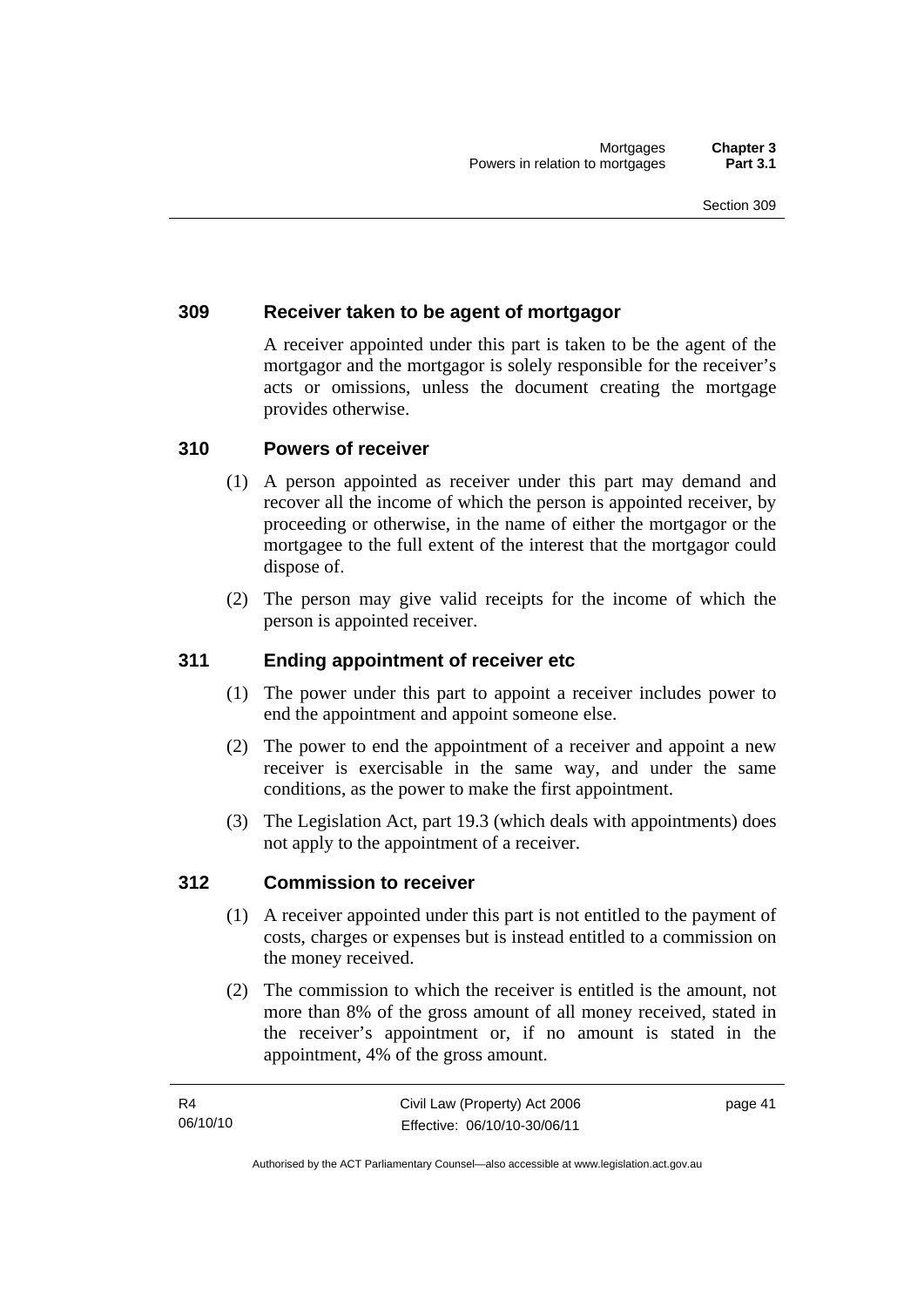Section 313

### **313 Receiver to insure if required**

- (1) The mortgagee may, in writing, direct a receiver appointed under this part to insure and keep insured from loss or damage all or a stated part of the property included in the mortgage (whether or not a fixture) so far as it is insurable.
- (2) The receiver must comply with the direction.

### **314 Application of amounts received by receiver**

Amounts received by a receiver appointed under this part must be applied as follows:

- (a) first, in discharge of all taxes, rates and assessments, in payment of the receiver's commission, and in payment of insurance premiums;
- (b) second, in discharge of the interest then owing under the mortgage because of which the receiver was appointed;
- (c) third, in discharge of the principal then owing under the mortgage;
- (d) finally, in payment of the balance to or on behalf of the person entitled to the property mortgaged.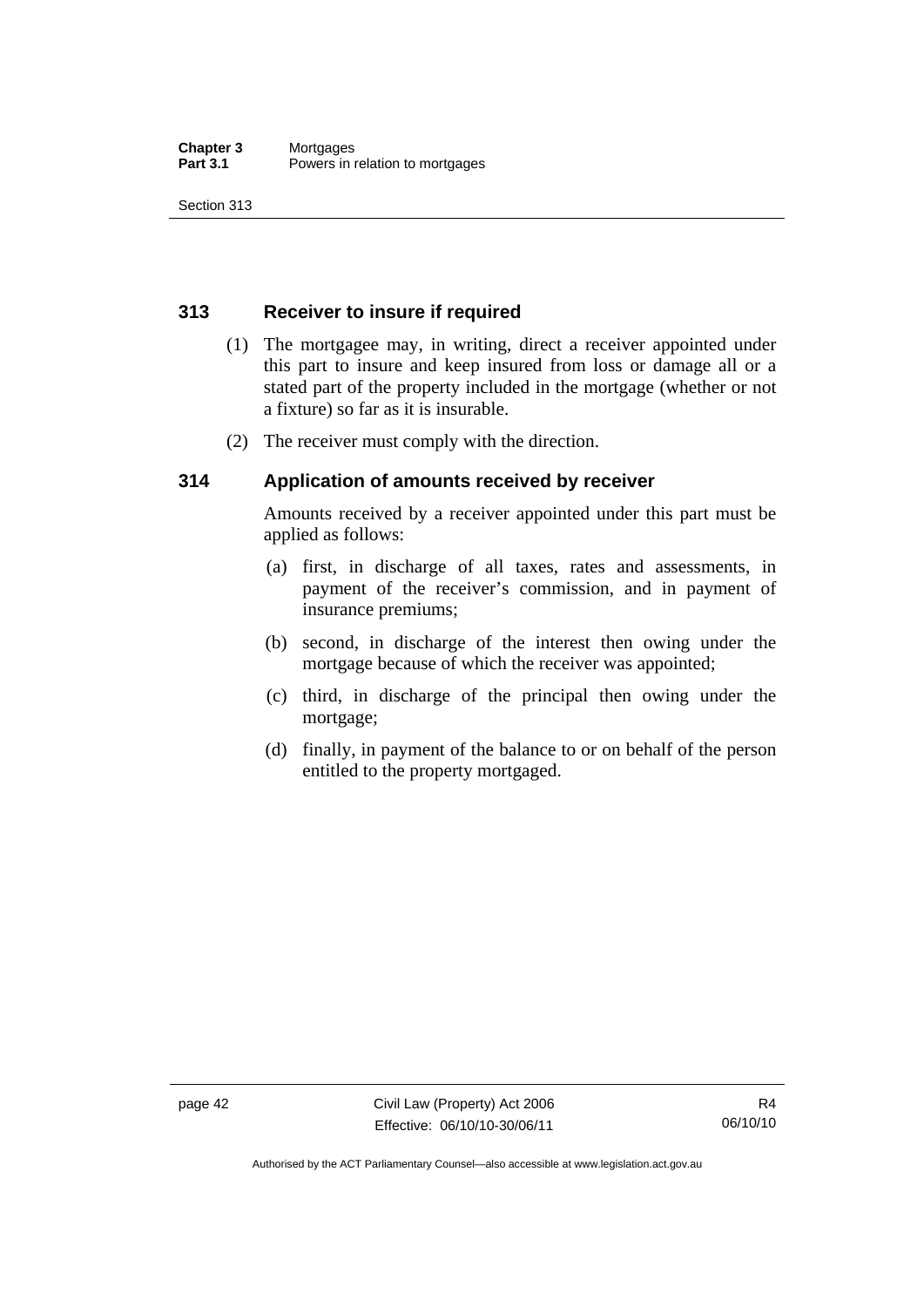### **Part 3.2 Mortgages—other provisions**

### **315 Effect of repayment on ejectment by mortgagee**

- (1) This section applies if a proceeding for ejectment is brought by a mortgagee for possession of mortgaged property and no proceeding is pending for—
	- (a) foreclosure of the mortgagor's equity of redemption; or
	- (b) redemption of the mortgaged property.
- (2) If the mortgagor appears as a defendant in the proceeding and pays the outstanding amount to the mortgagee or into court, the amount paid is taken to be full satisfaction and discharge of the mortgage.
- (3) On the payment of the outstanding amount in accordance with this section—
	- (a) each mortgagor or defendant in the proceeding is discharged from liability for the amount; and
	- (b) the court must order the mortgagee, at the mortgagor's cost,  $t_0$ 
		- (i) give the mortgagor a discharge of the mortgage under the *Land Titles Act 1925*, section 101 or transfer the interest of the mortgagee in the mortgaged property to the mortgagor; and
		- (ii) give all documents of title to the mortgaged property that are in the possession or control of the mortgagee to the mortgagor.
- (4) This section does not affect a subsequent mortgage or encumbrance.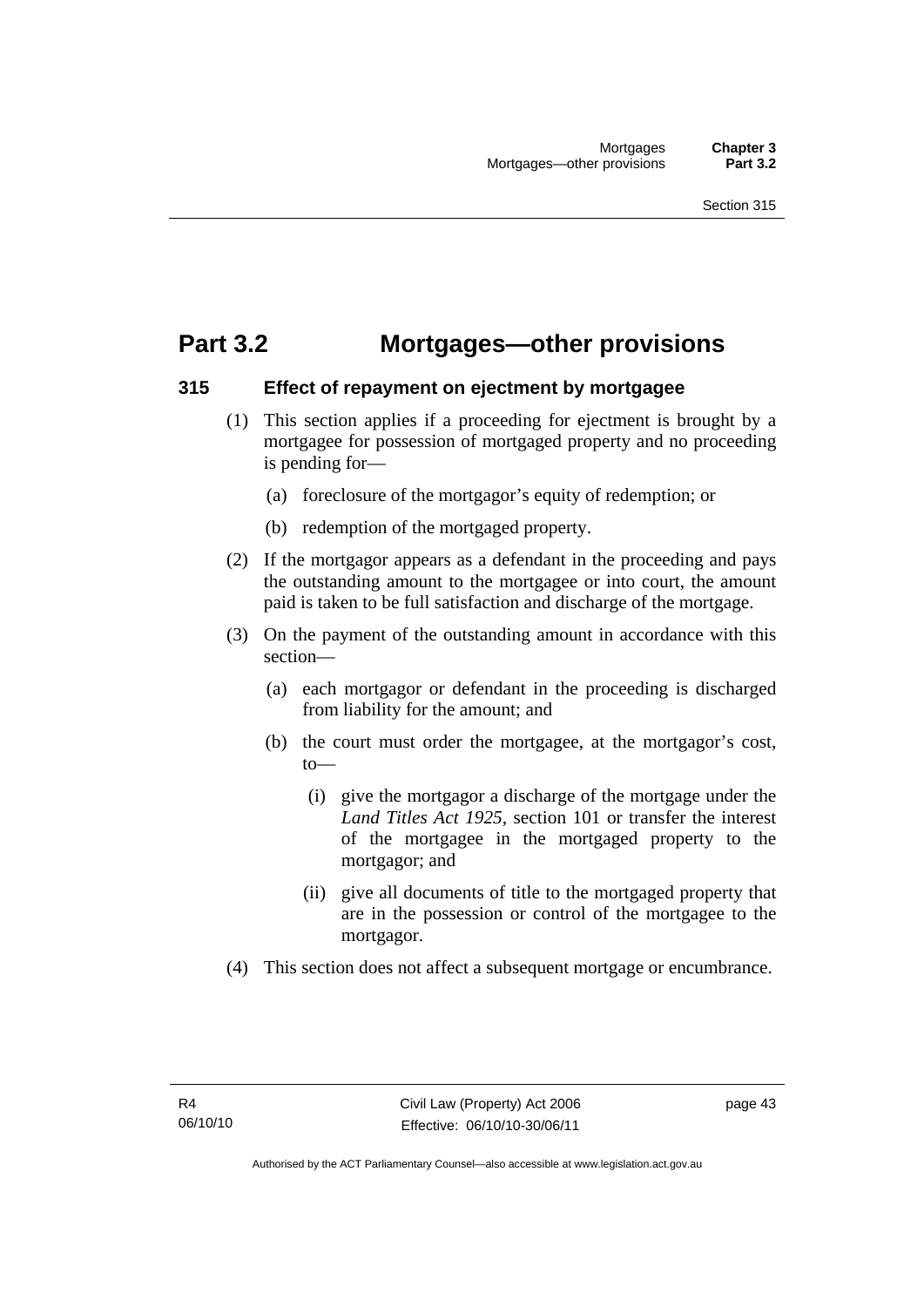(5) In this section:

*outstanding amount*, for a mortgage, means the total of—

- (a) the amount of the principal of the mortgage that has not been repaid; and
- (b) the interest payable under the mortgage; and
- (c) the reasonable costs and expenses of the mortgagee in the proceeding for ejectment.

### **316 Section 315 not to apply in certain cases**

Section 315 does not apply to a proceeding for ejectment if—

- (a) before the outstanding amount is paid under section 315 (2) of that section, the mortgagee asserts in writing given to the mortgagor—
	- (i) that the mortgagor does not have a right of redemption; or
	- (ii) that the mortgaged property is chargeable with a principal different from that stated in the mortgage or admitted to by the mortgagor; or
- (b) there is a dispute between defendants in the proceeding about the right of redemption.

### **317 Redemption if mortgagee absent or unknown**

- (1) This section applies if—
	- (a) a person entitled to receive payment of all or part of a debt secured by a mortgage—
		- (i) cannot be found; or
		- (ii) is unknown; or
	- (b) it is uncertain who is entitled to receive all or part of the debt secured by a mortgage.

Authorised by the ACT Parliamentary Counsel—also accessible at www.legislation.act.gov.au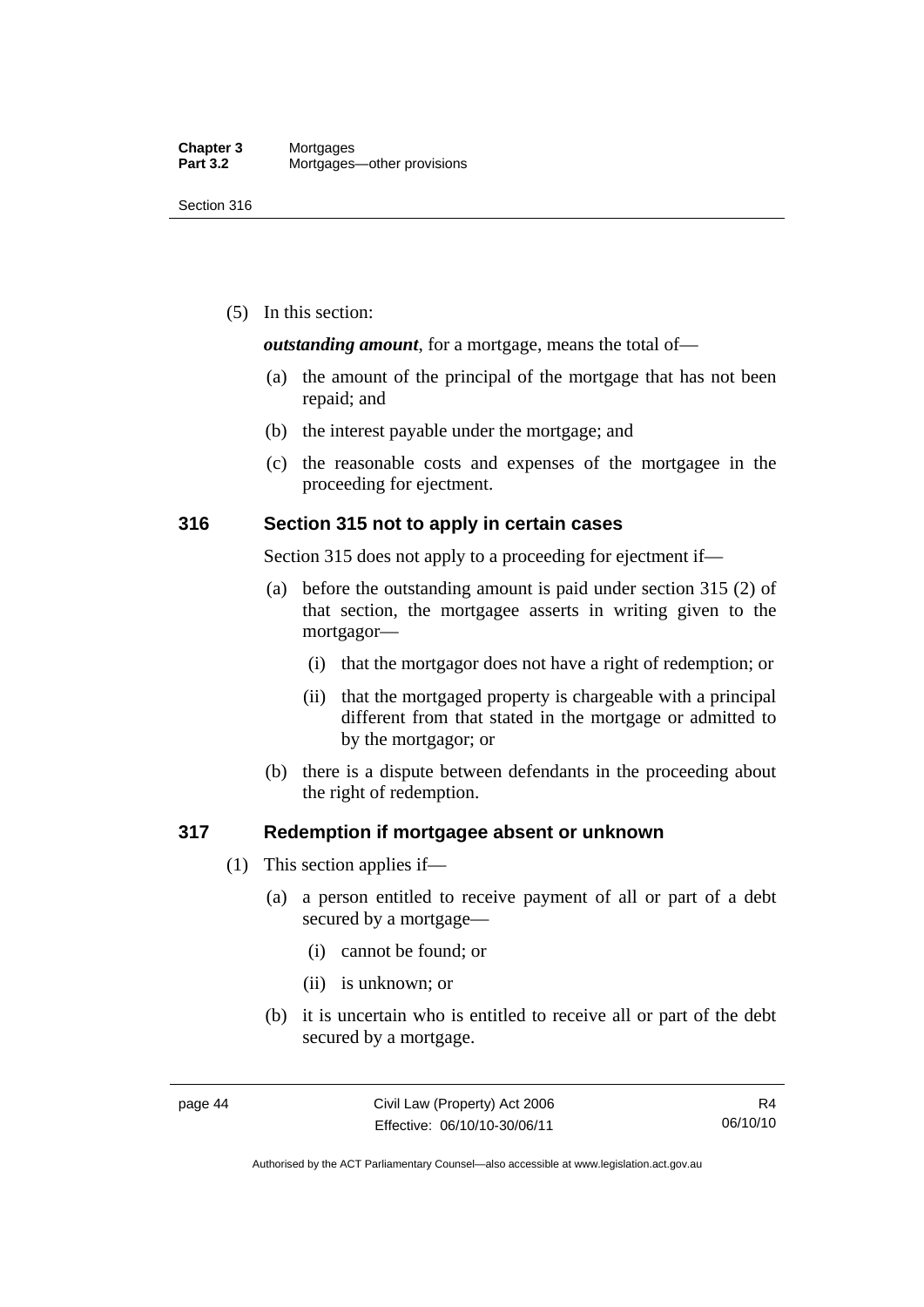- (2) On application by the person entitled to redeem the mortgaged property, the Supreme Court may, by order, direct that—
	- (a) the amount of the debt secured by the mortgage, or part of it, be worked out in the way the court directs; and
	- (b) the amount worked out be paid into court.
- (3) A certificate of the registrar of the Supreme Court that a payment into court was ordered to be made under subsection (2) (b) and has been made may be registered with the registrar-general.
- (4) On registration, the amount paid is a discharge of the mortgage debt, or part of it, to the extent of the amount paid.
- (5) However, an amount that is eventually shown by the person entitled to the mortgage debt, or a part of it, to have been in fact owing in addition to the amount paid into court continues to be a debt owing on the mortgage.
- (6) On application by the person entitled to an amount paid into court under subsection (2) (b), the Supreme Court may order the amount be paid to the person.
- (7) However, an amount must not be paid under subsection (6) until the registrar of the Supreme Court is satisfied that the mortgage document and all documents of title that were given by the mortgagor to the mortgagee for the mortgage have been given to the person who paid the amount into court.
- (8) If the amount of principal and interest owing under a mortgage is paid into court under this section and is afterwards paid under an order of the Supreme Court to the person mentioned in the order, the order operates as a discharge of mortgage of any land subject to the mortgage.
- (9) An order mentioned in subsection (8) takes effect as a discharge of mortgage only when it has been registered by the registrar-general.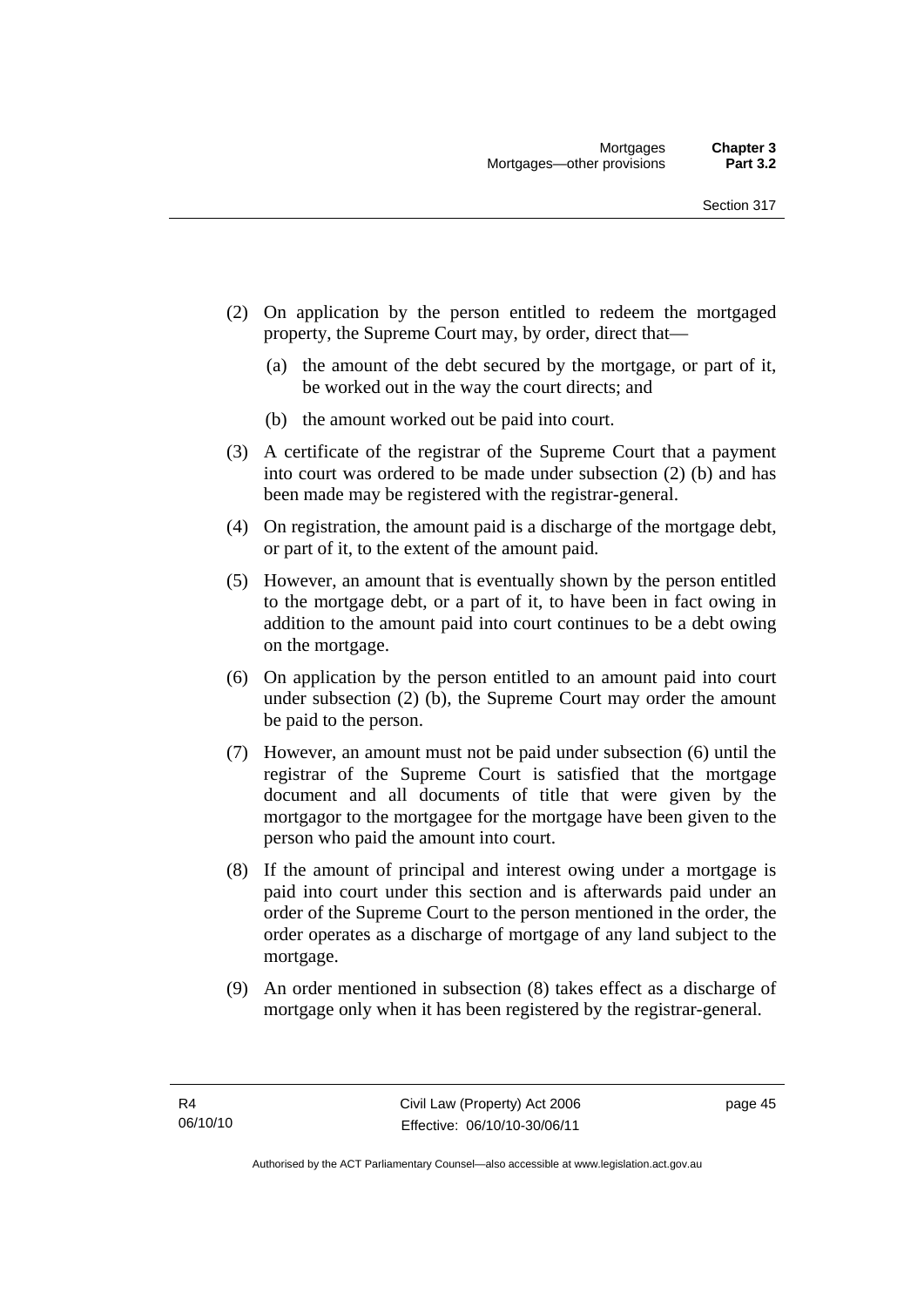# **Chapter 4 Leases**

### **Part 4.1 Leases—general provisions**

### **Division 4.1.1 Lessee's and lessor's obligations**

### **400 Lessee's obligations attach to reversion**

- (1) The rent provided for by a lease, the benefit of every provision of the lease relating to the subject matter of the lease that is to be complied with by the lessee, and every condition of re-entry and other condition of the lease, is attached to, and goes with, the reversionary estate in the land (and in any part of the land) immediately expectant on the term granted by the lease, despite any severance of the reversionary estate.
- (2) Any rent, provision or condition mentioned in subsection (1) may be recovered, received, enforced or taken advantage of by the person from time to time entitled (the *entitled person*), subject to the term granted by the lease, to the income of all or a part of the land leased.
- (3) The entitled person may recover, receive, enforce or take advantage of the rent, provision or condition even though the person becomes entitled to the reversionary interest after the condition of re-entry or forfeiture has become enforceable.
- (4) This section does not make enforceable by a person a condition of re-entry or forfeiture, or any other condition, that had been waived or released before the person became entitled to enforce the condition.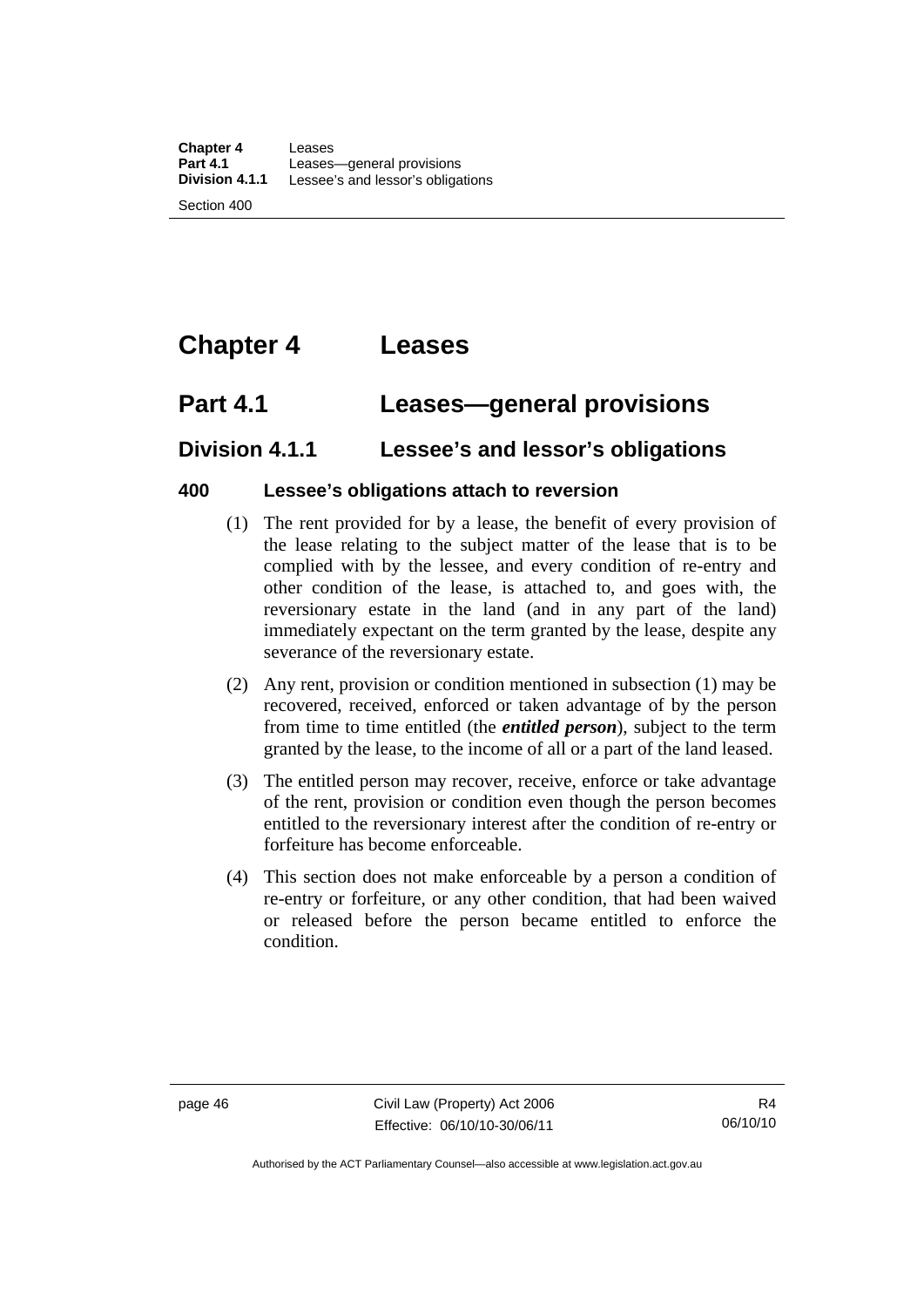- (5) This section applies to—
	- (a) a lease granted on or after 26 June 1986; and
	- (b) a lease granted before 26 June 1986, but only in relation to rent accruing due on or after that day and to the benefit of a condition of re-entry or forfeiture for a breach of a provision of the lease committed on or after that day.

### **401 Lessor's obligations to run with reversion**

- (1) If land is leased, the obligation imposed on the lessor by a provision of the lease relating to the subject matter of the lease—
	- (a) is, so far as the lessor had power to bind the reversionary estate expectant on the term granted by the lease, attached to, and goes with, the reversionary estate in the land (and in every part of the land); and
	- (b) may be enforced or taken advantage of by the person in whom the term is from time to time vested; and
	- (c) may, so far as the lessor had power to bind the person from time to time entitled to the reversionary estate, be enforced, and taken advantage of, against a person so entitled.
- (2) This section applies to—
	- (a) a lease granted on or after 26 June 1986; and
	- (b) a breach committed on or after 26 June 1986 of a provision in a lease granted before that day.

### **402 Lessee to give notice of ejectment to lessor**

- (1) This section applies to a lessee of premises against whom a proceeding for ejectment is begun.
- (2) The lessee must give notice of the proceeding to the lessor or the lessor's agent immediately after being served with the originating process for the proceeding.

page 47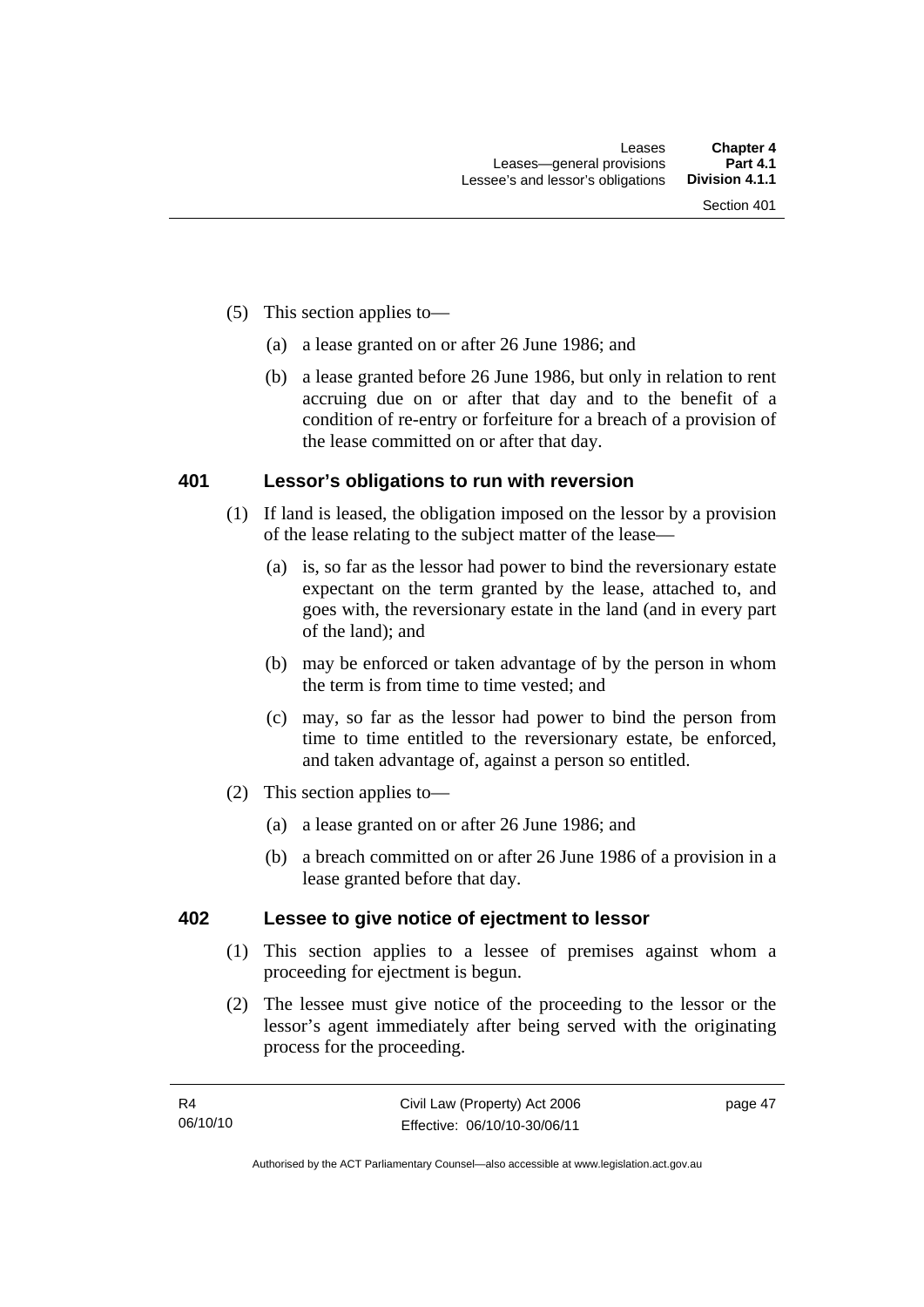- (3) A lessee who contravenes subsection (2) is liable to the lessor for any damage suffered by the lessor because of the failure.
- (4) This section does not—
	- (a) apply to a lessee who holds the premises leased under—
		- (i) a residential tenancy agreement under the *Residential Tenancies Act 1997*; or
		- (ii) a lease under the *Leases (Commercial and Retail) Act 2001*; or
	- (b) bind the Territory.
- (5) Subsection (4) (b) has effect despite the Legislation Act, section 121 (Binding effect of Acts).

### **Division 4.1.2 Renewal of headlease without surrender of sublease**

### **403 Renewal of headlease**

- (1) This section applies to a lease from which subleases have been derived.
- (2) If a lease is surrendered for renewal and a new lease is granted by the head lessor without a surrender of 1 or more of the subleases, the new lease is as valid for all purposes as if the subleases had been surrendered for renewal at or before the grant of the new lease.

### **404 Rights on renewal**

When a new lease is granted on the surrender of a lease (the *original lease*)—

- (a) a person in whom an estate for the life of the lessee, or for a fixed term, is vested by the new lease—
	- (i) is entitled to the rents payable under a sublease derived from the original lease; and

Authorised by the ACT Parliamentary Counsel—also accessible at www.legislation.act.gov.au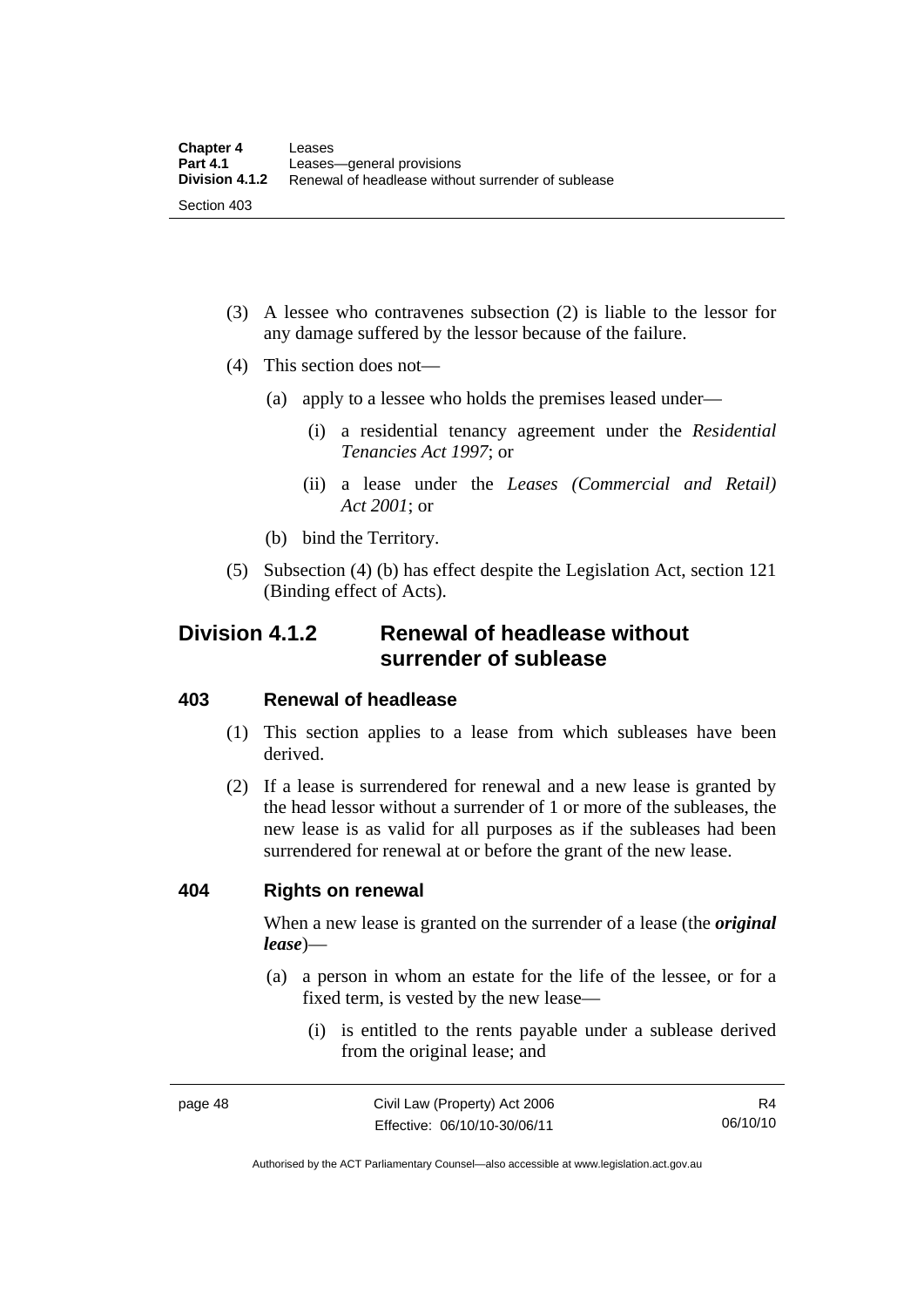- (ii) is entitled to have the obligations and duties imposed on the sublessee by a sublease derived from the original lease properly performed; and
- (iii) is entitled to the same remedies for the recovery of the rents, or for a breach of the obligations or duties, as if the original lease had not been surrendered but had remained in force; and
- (b) a sublessee under a sublease derived from the original lease continues to hold the lands sublet as if the original lease had not been surrendered but had remained in force; and
- (c) the head lessor is entitled to the same remedies by way of entry on the lands sublet by a sublease derived from the original lease, for rents payable under the new lease or for breaches of the obligations and duties imposed by the new lease (so far as the rents, obligations and duties are not greater than the rents payable under, or the obligations and duties imposed by, the original lease), as the head lessor would have if the original lease had not been surrendered but had remained in force or if each sublease derived from the original lease had been surrendered and regranted under the new lease.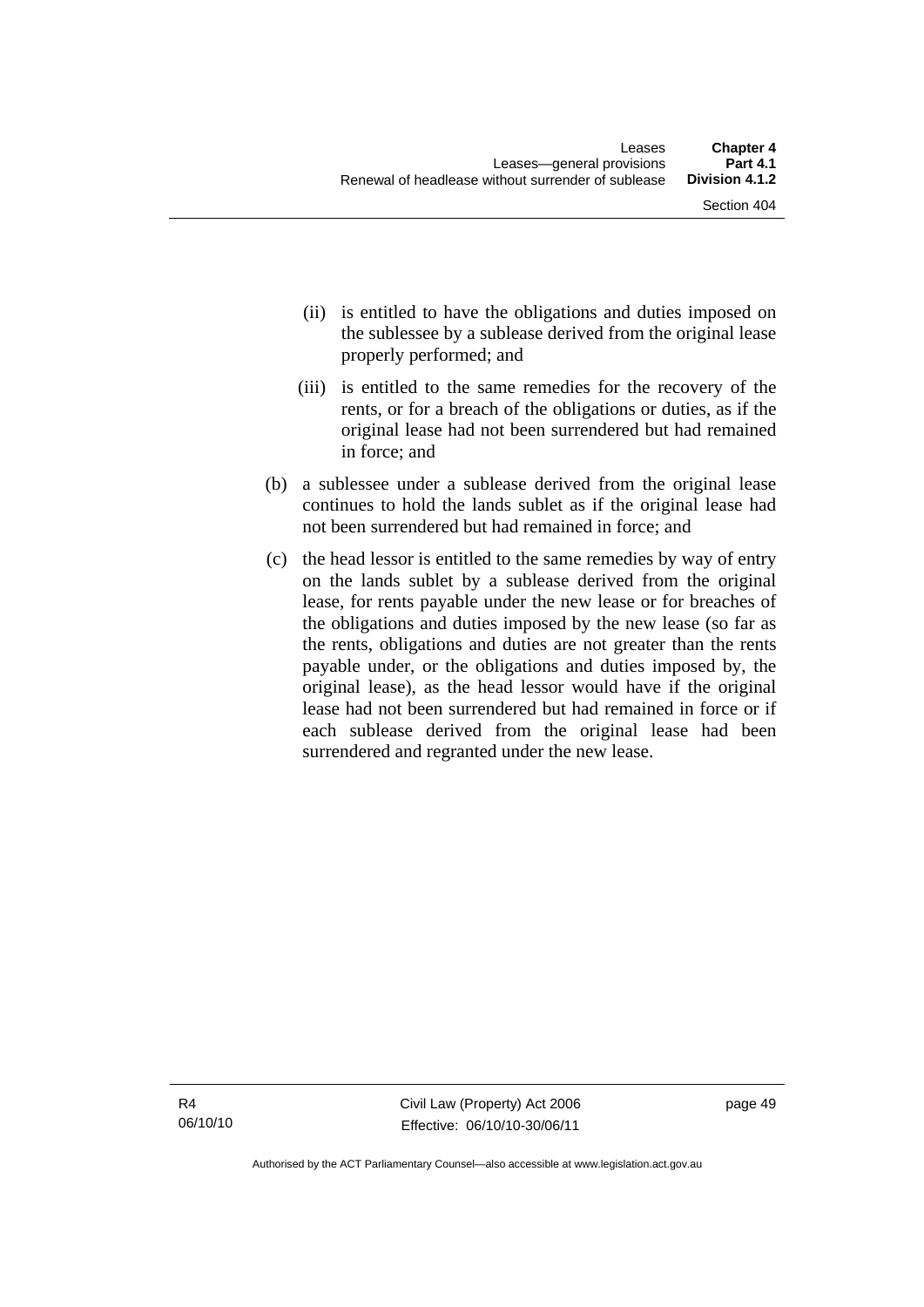Section 405

# **Part 4.2 Leases to and for children and for absent lessors**

### **405 Leases for children**

- (1) This section applies if—
	- (a) a child is entitled to a lease of premises; and
	- (b) the child, or someone for the child, applies to the Supreme Court for an order under this section.
- (2) The Supreme Court may, by order, direct a nominated person to—
	- (a) surrender the lease; and
	- (b) accept instead a lease of the premises to be held by the nominated person for the child's benefit.
- (3) A lease mentioned in subsection (2) (b) must be held—
	- (a) on the same terms as the surrendered lease would have been held except so far as the Supreme Court orders otherwise; and
	- (b) for the same purposes as the surrendered lease would have been held; and
	- (c) subject to the same trusts, charges, encumbrances, dispositions and arrangements as the surrendered lease would have been held.

### **406 Costs of lease authorisation application for child**

(1) If an order is made under section 405 (2) in relation to a lease for a child, the costs of the order must be paid from the child's property as the Supreme Court orders.

Authorised by the ACT Parliamentary Counsel—also accessible at www.legislation.act.gov.au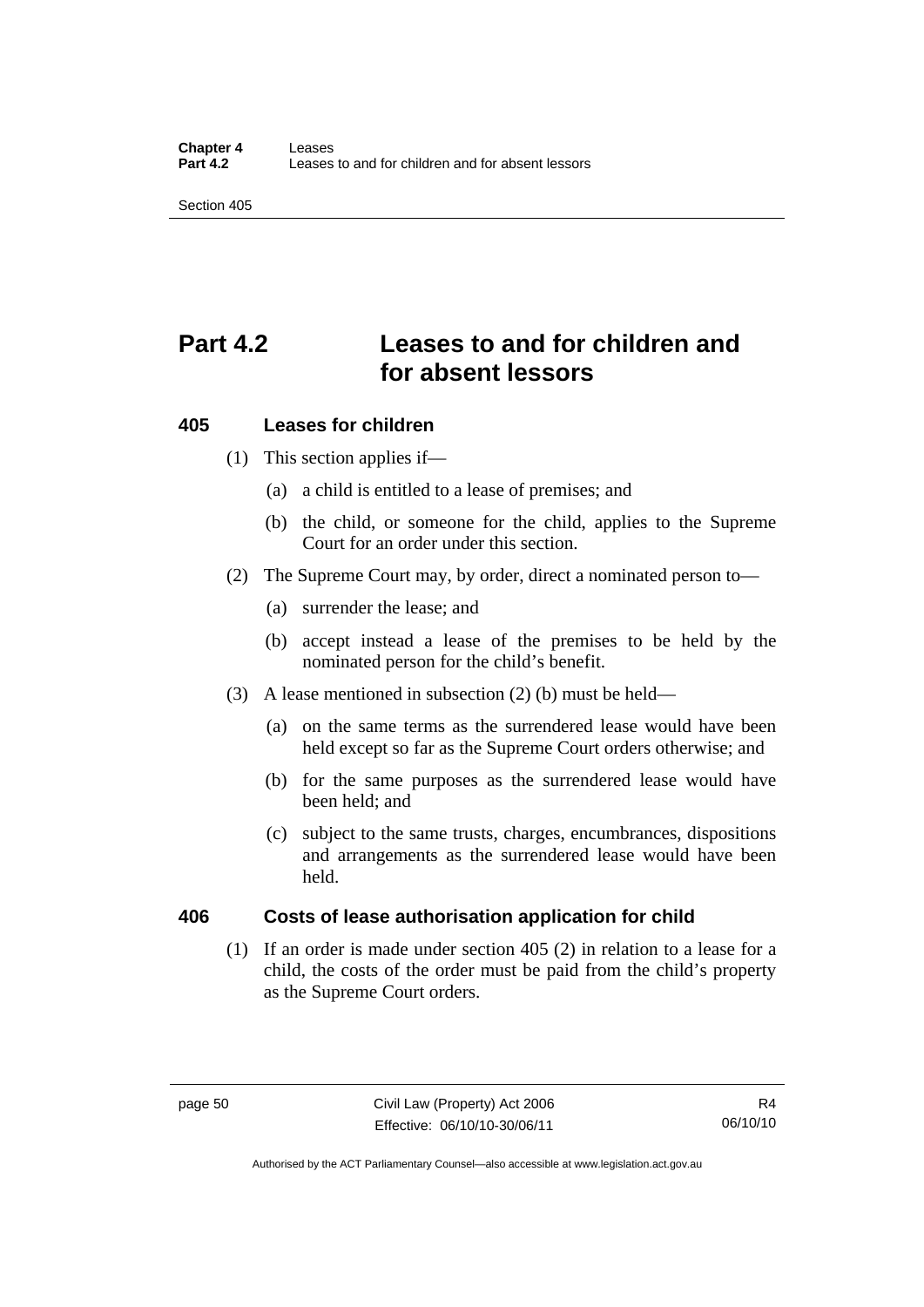- (2) The costs of an order mentioned in subsection (1) include—
	- (a) the costs of the application for the order; and
	- (b) the costs of surrendering the lease the child was entitled to; and
	- (c) the costs of obtaining the substitute lease including any fine, premium or other amount paid for the lease.

### **407 Renewal of leases by children**

- (1) This section applies if—
	- (a) a child could, under a lease or other agreement or arrangement, be compelled to renew a lease if the child were not a child; and
	- (b) 1 of the following people applies to the Supreme Court for the renewal:
		- (i) the child;
		- (ii) someone for the child;
		- (iii) a person entitled to the renewal of the lease.
- (2) The Supreme Court may, by order, direct a nominated person to renew the lease for the child and, if necessary for the renewal of the lease, accept the surrender of an existing lease.
- (3) A renewal of a lease under an order under subsection (2) must, except so far as the Supreme Court orders otherwise, be in accordance with the right of renewal.

### **408 Renewal of leases for people not amenable to process**

- (1) This section applies if—
	- (a) a person who is outside the ACT, and not amenable to the process of the Supreme Court, could be compelled to renew a lease if the person were in the ACT and amenable to the process of the court; and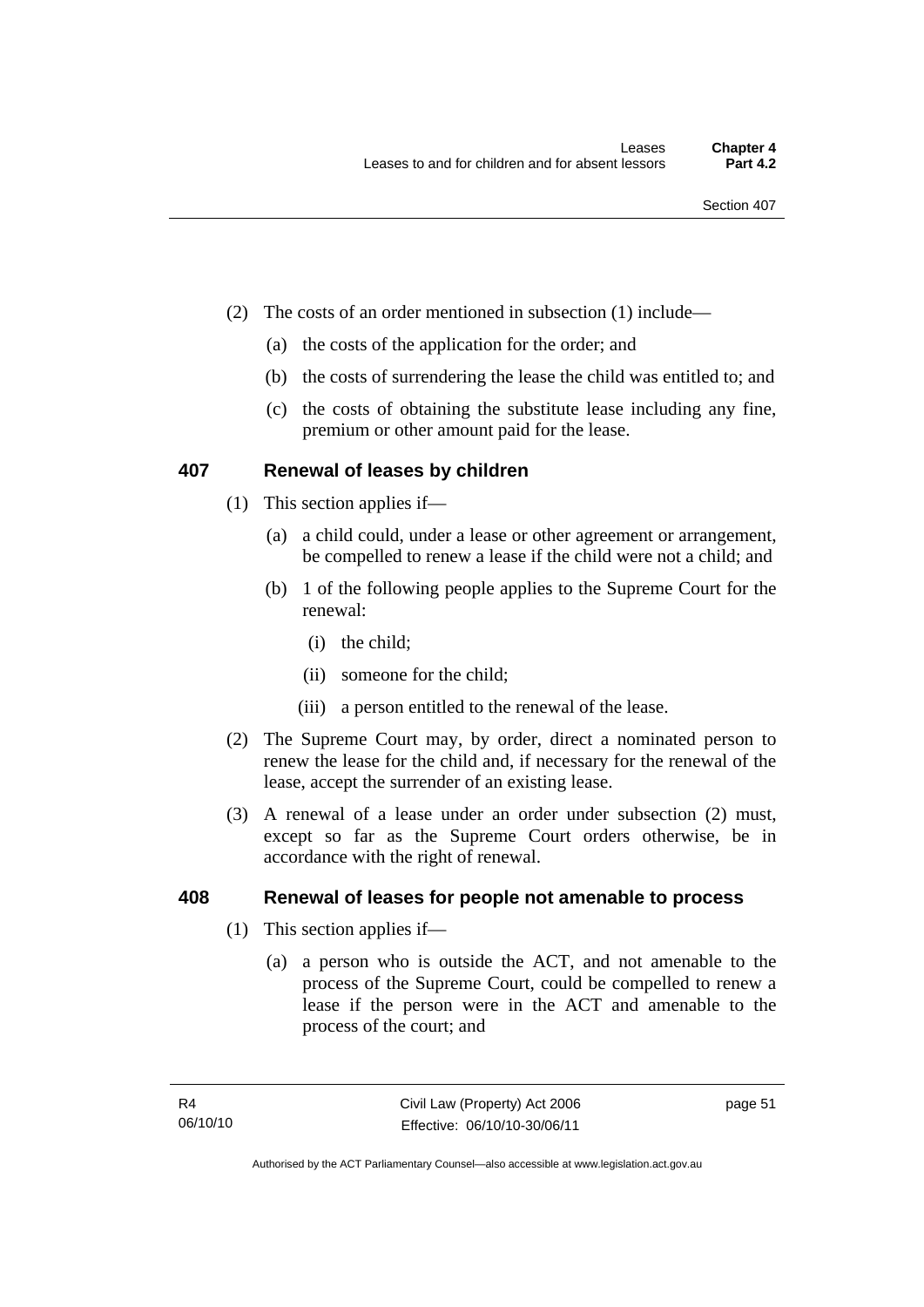Section 409

- (b) the person (or any of the people) entitled to the renewal of the lease applies to the Supreme Court for the renewal.
- (2) The Supreme Court may direct a nominated person to renew the lease and, if necessary for the renewal of the lease, accept the surrender of an existing lease.

### **409 Preconditions for grant or renewal of lease to be satisfied**

- (1) A lease must not be granted or renewed under this part until—
	- (a) any fine or other amount required to be paid for the grant or renewal of the lease has been paid; and
	- (b) anything required to be done before the lease is granted or renewed has been done.
- (2) A lease or a renewal of a lease to be granted under this part must be properly executed by the lessee.

### **410 Application of amounts paid for lease renewal under pt 4.2**

An amount paid for the renewal of a lease under section 407 (Renewal of leases by children) or section 408 (Renewal of leases for people not amenable to process) must, after deducting the costs and expenses payable for the renewal, be applied as the Supreme Court directs.

### **411 Validity of surrenders and leases under pt 4.2**

A lease or other disposition, or a surrender of a lease, granted, made or accepted under this part is as valid as if the person by or for whom it was granted, made or accepted had been an adult without a disability who had personally granted, made or accepted it.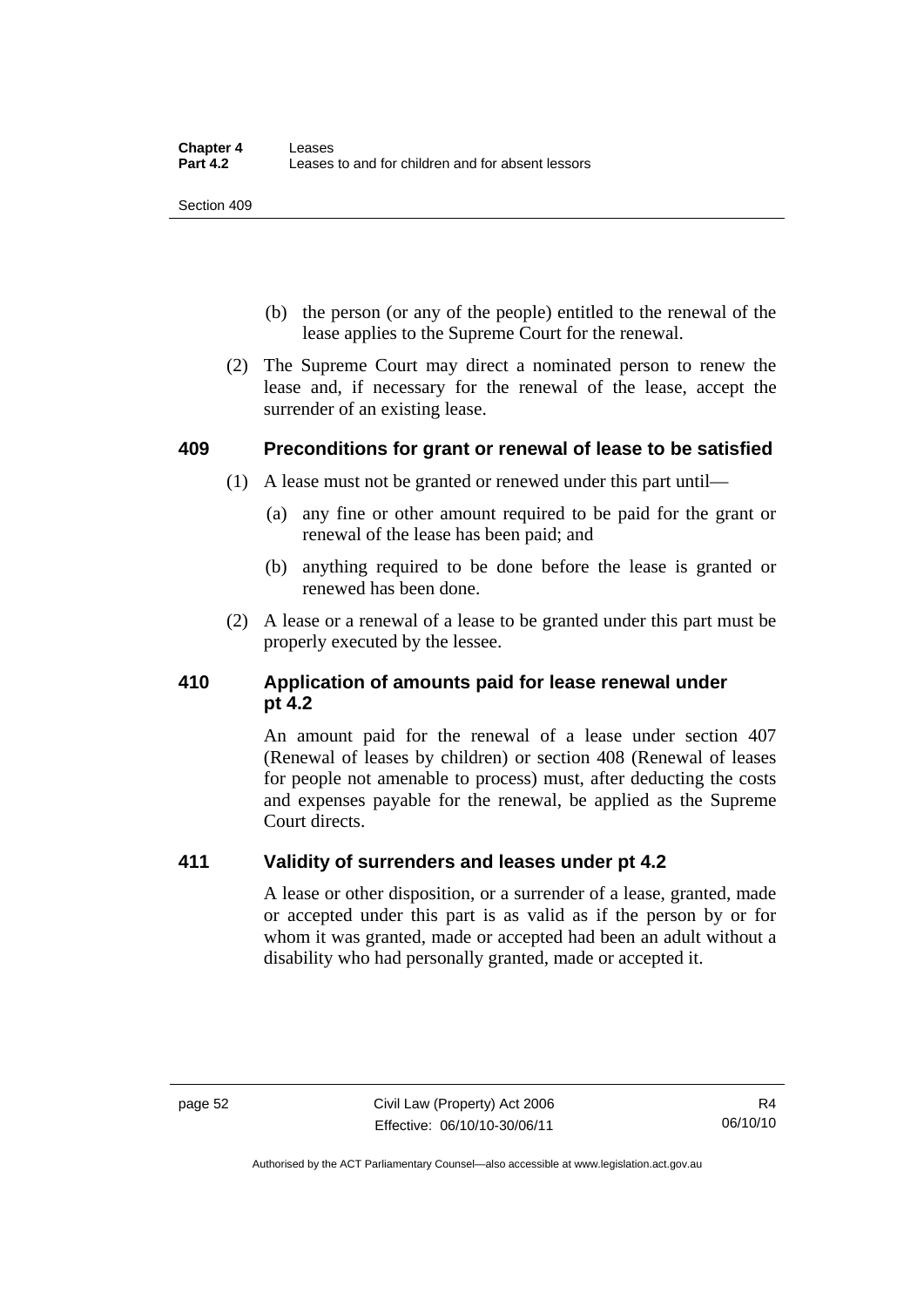### **412 Costs of applications under pt 4.2**

The Supreme Court may order that the costs and expenses of, or resulting from, an application under this part be raised from the premises or leasehold interest in relation to which the application is made in a way the court considers appropriate.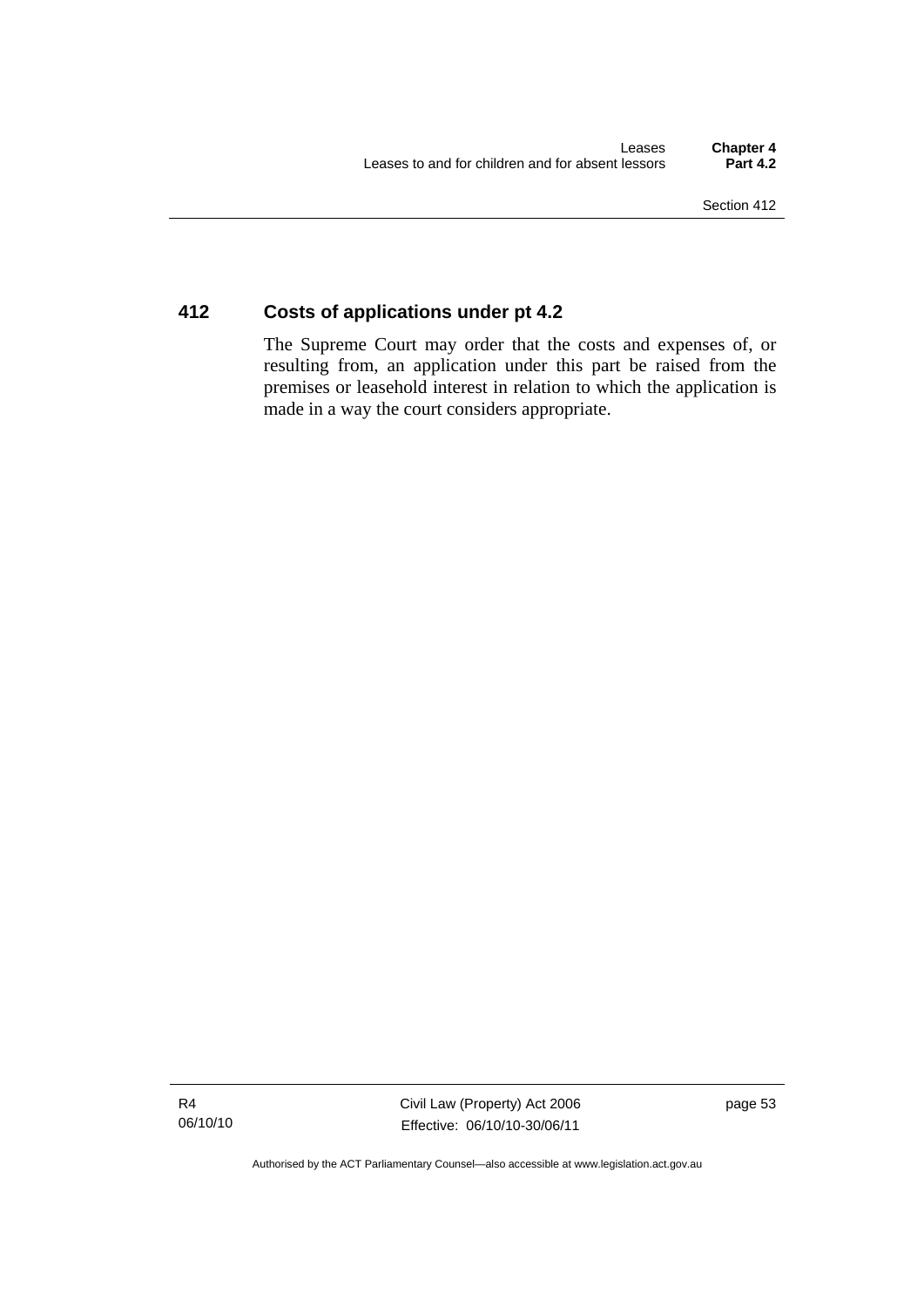## **Part 4.3 Breach of insurance provisions**

### **413 Application—pt 4.3**

This part applies to—

- (a) a lease for a fixed term, whether or not the lease may be terminated before the end of the fixed term; and
- (b) a lease for the life of the lessee.

### **414 Relief against forfeiture for failure to insure**

- (1) The Supreme Court may, on application by a lessee under a lease, grant the lessee relief against forfeiture of the lease for breach of a provision of the lease requiring the lessee to insure the leased property against loss or damage if—
	- (a) no loss or damage to which the insurance would have applied has happened; and
	- (b) insurance of the kind required by the lease is in effect at the time of the application.
- (2) The Supreme Court may grant the relief on conditions.

### **415 Record of relief granted**

If the Supreme Court grants relief under section 414 in relation to a lease, the court may order that a record of the relief having been granted be endorsed on the lease or be made in some other way.

### **416 Limit on relief**

The Supreme Court must not grant relief to a person under this part in relation to a lease if—

 (a) the court has already granted relief to the person under the part in relation to the same provision of the lease; or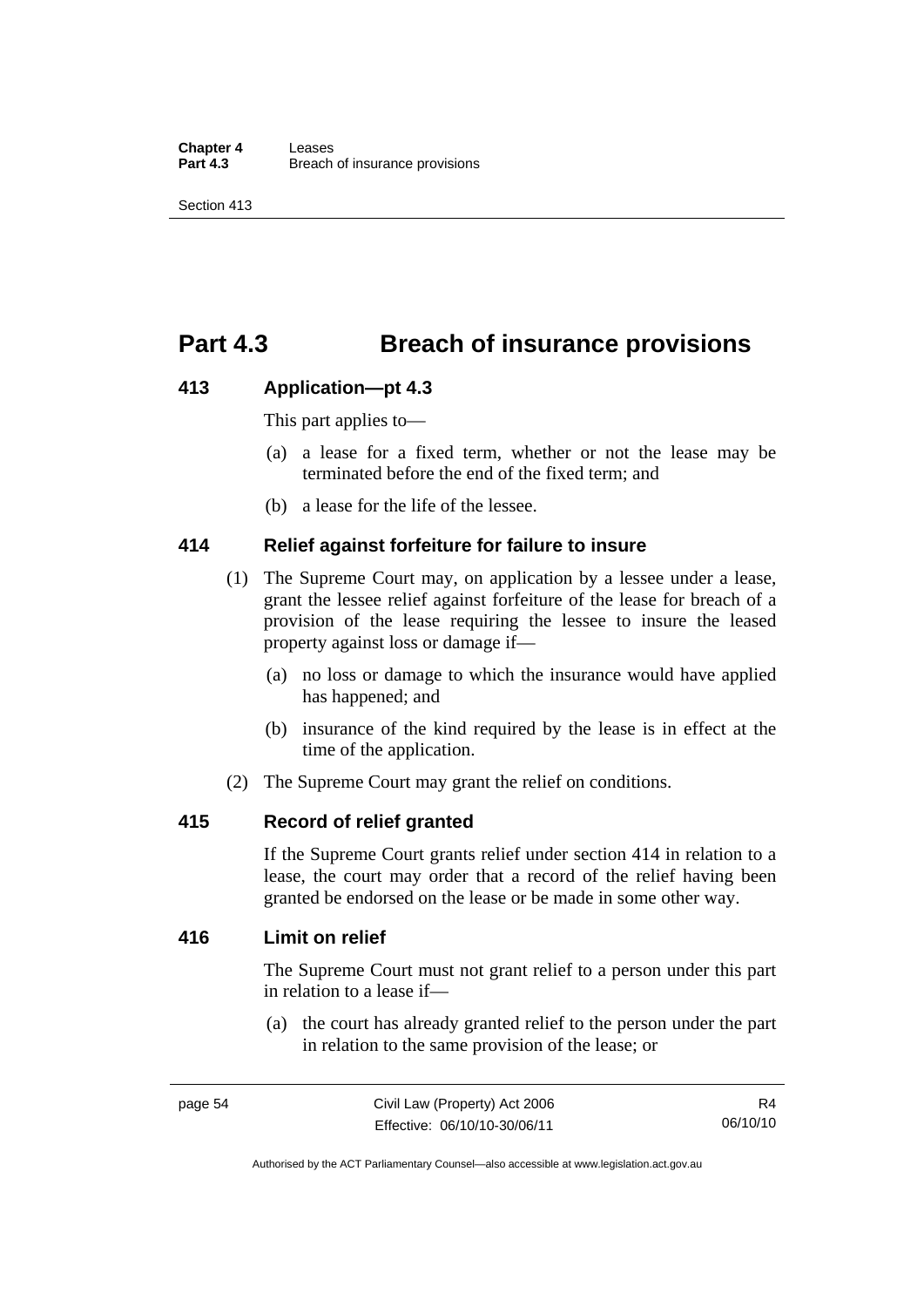(b) a forfeiture of the lease under the same provision has already been waived for the person other than in a court proceeding.

### **417 Noncomplying insurance**

(1) In this section:

*complying insurance*, in relation to a lease or mortgage of a lease, means insurance against loss of or damage to any of the leased property required by the insurance provisions of the lease or mortgage.

*insurance provisions*, of a lease or mortgage of a lease, means provisions of the lease or mortgage requiring the lessee or mortgagor to insure any of the leased property against loss or damage.

*noncomplying insurance*, in relation to a lease or mortgage of a lease, means insurance against loss of or damage to any of the leased property that was obtained by the lessee or mortgagor to cover his or her interest in the property and that does not comply with the insurance provisions of the lease or mortgage.

 (2) The person entitled to the benefit of insurance provisions of a lease or mortgage of a lease has the same rights in relation to noncomplying insurance of any of the leased property as the person would have in relation to complying insurance of the property.

### **418 Protection of purchaser of leasehold against forfeiture**

- (1) This section applies in relation to a lease containing a provision (the *insurance provision*) requiring the lessee to insure any of the leased property against loss or damage.
- (2) An honest purchaser of the leasehold interest under the lease is not liable to forfeiture, for damages or in any other way for a breach of the insurance provision that happened before completion of the purchase if—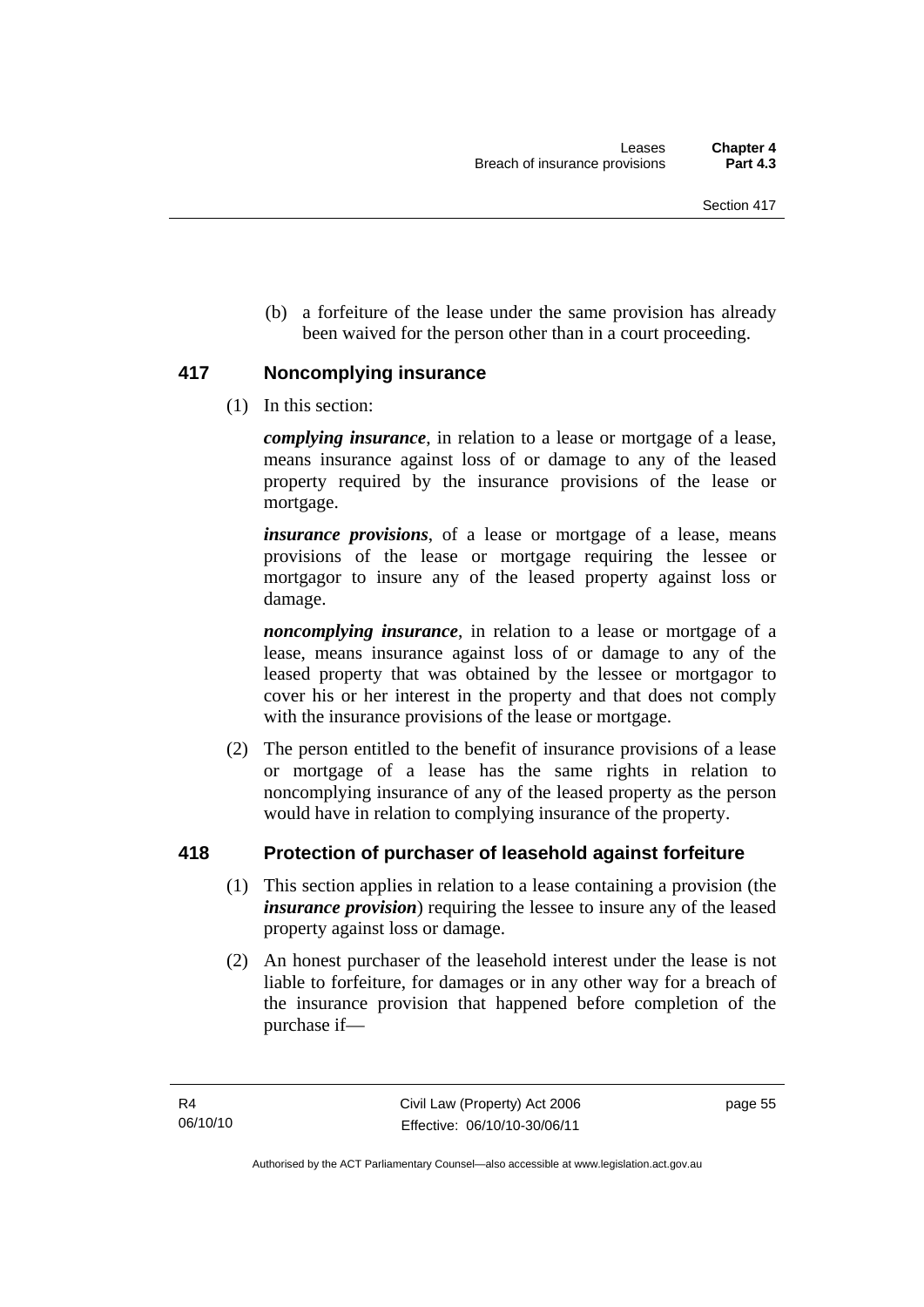| <b>Chapter 4</b> | Leases                         |
|------------------|--------------------------------|
| <b>Part 4.3</b>  | Breach of insurance provisions |

Section 418

- (a) the purchaser was given the written receipt of the person entitled to receive the rent for the last payment of rent owing before completion of the purchase; and
- (b) there was, at the time of completion of the purchase, insurance that complied with the insurance provision.
- (3) This section does not affect any remedy the lessor has against a lessee for breach of the insurance provision.

page 56 Civil Law (Property) Act 2006 Effective: 06/10/10-30/06/11

Authorised by the ACT Parliamentary Counsel—also accessible at www.legislation.act.gov.au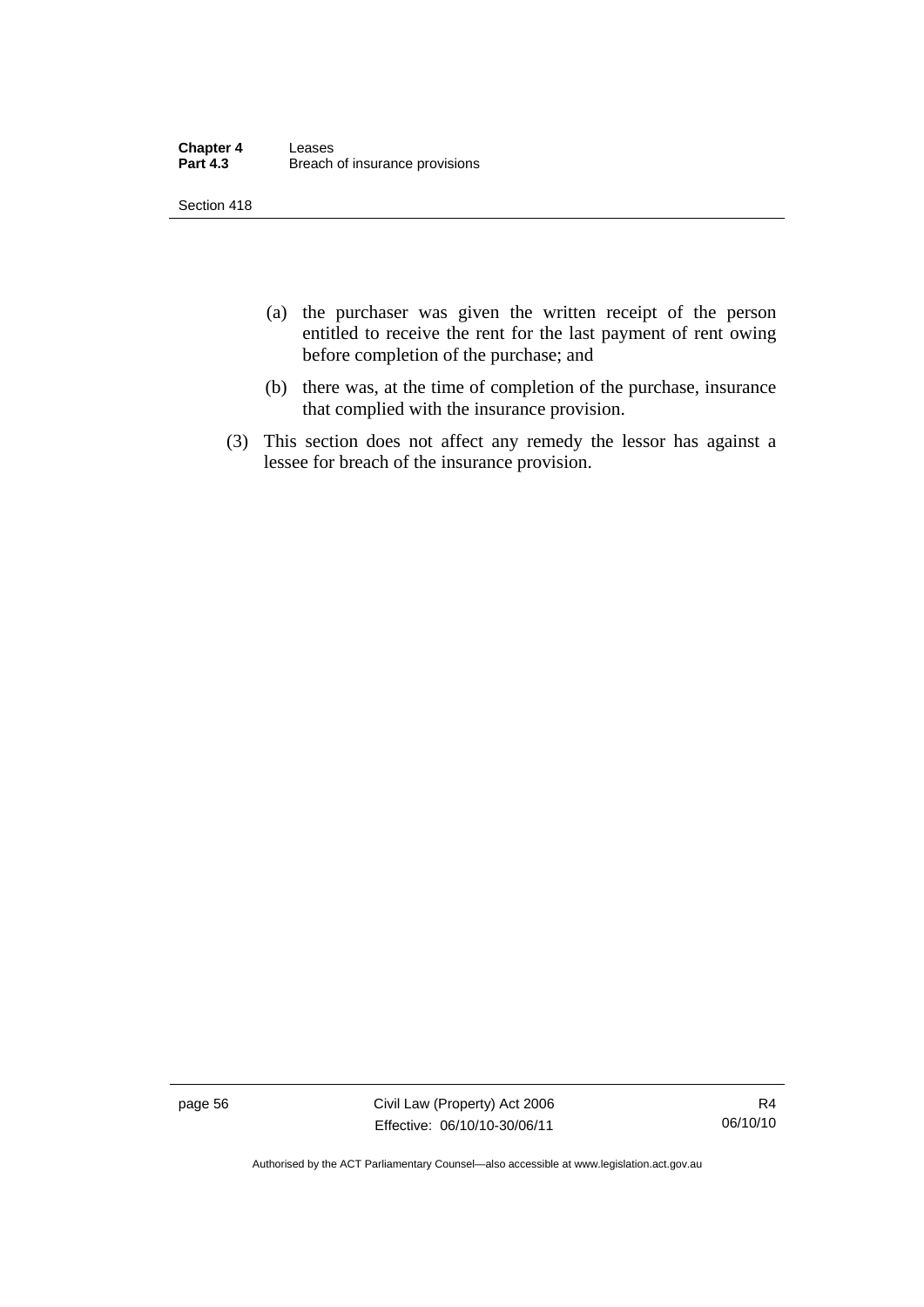# **Part 4.4 Restriction of effect of licence or waiver by lessor**

### **419 Application—pt 4.4**

- (1) This part applies to—
	- (a) a lease for a fixed term, whether or not the lease may be terminated before the end of the fixed term; and
	- (b) a lease for the life of the lessee.
- (2) This part does not—
	- (a) apply to a residential tenancy agreement under the *Residential Tenancies Act 1997*; or
	- (b) bind the Territory.
- (3) Subsection (2) (b) has effect despite the Legislation Act, section 121 (Binding effect of Acts).

### **420 Effect of licence given to lessee**

- (1) If a lessee is given licence to do an act that contravenes a provision of the lease, the licence, unless otherwise expressed, extends only to—
	- (a) the permission actually given; or
	- (b) the particular breach of the provision; or
	- (c) anything else specifically authorised to be done by the licence.
- (2) The licence does not prevent a proceeding for a later breach of a provision of the lease unless the licence specifically authorises the breach.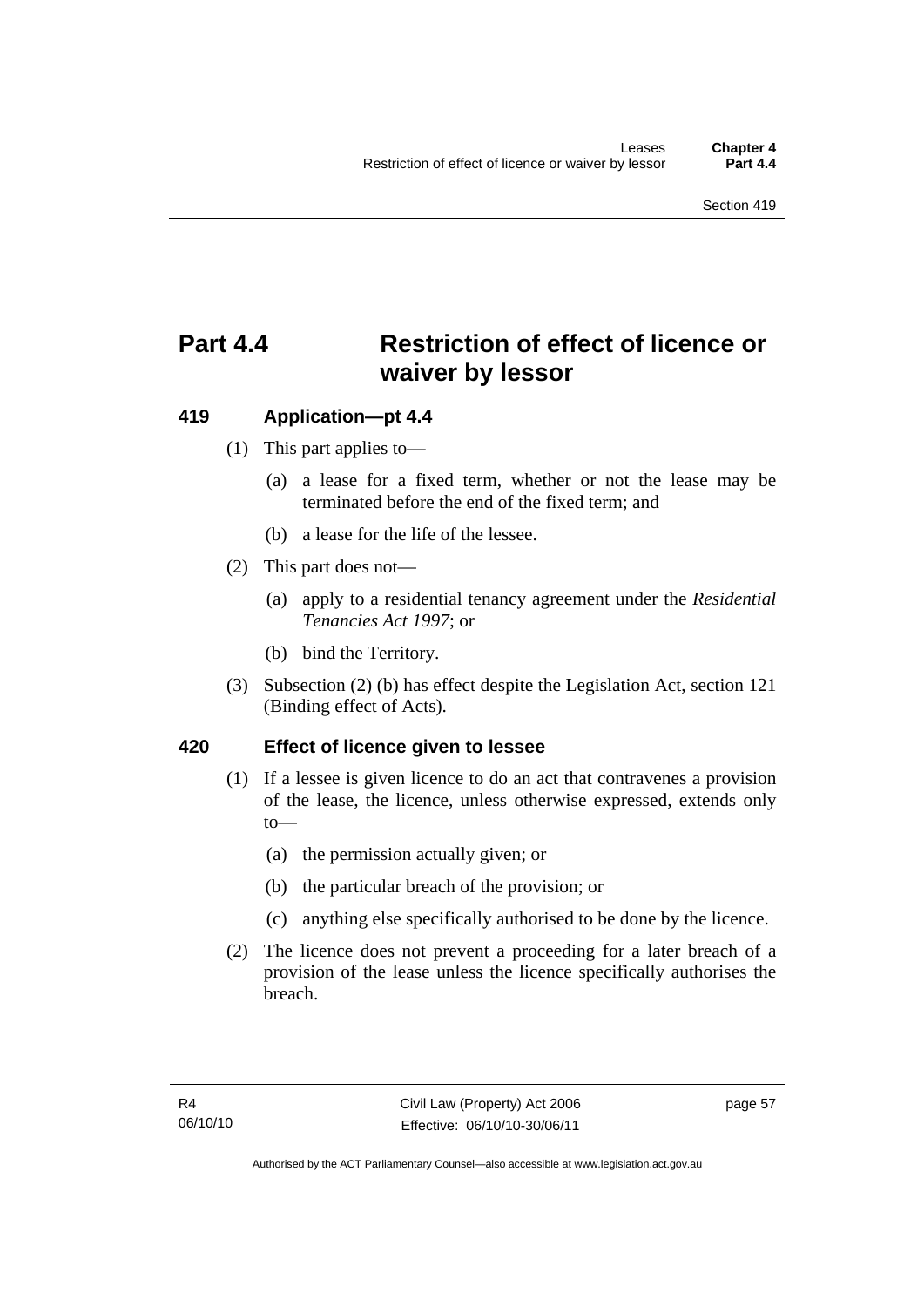- (3) Despite the licence—
	- (a) all rights under the provisions of the lease remain in force and are available against a subsequent breach of the provisions not specifically authorised or waived by the licence in the same way as if the licence had not been given; and
	- (b) the provision of the lease in relation to which the licence was given remains in force as if the licence had not been given, except in relation to the particular thing authorised to be done.

### **421 Operation of partial licences**

- (1) This section applies if a licence gives a power of re-entry on a lessee assigning, subletting or doing another specified act without licence and licence is given—
	- (a) to 1 of 2 or more lessees to assign or sublet the lessee's share or interest or to do another act prohibited without licence; or
	- (b) to a lessee, or 1 of 2 or more lessees, to assign or sublet part only of the property, or to do an act prohibited without licence in relation to part only of the property.
- (2) The licence does not extinguish the right of entry for a breach of a provision of the lease by co-lessees of the other shares or interests in the property, or by the lessee or lessees of the rest of the property, in relation to those shares or interests or the rest of the property, but the right of entry remains in force in relation to the shares, interests or property not subject to the licence.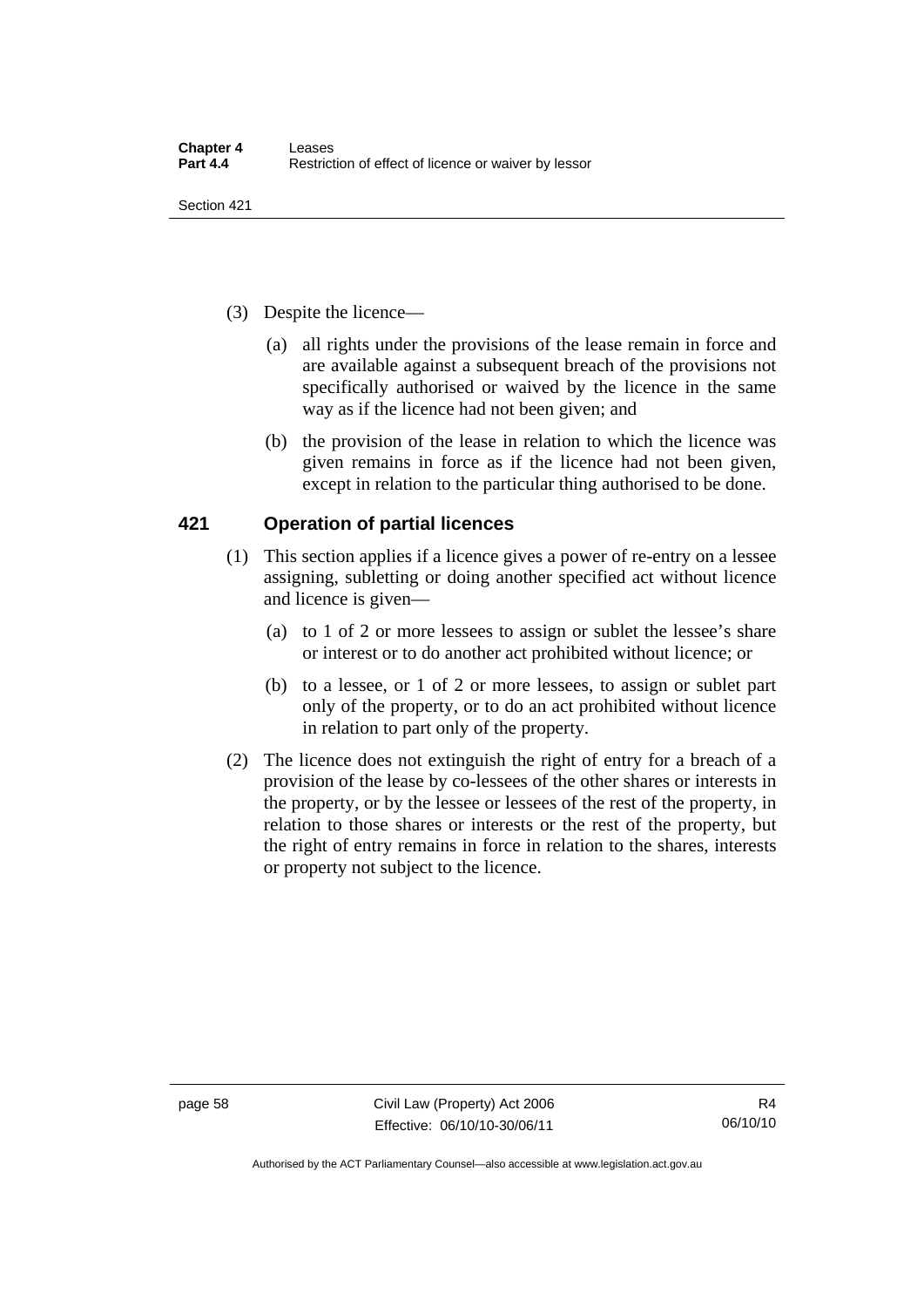### **422 Apportionment of conditions of entry on severance**

- (1) This section applies if the reversion of a lease is severed and the rent or other reservations under the lease are apportioned among the reversionary interests.
- (2) The assignee of a part of the reversion is, in relation to the apportioned rent or other reservation allotted to the assignee, entitled to the benefit of all the powers of re-entry for nonpayment of the rent or failure to render the other reservation in the same way as if the powers of re-entry had been given to the assignee as incident to the assignee's part of the reversion in relation to the rent or other reservation allotted to the assignee.

### **423 Waiver of benefit of lease provision**

If a lessor waives the benefit of a provision of the lease in a particular instance, the waiver is not taken—

- (a) to extend to an instance, or a breach of a provision of the lease, other than that to which the waiver specially relates; or
- (b) to operate as a general waiver of the benefit of the provision.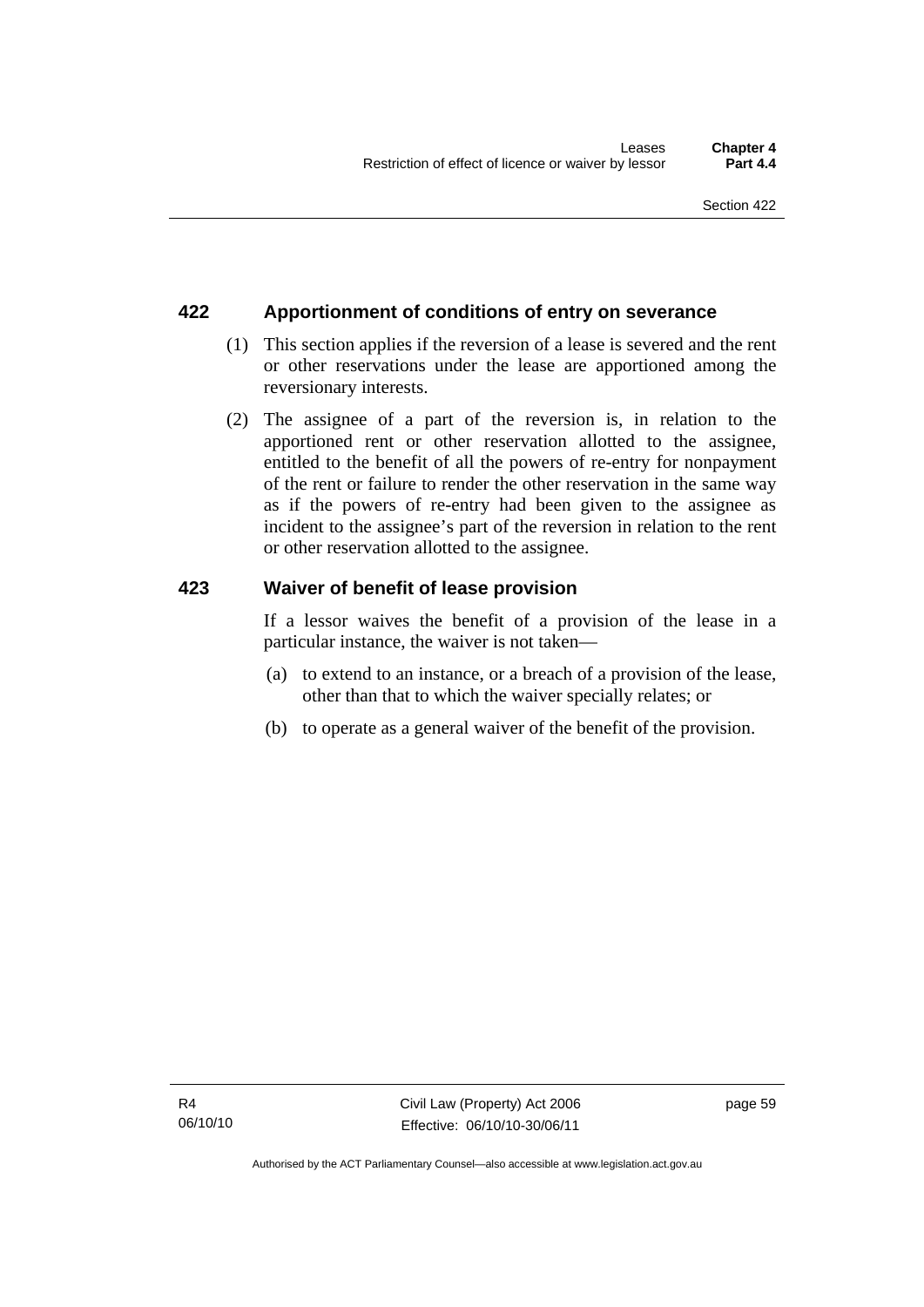**Chapter 4 Leases**<br>**Part 4.5 Forfeitu Part 4.5** Forfeiture of leases

Section 424

## **Part 4.5 Forfeiture of leases**

#### **424 Definitions—pt 4.5**

In this part:

*lease* includes—

- (a) a sublease; and
- (b) an agreement for a lease if the person to be the lessee is entitled to have the lease granted.

*lessee* includes a sublessee.

*lessor* includes a sublessor.

*sublease* includes an agreement for a sublease if the person to be the sublessee is entitled to have the sublease granted.

### **425 Application—pt 4.5**

- (1) This part applies to a lease despite any provision of the lease to the contrary.
- (2) However, this part does not apply to a residential tenancy agreement under the *Residential Tenancies Act 1997*.

### **426 Restrictions on re-entry or forfeiture**

- (1) A right of re-entry or forfeiture under a lease for breach of a provision of the lease is not enforceable by proceeding or otherwise unless—
	- (a) the lessor gives the lessee a notice—
		- (i) specifying the breach; and
		- (ii) requiring the lessee to pay compensation for the breach; and

R4 06/10/10

Authorised by the ACT Parliamentary Counsel—also accessible at www.legislation.act.gov.au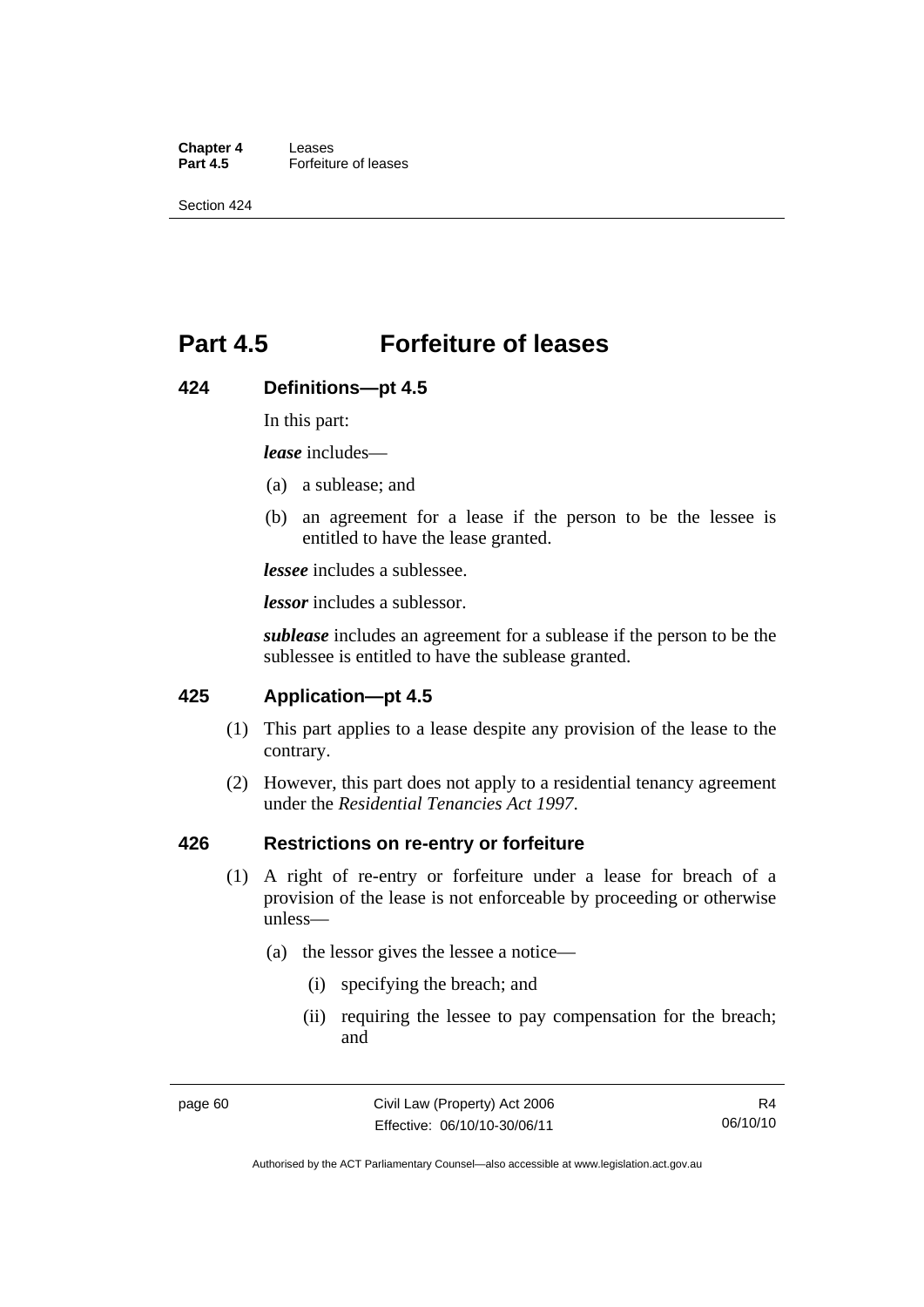- (iii) if the breach can be remedied—requiring the lessee to remedy the breach; and
- (b) the lessee fails within a reasonable time after being given the notice—
	- (i) to pay reasonable compensation for the breach; and
	- (ii) if the breach can be remedied—to remedy the breach.
- *Note* If a form is approved under s 502 for a notice, the form must be used.
- (2) If the lessor under a lease seeks to enforce, by proceeding or otherwise, a right of re-entry or forfeiture under the lease for breach of a provision of the lease, the lessee may apply to the Supreme Court for relief.
- (3) If the lessee applies to the Supreme Court for relief, the court may grant or refuse relief.
- (4) If the Supreme Court grants relief, it may grant relief on the conditions it considers appropriate, including the granting of an injunction to restrain similar breaches of the lease in the future.
- (5) This section does not apply in relation to—
	- (a) a lease granted by the Territory or the Commonwealth; or
	- (b) a lease for a term of 1 year or less; or
	- (c) a provision of a lease for forfeiture on the bankruptcy of the lessee; or
	- (d) the taking of the lessee's interest in execution; or
	- (e) re-entry or forfeiture for nonpayment of rent.
- (6) For this section, the term of a lease limited to continue only while the lessee does not breach the lease is taken to be the term for which the lease could continue apart from a breach.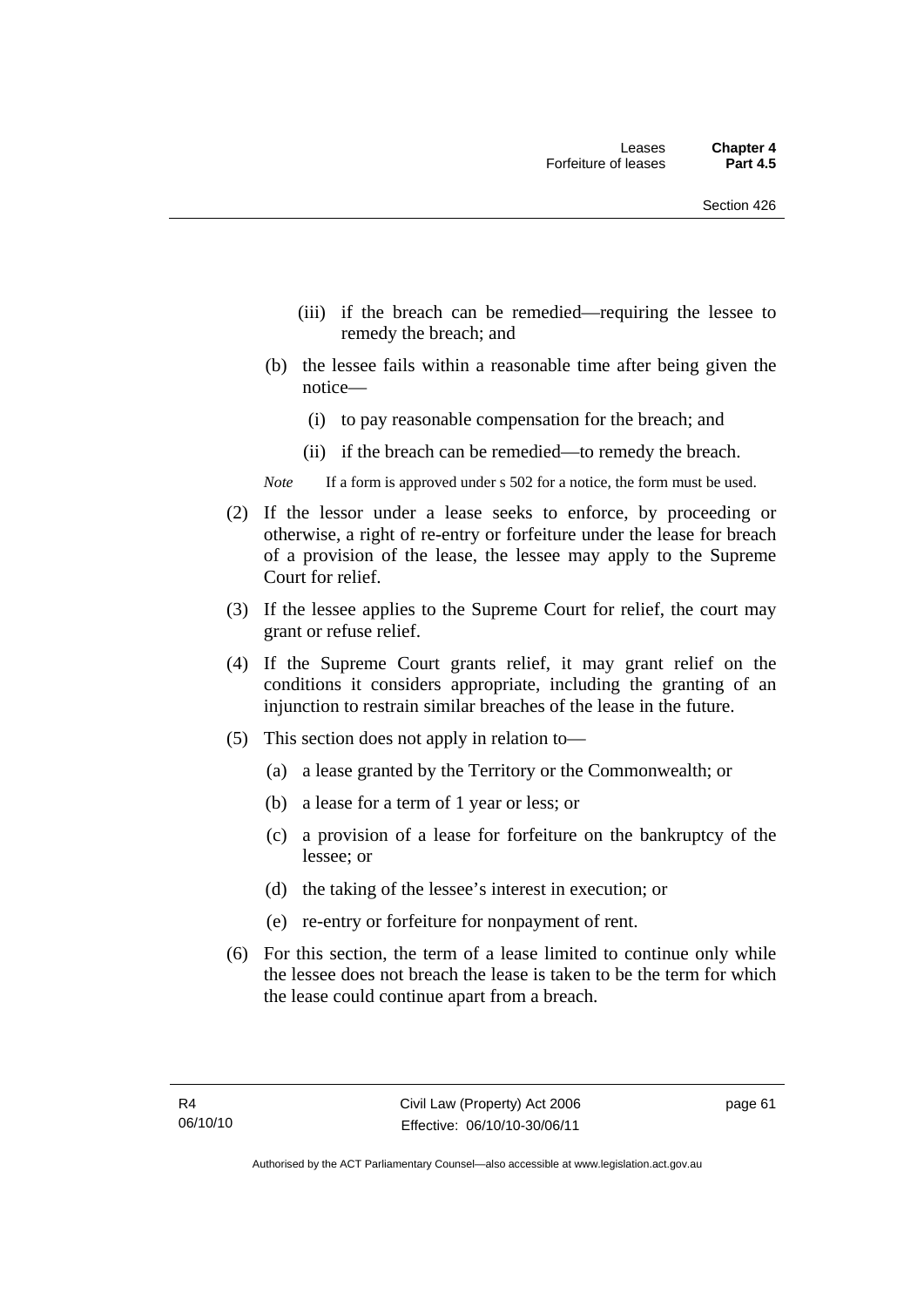### **427 Notices under s 426 (1)**

- (1) A notice under section 426 (1) must be in writing.
- (2) If the lessee is not in the ACT, the notice may be given to the lessee by serving it personally on the lessee's lawyer or agent in the ACT.
- (3) Subsection (2) does not limit any other territory law that allows service of the notice in another way.

### **428 Protection of sublessees**

- (1) If the lessor under a lease seeks to enforce, by proceeding or otherwise, a right of re-entry or forfeiture under the lease for breach of a provision of the lease, a person (the *interested person*) claiming an interest in all or part of the leased property as sublessee may apply to the Supreme Court for relief.
- (2) If the interested person applies to the Supreme Court for relief, the court may grant or refuse relief.
- (3) Without limiting subsection (2), the Supreme Court may stay a proceeding brought by the lessor to enforce the right of re-entry or forfeiture under the lease and vest all or a part of the leased property in the interested person as sublessee, or in any other capacity, for a term not longer than the term of the lease.
- (4) If the Supreme Court grants relief, it may grant relief on the conditions it considers appropriate.
- (5) For this section, the term of a lease limited to continue only while the lessee does not breach the lease is taken to be the term for which the lease could continue apart from a breach.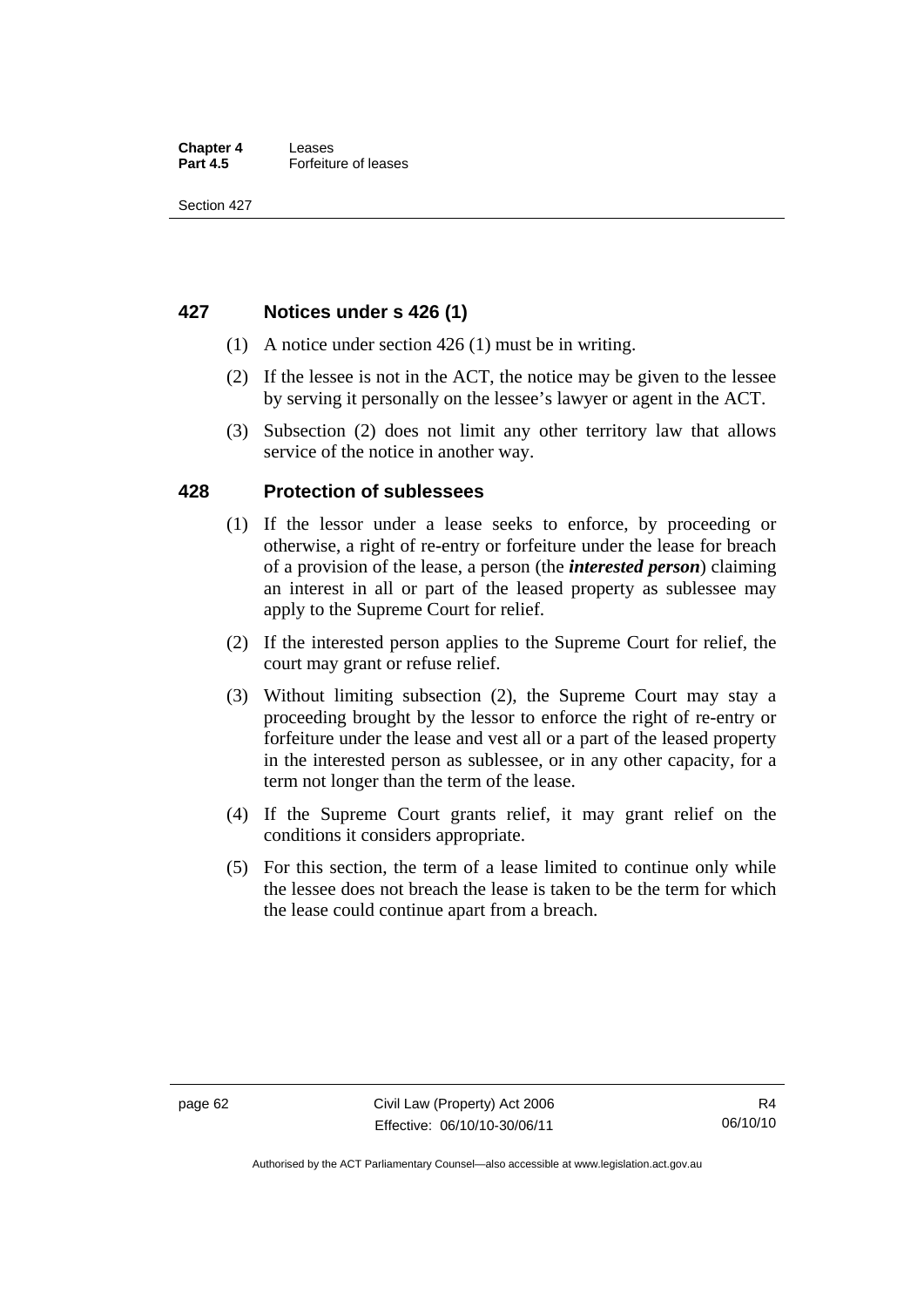# **Part 4.6 Leases invalidly granted under powers**

## **429 Pt 4.6 does not bind the Territory**

- (1) This part does not bind the Territory.
- (2) This section has effect despite the Legislation Act*,* section 121 (Binding effect of Acts).

## **430 Leases taken to be granted in intended exercise of power**

 $If$ —

- (a) a valid power of leasing is vested in or may be exercised by a person granting a lease; and
- (b) the lease cannot have effect, or continue to have effect, according to its terms independently of the power (because of the ending of the estate or interest of the person or otherwise);

the lease is, for this part, taken to be granted in the intended exercise of the power, even though the power is not mentioned in the lease.

## **431 Certain invalid leases taken to be agreements to lease**

- (1) This section applies if—
	- (a) in the intended exercise of a power to lease property, a lease is granted that is invalid against—
		- (i) the person entitled to the reversionary interest in the property at the end of the interest of the person granting the lease; or
		- (ii) anyone else who, subject to a lease validly granted under the power, would have an interest in the property; and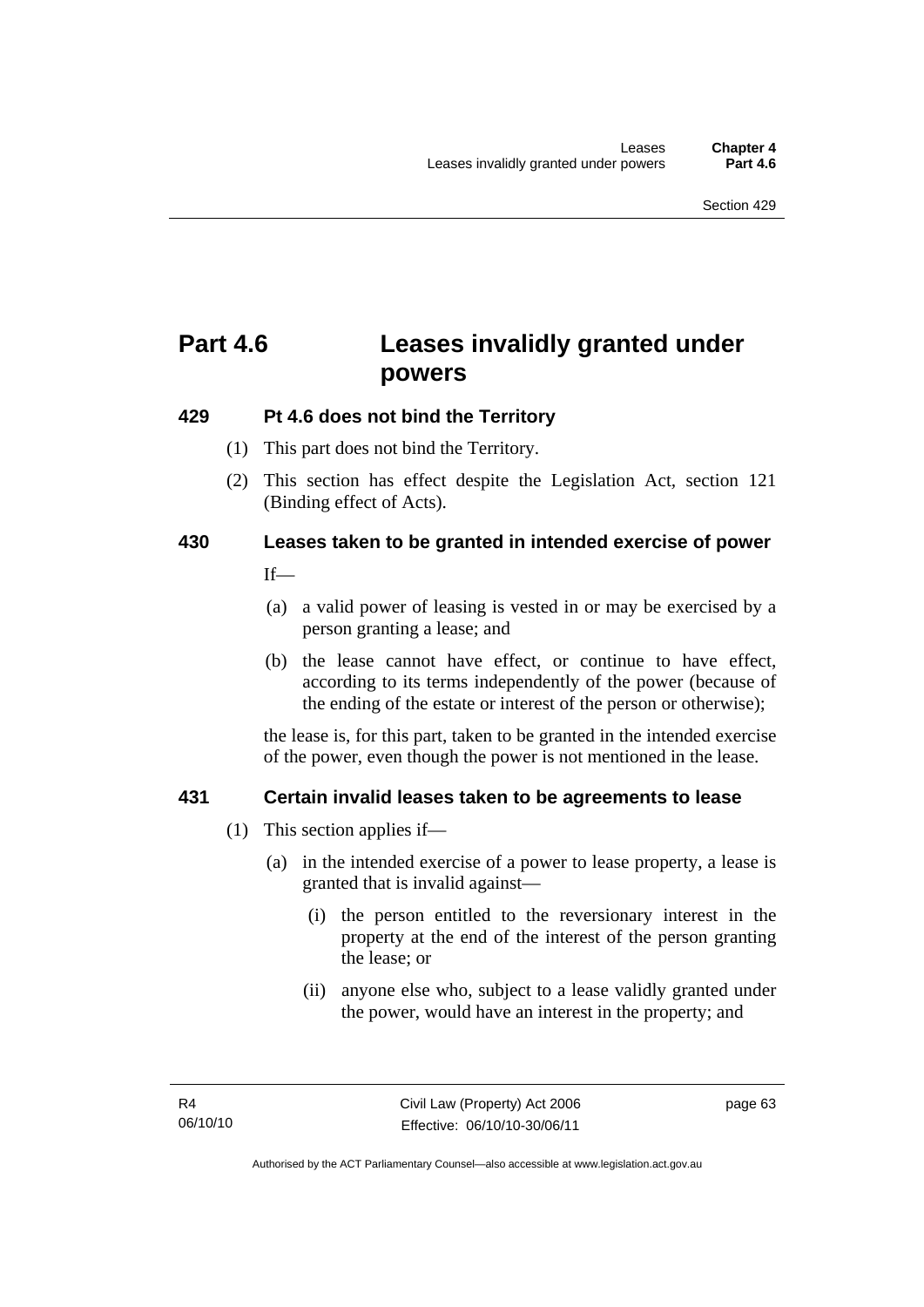Section 432

- (b) the lease is invalid for failure to comply with the terms of the power; and
- (c) the lease is honestly granted; and
- (d) the lessee or a person claiming under the lessee has entered into possession of the property.
- (2) An invalid lease mentioned in subsection (1) is taken in equity to be a contract for the grant, at the request of the lessee, of a valid lease—
	- (a) under the same power as the invalid lease was granted under; and
	- (b) in the same terms as the invalid lease apart from any changes necessary to comply with the terms of the power.
- (3) Anyone who would have been bound by the invalid lease if it had been validly granted is bound in equity by the contract mentioned in subsection (2).
- (4) However, no-one is entitled under the contract mentioned in subsection (2) to obtain a variation of the lease if the other people bound by the contract are willing to confirm the lease without variation.
- (5) In this section:

*possession*—to remove any doubt, *possession* of land does not include receipt of income from the land.

## **432 Certain leases validated**

- (1) This section applies if—
	- (a) a lease granted in the intended exercise of a power of leasing is invalid because, when the lease was granted, the person granting the lease could not lawfully grant it; and
	- (b) the person was at least 18 years old at that time; and

Authorised by the ACT Parliamentary Counsel—also accessible at www.legislation.act.gov.au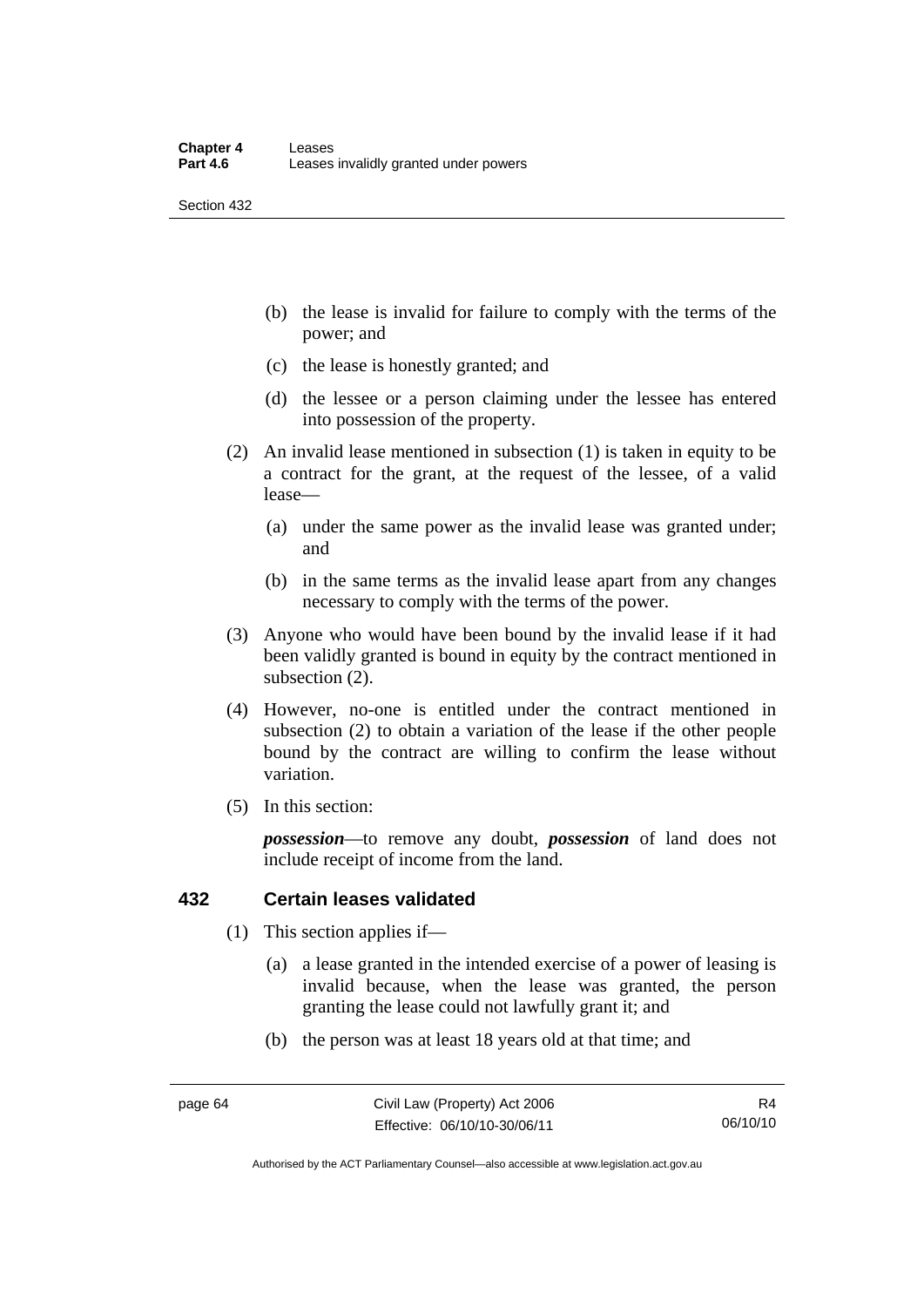- (c) the person can, at a later time, lawfully grant the lease or a similar lease under the power.
- (2) If this section applies, the lease is taken to have been granted by the person under the power at the later time.
- (3) This part applies to the lease.

## **433 Acceptance of rent taken to be confirmation of lease**

- (1) This section applies if, on or before acceptance of rent under an invalid lease, a written receipt, memorandum or note confirming the lease is signed by the person accepting the rent or by someone authorised by that person.
- (2) The acceptance of the rent is, as against the person accepting the rent, taken to be a confirmation of the lease.

## **434 Lessee bound to accept confirmation**

- (1) This section applies if—
	- (a) a person (the *first person*) is in possession of land under an invalid lease; and
	- (b) someone else (the *other person*) is entitled, subject to the interest of the first person in the land, to possession of the land or to receipt of its rents and profits; and
	- (c) the other person can confirm the lease without variation.
- (2) The first person (or a person deriving title to the lease under or from the first person), or anyone else who would have been bound by the lease if it had been valid, must, if asked by the other person, accept confirmation of the lease by the other person.
- (3) The confirmation may be made by a written memorandum or note signed by the other person and the person accepting the confirmation.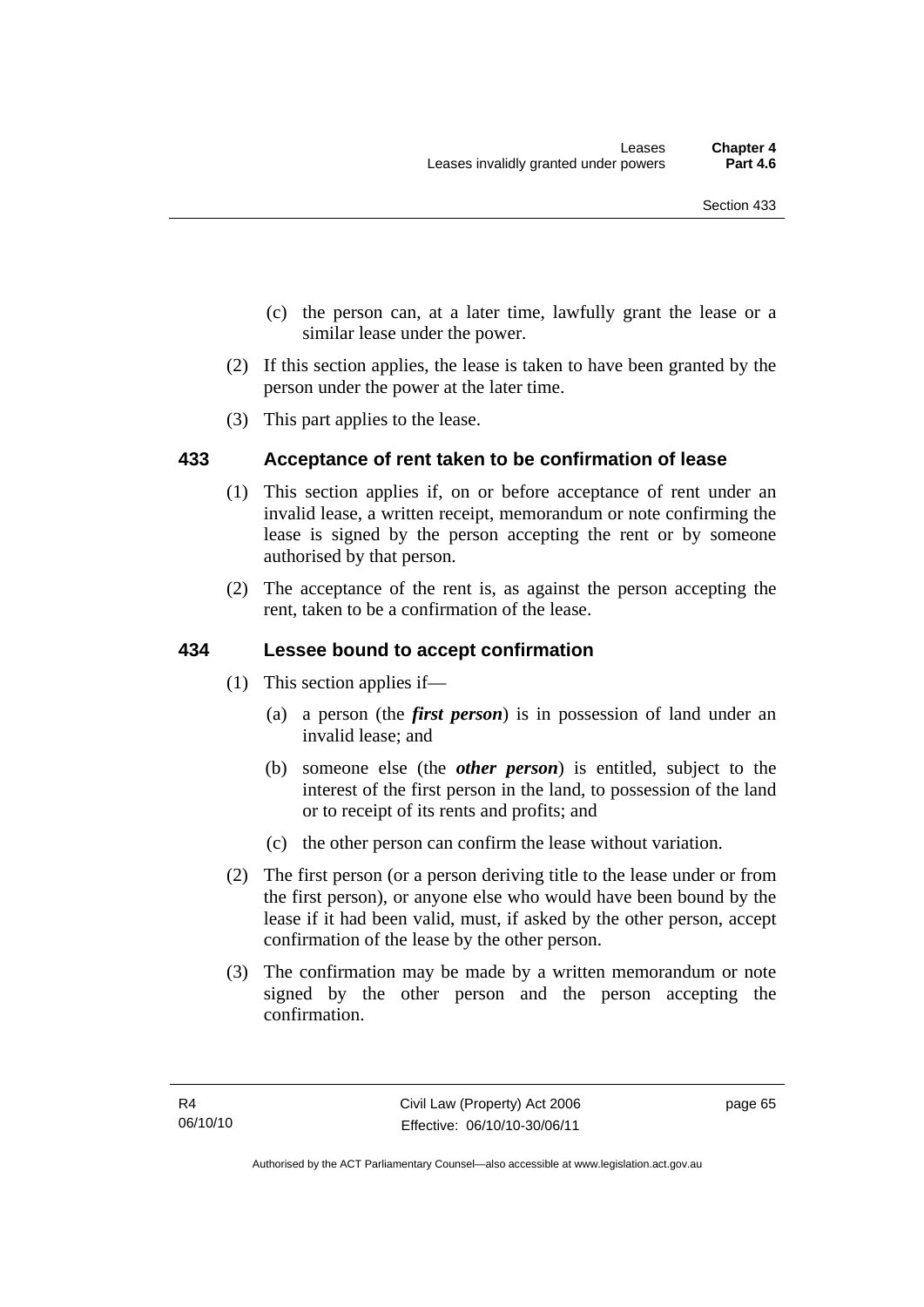(4) On the confirmation of the lease, the lease is taken to have been valid from the time it was granted.

### **435 Pt 4.6 does not affect certain other rights**

This part does not affect the rights of anyone in relation to a breach of a provision of an invalid lease.

#### **Example**

rights of a person named as lessor of an invalid lease to re-entry or forfeiture for breach of a provision of the lease

*Note* An example is part of the Act, is not exhaustive and may extend, but does not limit, the meaning of the provision in which it appears (see Legislation Act, s 126 and s 132).

page 66 Civil Law (Property) Act 2006 Effective: 06/10/10-30/06/11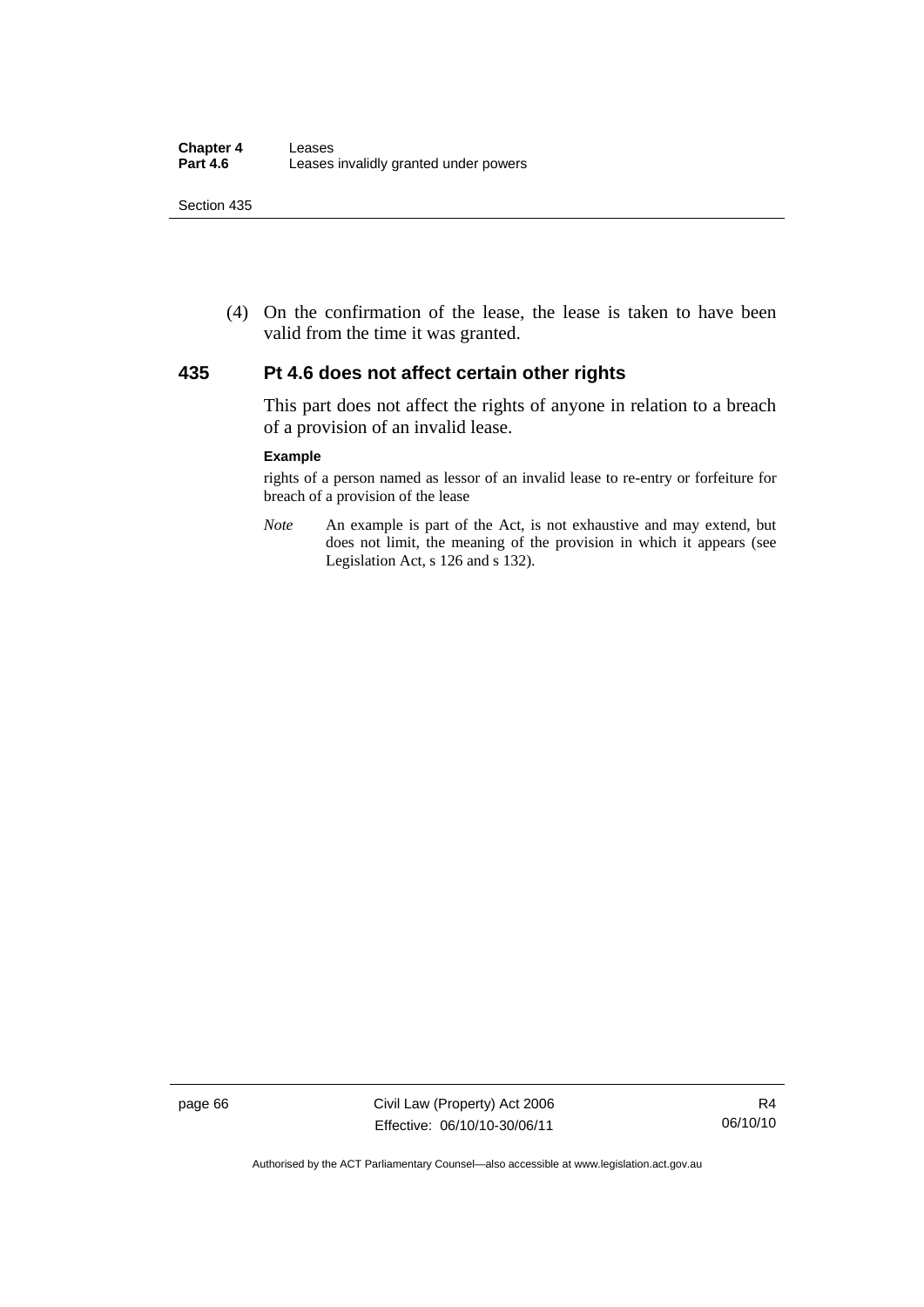## **Part 4.7 Recovery of leased premises**

## **436 Application—pt 4.7**

- (1) This part does not—
	- (a) apply to—
		- (i) a residential tenancy agreement under the *Residential Tenancies Act 1997*; or
		- (ii) a lease under the *Leases (Commercial and Retail) Act 2001*; or
	- (b) bind the Territory.
- (2) Subsection (1) (b) has effect despite the Legislation Act, section 121 (Binding effect of Acts).

## **437 Who is an** *agent* **for pt 4.7?**

In this part:

*agent* means—

- (a) a person usually employed by a lessor in leasing premises or collecting rents; or
- (b) a person authorised in writing by the lessor of premises to act in relation to the premises.

## **438 Recovery of possession**

- (1) This section applies—
	- $(a)$  if—
		- (i) the term of a lease has ended; or
		- (ii) a lease has been terminated by a notice to quit or a demand for possession; and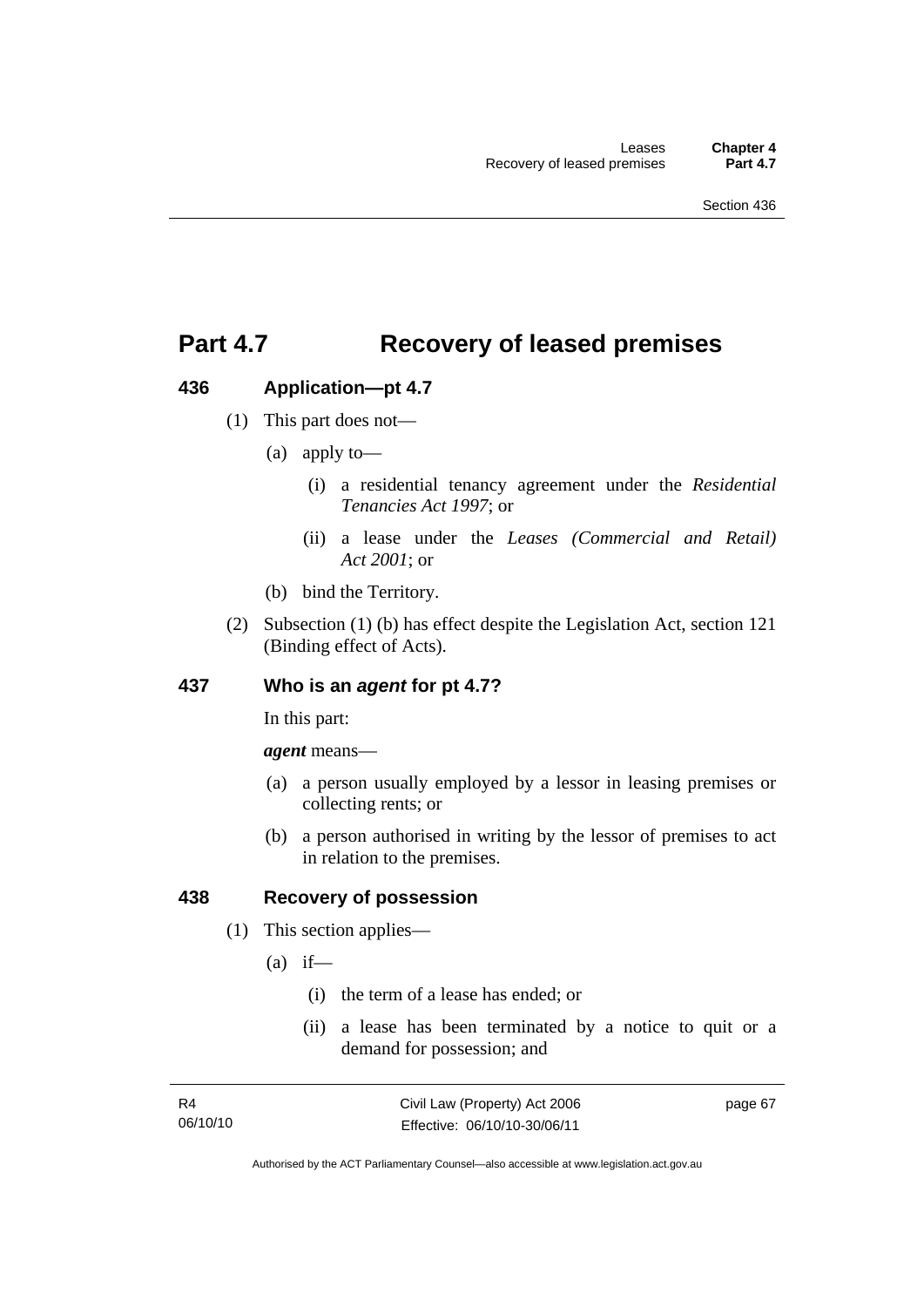Section 438

- (b) the lessee, or a person claiming under the lessee who is occupying the leased premises or a part of the premises, fails to quit and give possession of the premises or a part of the premises to the lessor.
- (2) The lessor or the lessor's agent may apply to the Supreme Court or Magistrates Court for an order for recovery of possession of the premises.
- (3) If the court is satisfied that the term of the lease has ended or that the lease has been terminated, it may make an order for recovery of possession of the premises by the lessor and may—
	- (a) issue a warrant authorising a police officer or someone else to enter (with any reasonable and necessary force) into the premises and give possession to the lessor or the lessor's agent; or
	- (b) postpone the issue of a warrant mentioned in paragraph (a), or suspend the execution of the warrant, for a time it considers appropriate.
- (4) In this section:

*possession*—to remove any doubt, *possession* of land does not include receipt of income from the land.

page 68 Civil Law (Property) Act 2006 Effective: 06/10/10-30/06/11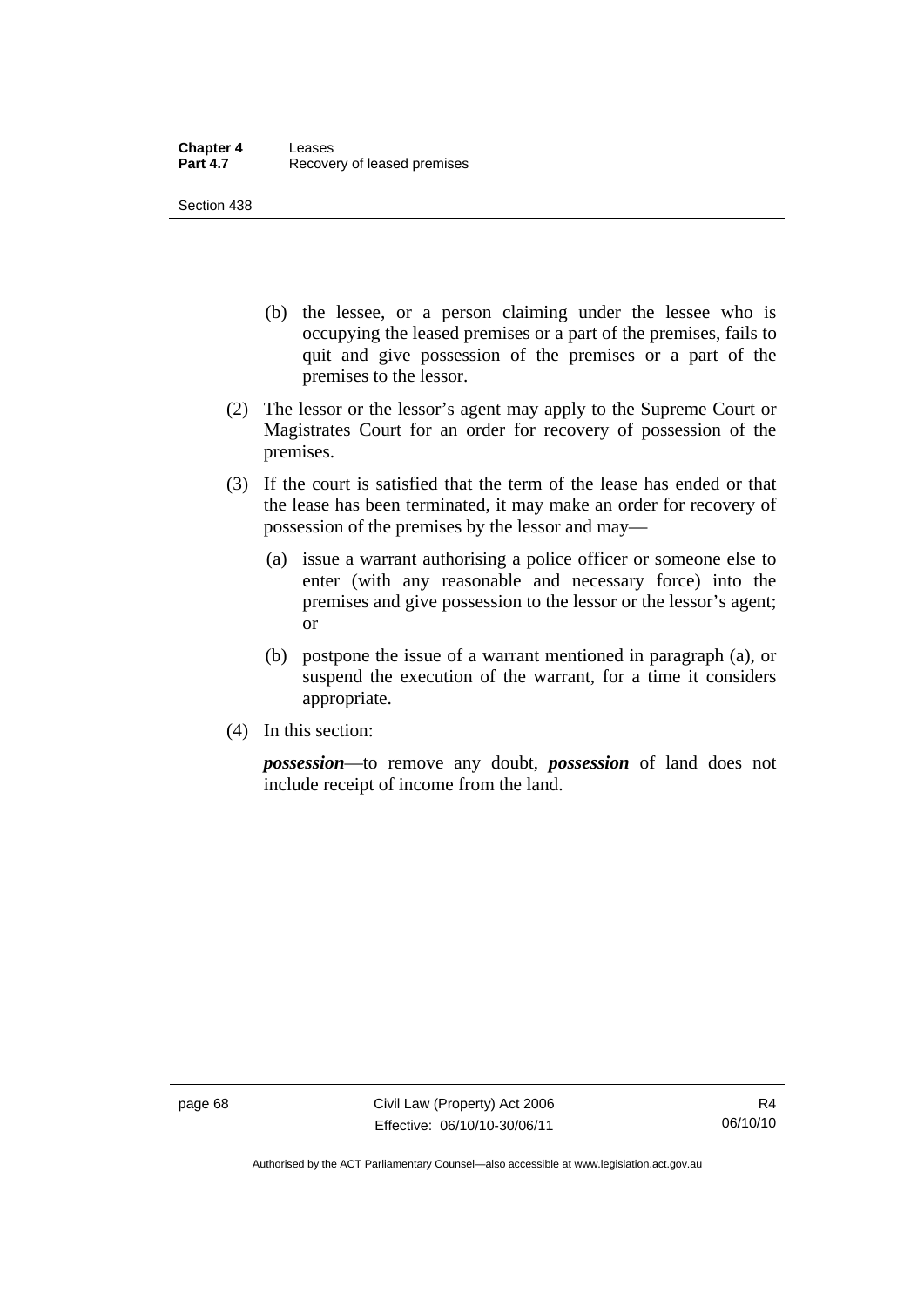# **Chapter 5 Miscellaneous**

## **Part 5.1 Debts charged on property of deceased person**

## **500 Charges on property of deceased person to be paid primarily out of property charged**

- (1) This section applies if a person dies possessing or being entitled to, or, under a general power of appointment, disposes of by will—
	- (a) property that at the time of the person's death is charged with the payment of an amount, whether by legal mortgage, equitable charge or in some other way (including a lien for unpaid purchase money); or
	- (b) land for which an amount is owing at the time of the person's death under a contract of purchase.
- (2) Unless the deceased person has by will indicated a contrary intention, the property charged or land for which purchase money is owing is, as between the different people claiming through the deceased person, primarily liable for the payment of the charge or purchase money and—
	- (a) each part of property that is subject to a charge must bear a proportionate part of the charge on the whole of the property; and
	- (b) each part of a parcel of land for which purchase money is owing must bear a proportionate part of the amount owing for the whole parcel.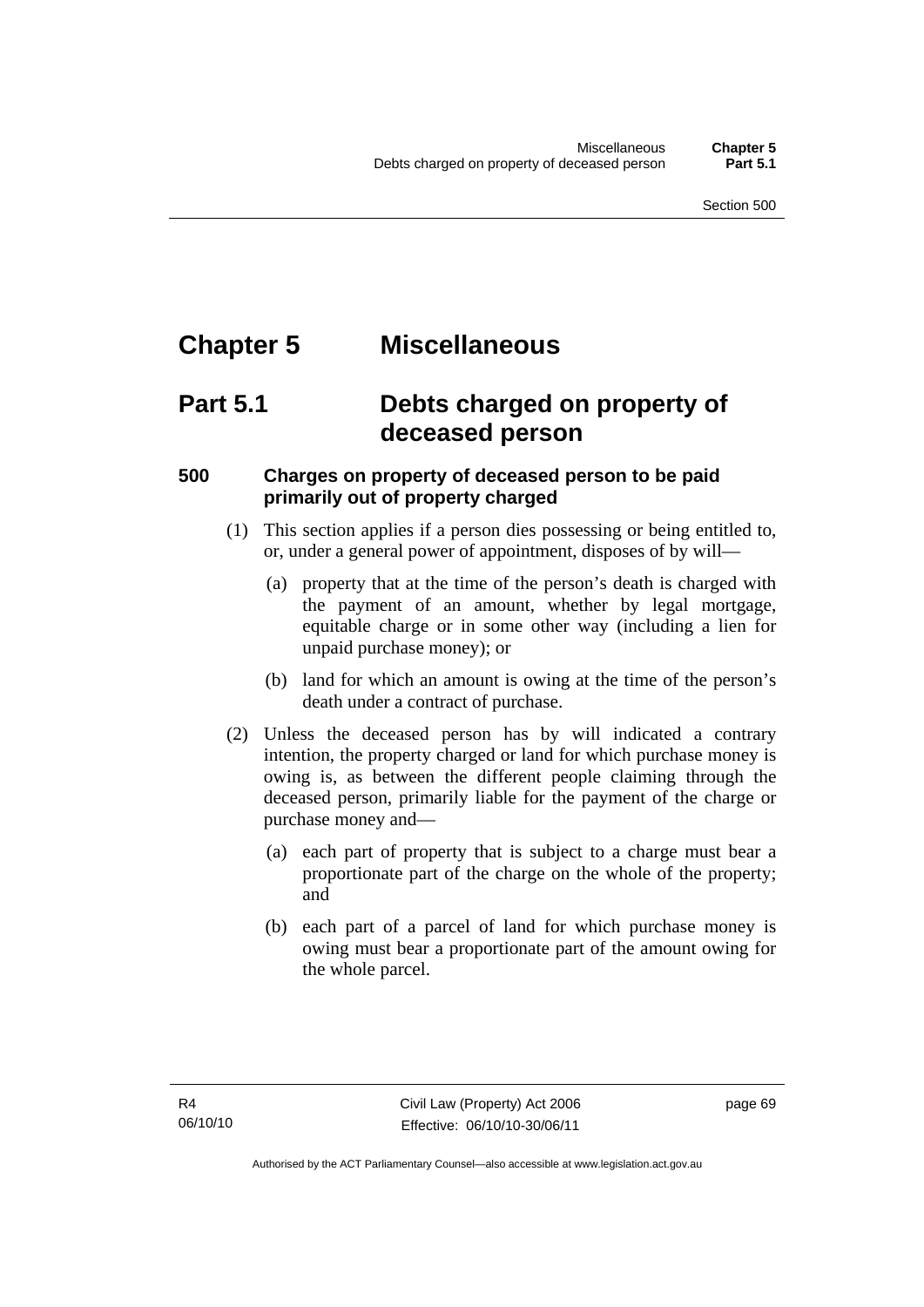- (3) A contrary intention is not taken to be indicated—
	- (a) by a general direction in the deceased person's will for the payment of debts, or all debts, of the person out of—
		- (i) the person's personal estate; or
		- (ii) the person's residuary real and personal estate; or
		- (iii) the person's residuary real estate; or
	- (b) by a charge in the deceased person's will of debts, or all debts, of the person on any estate mentioned in paragraph (a).
- (4) However, a contrary intention is taken to be indicated by words in the deceased person's will expressly or by necessary implication indicating an intention that a general direction in the will of the kind mentioned in subsection (3) (a), or a charge in the will of the kind mentioned in subsection (3) (b), is to apply to a charge on property mentioned in subsection (1) (a) or an amount of unpaid purchase money mentioned in subsection (1) (b).
- (5) This section does not affect the right of a person entitled to a charge on property mentioned in subsection (1) (a), or to unpaid purchase money mentioned in subsection (1) (b), to obtain payment of the charge or purchase money out of other assets of the deceased person or in some other way.

page 70 Civil Law (Property) Act 2006 Effective: 06/10/10-30/06/11

Authorised by the ACT Parliamentary Counsel—also accessible at www.legislation.act.gov.au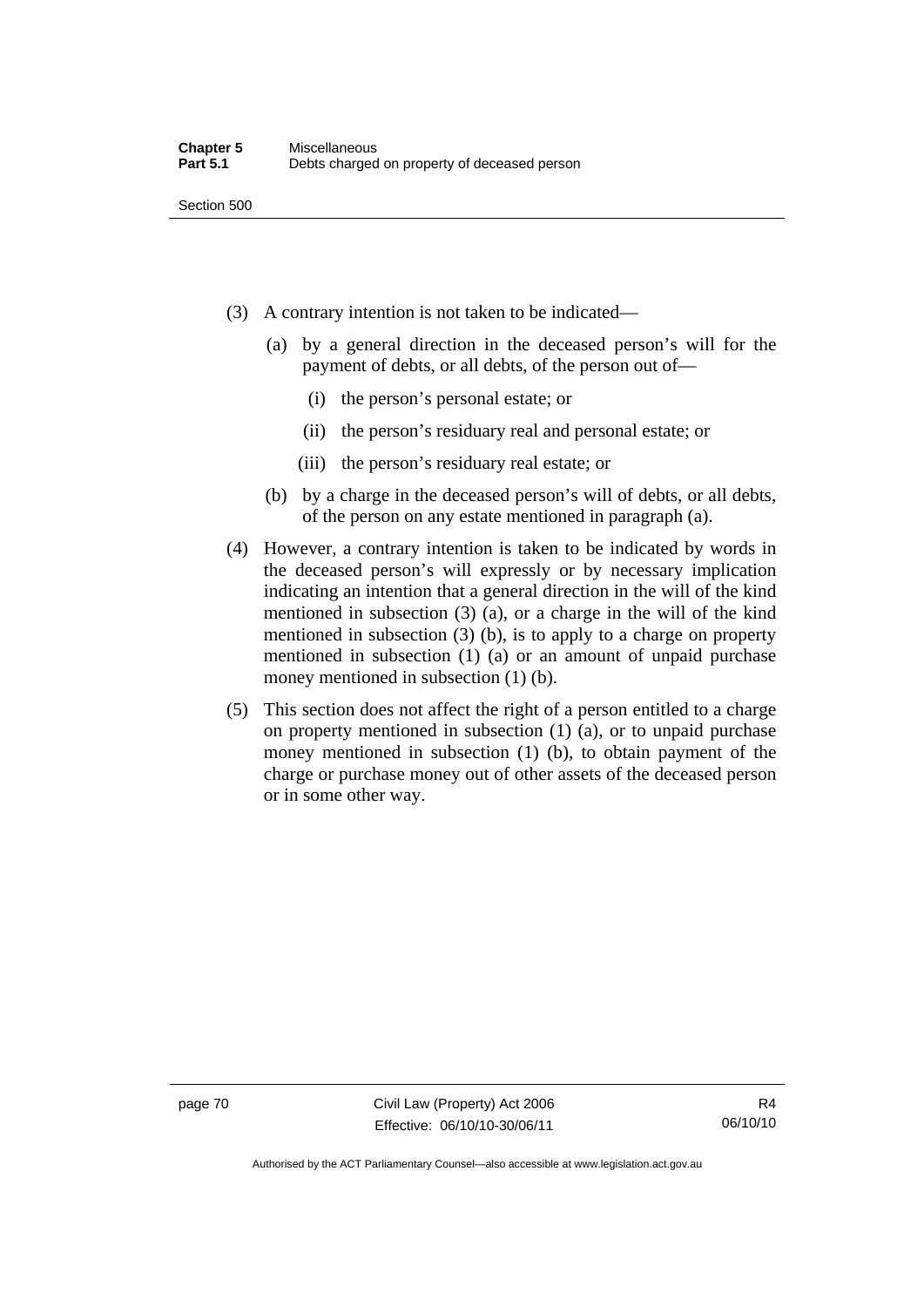# **Part 5.2 Stipulations in contracts**

## **501 Stipulations not of the essence of contracts**

Stipulations in a contract, about time or anything else, that, in accordance with the rules of equity, are taken not to be, or not to have been, of the essence of the contract must be interpreted and have effect at law in accordance with those rules.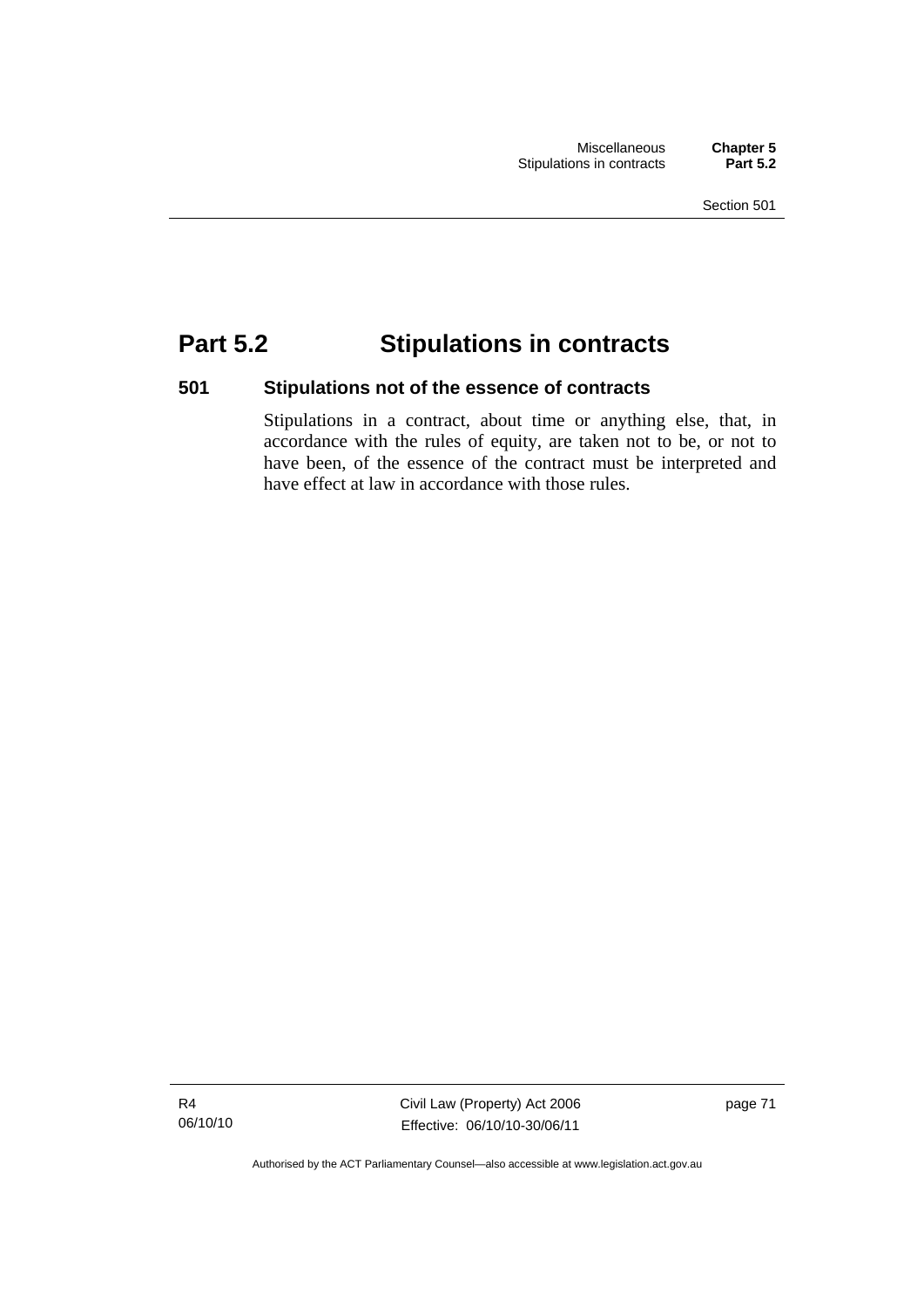## **Part 5.3 Miscellaneous—other provisions**

### **502 Approved forms**

- (1) The Minister may, in writing, approve forms for this Act.
- (2) If the Minister approves a form for a particular purpose, the approved form must be used for that purpose.

*Note* For other provisions about forms, see the Legislation Act, s 255.

(3) An approved form is a notifiable instrument.

*Note* A notifiable instrument must be notified under the Legislation Act.

## **503 Regulation-making power**

The Executive may make regulations for this Act.

*Note* A regulation must be notified, and presented to the Legislative Assembly, under the Legislation Act.

page 72 Civil Law (Property) Act 2006 Effective: 06/10/10-30/06/11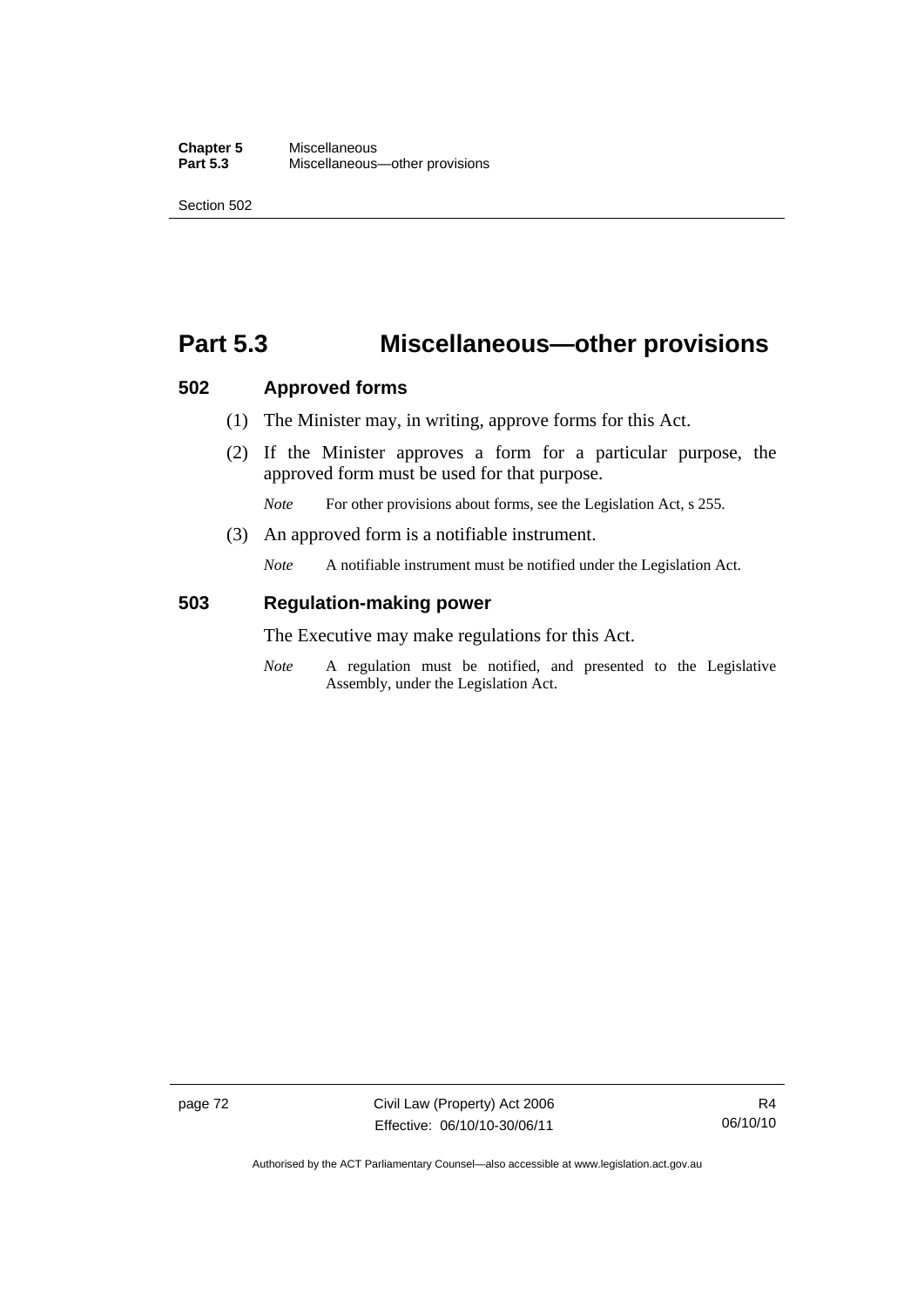# **Dictionary**

(see s 3)

*Note 1* The Legislation Act contains definitions and other provisions relevant to this Act.

*Note 2* For example, the Legislation Act, dict, pt 1, defines the following terms:

- adult
- child
- corporation
- Corporations Act
- domestic partnership (see s 169 (2))
- individual
- instrument (see s 14)
- interest
- land
- person
- police officer
- proceeding
- provision (see s 16)
- public trustee
- registrar-general.
- *Note 3* See also the Legislation Act, s 168 (References to person with interest in land include personal representative etc).

*administrator* includes anyone to whom administration of the estate of a deceased person is granted, and includes the public trustee acting under the *Administration and Probate Act 1929*, part 6.

*agent*, for part 4.7 (Recovery of leased premises)—see section 437.

*annuity*, for part 2.6 (Apportionment)—see section 248.

*assurance* includes a conveyance and a disposition made otherwise than by will.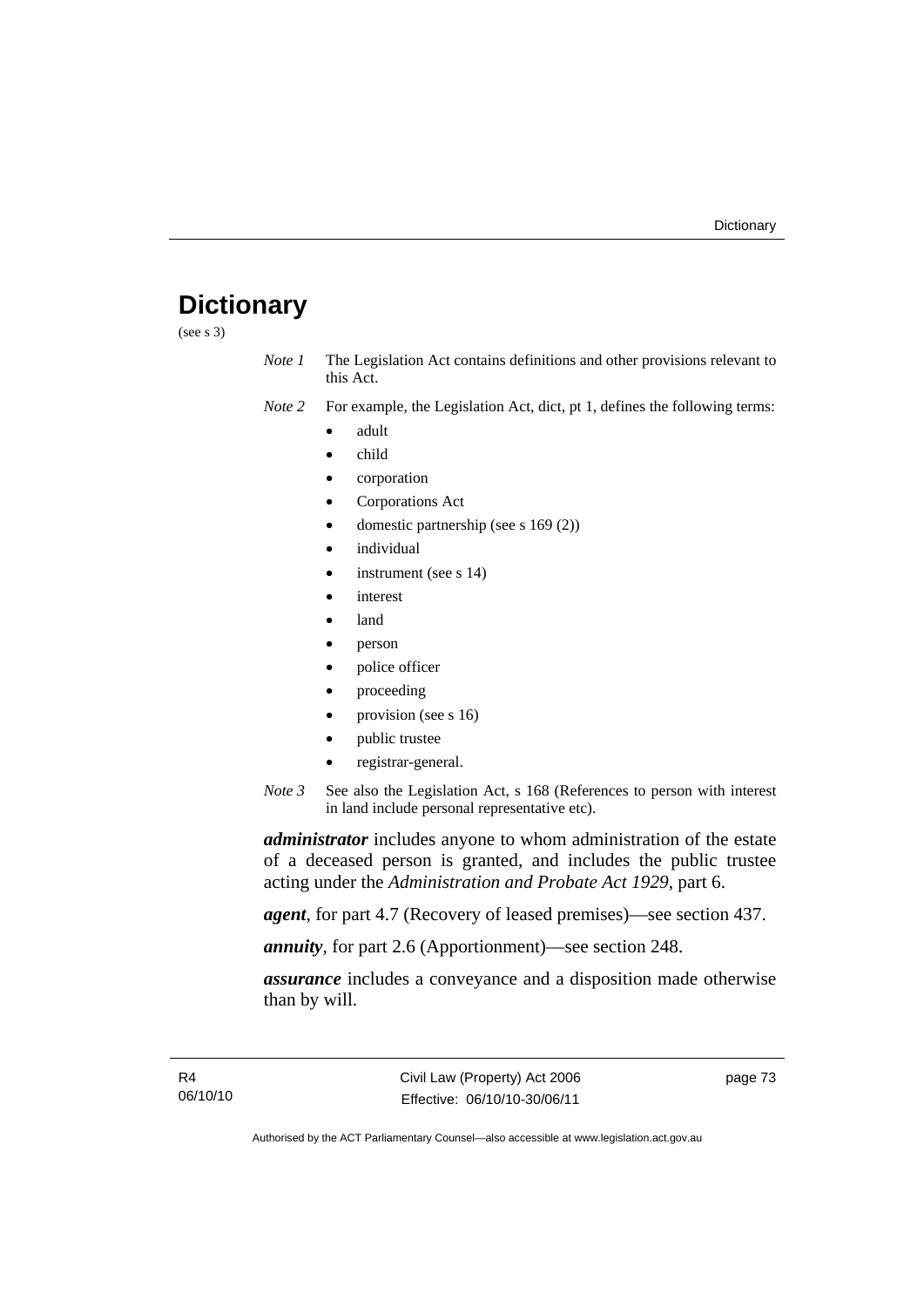**bankruptcy** includes any act or proceeding in law having effects or results similar to those of bankruptcy.

#### **Example**

winding-up of a company

*Note* An example is part of the Act, is not exhaustive and may extend, but does not limit, the meaning of the provision in which it appears (see Legislation Act, s 126 and s 132).

*conveyance* includes an assignment, appointment, lease, settlement or other assurance by deed of any property.

*deed*, in relation to land under the *Land Titles Act 1925*, includes an instrument that has the effect of a deed under that Act.

#### *disposition* includes—

- (a) a conveyance; and
- (b) an acknowledgment under the *Administration and Probate Act 1929*, section 56 (Executor may sign acknowledgment instead of conveyance); and
- (c) a vesting instrument, declaration of trust, disclaimer, release or any other assurance of property by an instrument other than a will; and
- (d) a release, devise, bequest or appointment of property in a will.

*dividend*, for part 2.6 (Apportionment)—see section 248.

*encumbrance* includes—

- (a) a mortgage; and
- (b) a trust for securing money; and
- (c) a lien or charge of a portion, annuity, or other capital or annual sum.

*executor* means the executor to whom probate has been granted, and includes an executor by right of representation.

*income*, of land, includes rents and profits.

| page 74 | Civil Law (Property) Act 2006 | R4       |
|---------|-------------------------------|----------|
|         | Effective: 06/10/10-30/06/11  | 06/10/10 |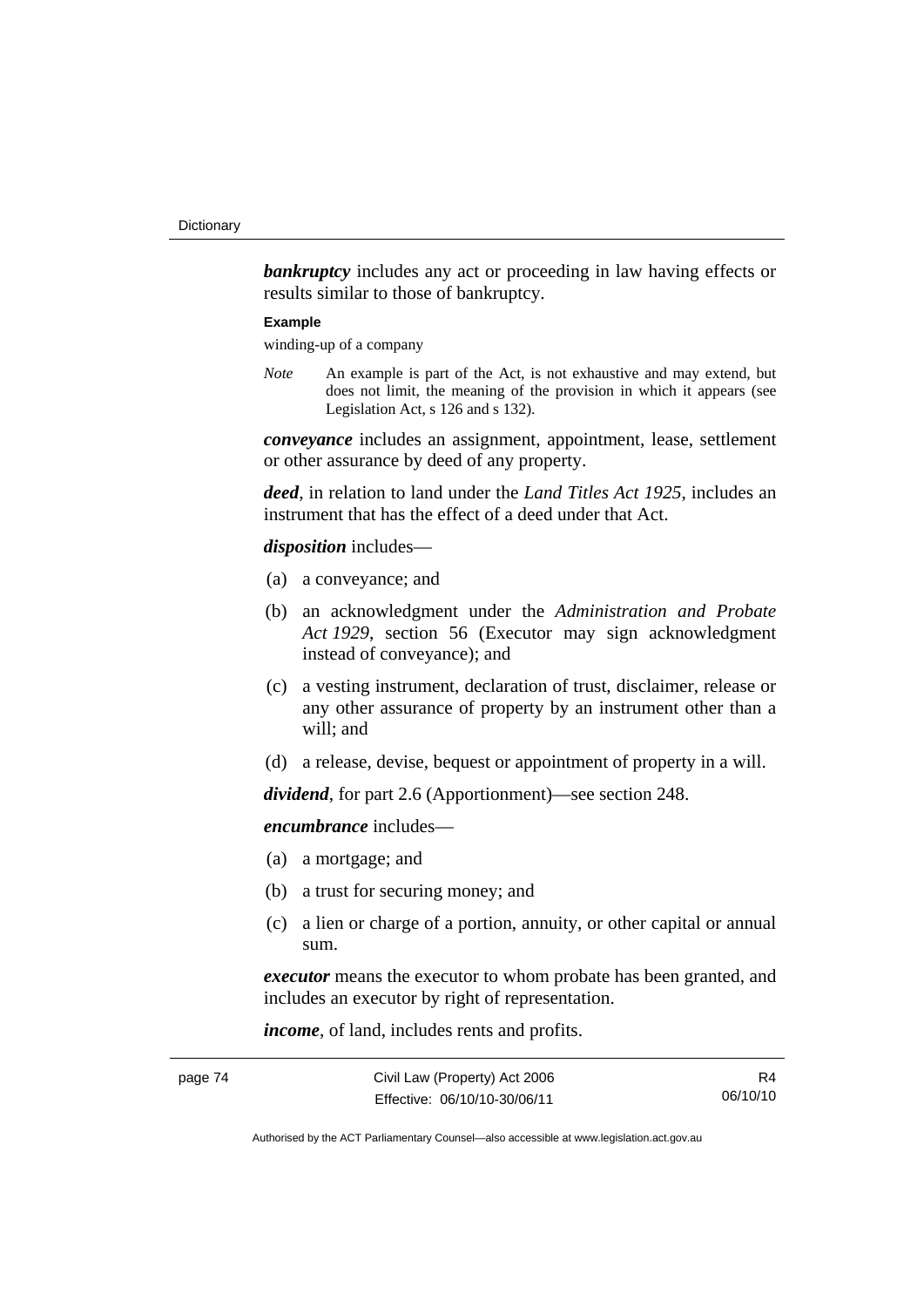*instrument* includes a deed, a will, an agreement for settlement, and a law of the Territory, the Commonwealth, a State or another Territory.

*interested person*, in relation to property, for part 2.5 (Partition) see section 242.

*lease*, for part 4.5 (Forfeiture of leases)—see section 424.

*lessee*, for part 4.5 (Forfeiture of leases)—see section 424.

*lessor*, for part 4.5 (Forfeiture of leases)—see section 424.

*life interest*, for division 2.2.3 (Ending life interests)—see section 215.

#### *mortgage*—

- (a) for land under the *Land Titles Act 1925*—see that Act, section 6 (1): and
- (b) for other property—includes a charge on property for securing money or money's worth.

#### *mortgagee*—

- (a) for land under the *Land Titles Act 1925*—see that Act, section 6 (1); and
- (b) for other property—includes a person taking title to the mortgage under the original mortgagee.

#### *mortgagor*—

- (a) for land under the *Land Titles Act 1925*—see that Act, section 6 (1); and
- (b) for other property—includes any of the following:
	- (i) a person taking title to the equity of redemption under the original mortgagor;
	- (ii) a person entitled to redeem a mortgage, according to the person's interest in the mortgaged property.

| R4       |  |  |
|----------|--|--|
| 06/10/10 |  |  |

Authorised by the ACT Parliamentary Counsel—also accessible at www.legislation.act.gov.au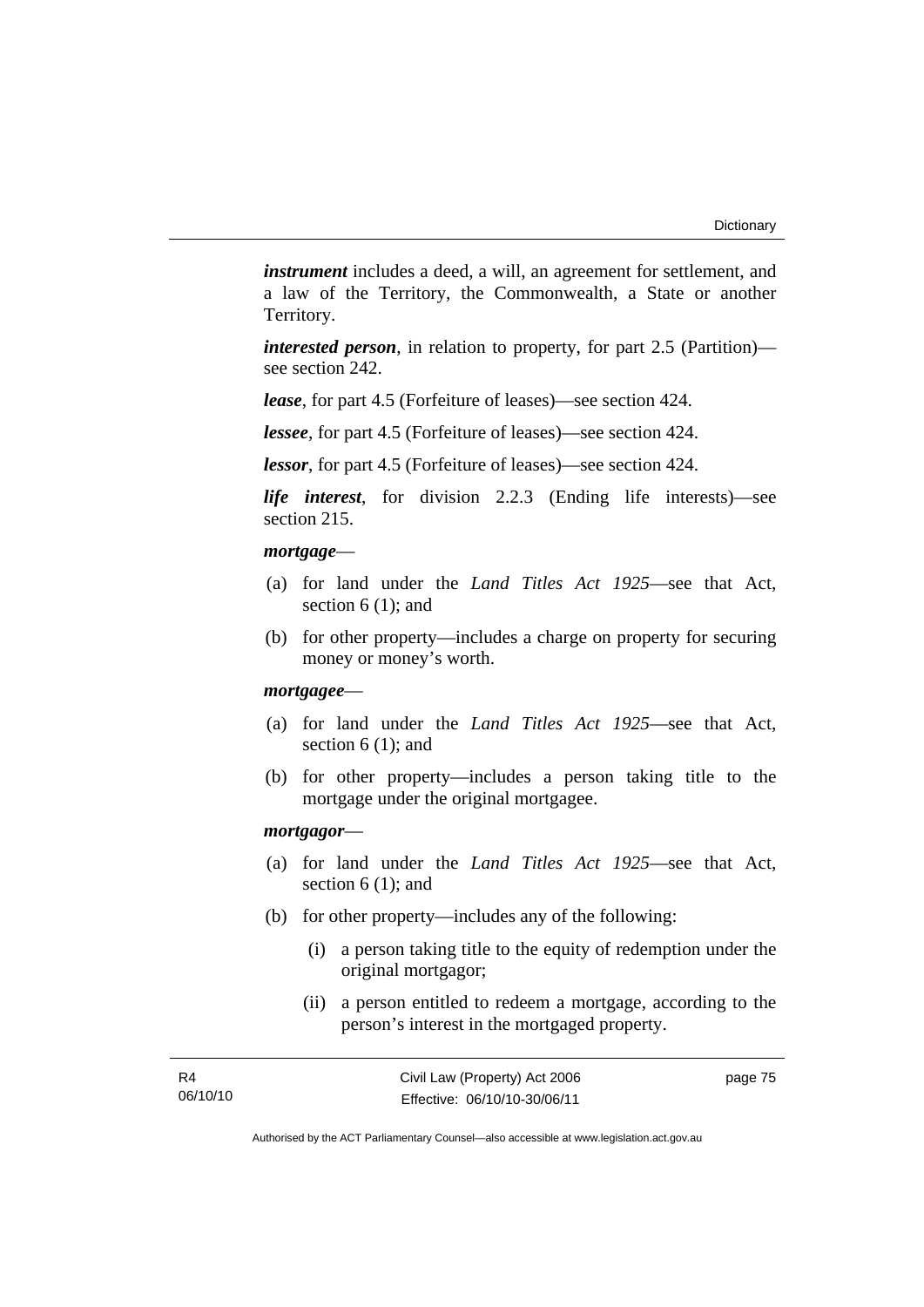*personal representative* means the executor or administrator of a deceased person.

*person with a legal disability* means—

- (a) a child; or
- (b) a person with a mental disability.

*person with a mental disability* means—

- (a) in relation to a proceeding—a person (other than a child) who is not legally competent to be a party to the proceeding; and
- (b) in relation to the doing of something—a person (other than a child) who is not legally competent to do the thing;

and includes such a person even if a guardian or manager has not been appointed for the person under the *Guardianship and Management of Property Act 1991*.

*possession*, of land, includes receipt of income from the land.

*proceeding for partition of property*, for part 2.5 (Partition)—see section 242.

## *purchaser*—

- (a) for division 2.4.1 (Dispositions on trust for sale or with power of sale)—see section 230; and
- (b) for division 2.4.2 (Voidable dispositions)—see section 238; and
- (c) for any other provision—means a purchaser for valuable consideration, and includes—
	- (i) a lessee or mortgagee; and
	- (ii) anyone else who acquires an interest in property for valuable consideration.

*registered* means registered in the appropriate register kept by the registrar-general.

| page 76 | Civil Law (Property) Act 2006 | R4       |
|---------|-------------------------------|----------|
|         | Effective: 06/10/10-30/06/11  | 06/10/10 |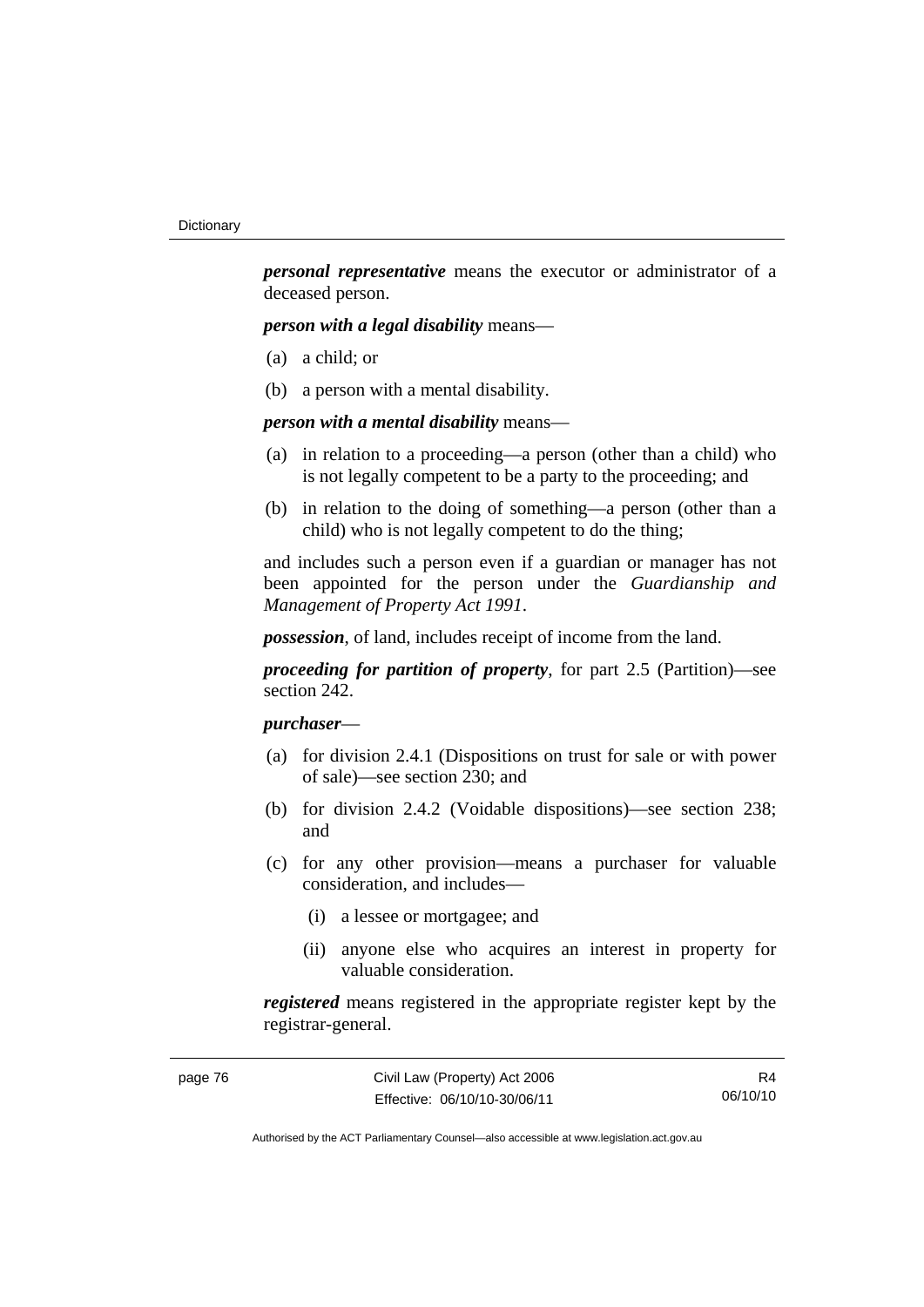#### *rent*—

- (a) includes yearly or other rent; and
- (b) for part 2.6 (Apportionment)—see section 248.

*securities* includes stocks, funds and shares.

*settlement*—see section 200.

*sublease*, for part 4.5 (Forfeiture of leases)—see section 424.

*trust corporation* means—

- (a) the public trustee or a trustee company; or
- (b) the Official Trustee in Bankruptcy under the *Bankruptcy Act 1966* (Cwlth); or
- (c) the trustee in whom the property of a bankrupt is vested.

*trustee company*—see the *Trustee Companies Act 1947*, dictionary.

*trustees for sale* means the people holding property on trust for sale.

*trust for sale* means a binding trust for sale, whether or not exercisable at the request or with the consent of anyone, and with or without a discretionary power to postpone sale.

*valuable consideration* includes marriage, but does not include a nominal consideration in money.

Civil Law (Property) Act 2006 Effective: 06/10/10-30/06/11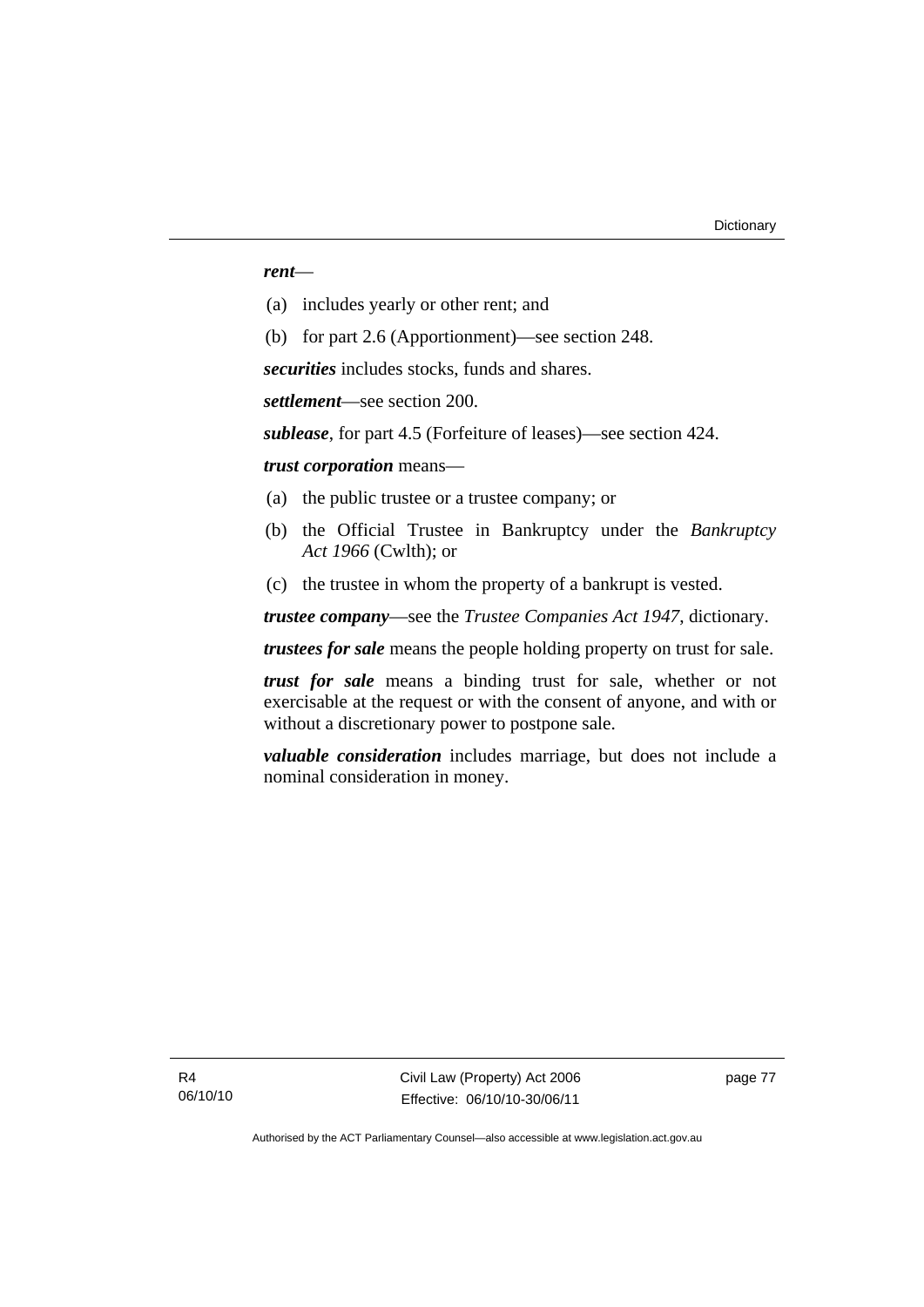#### **Endnotes**

1 About the endnotes

## **Endnotes**

## **1 About the endnotes**

Amending and modifying laws are annotated in the legislation history and the amendment history. Current modifications are not included in the republished law but are set out in the endnotes.

Not all editorial amendments made under the *Legislation Act 2001*, part 11.3 are annotated in the amendment history. Full details of any amendments can be obtained from the Parliamentary Counsel's Office.

Uncommenced amending laws and expiries are listed in the legislation history and the amendment history. These details are underlined. Uncommenced provisions and amendments are not included in the republished law but are set out in the last endnote.

If all the provisions of the law have been renumbered, a table of renumbered provisions gives details of previous and current numbering.

The endnotes also include a table of earlier republications.

| $A = Act$                                    | NI = Notifiable instrument                |
|----------------------------------------------|-------------------------------------------|
| $AF =$ Approved form                         | $o = order$                               |
| $am = amended$                               | om = omitted/repealed                     |
| $amdt = amendment$                           | $ord = ordinance$                         |
| $AR = Assembly resolution$                   | orig = original                           |
| $ch = chapter$                               | par = paragraph/subparagraph              |
| $CN =$ Commencement notice                   | $pres = present$                          |
| $def = definition$                           | $prev = previous$                         |
| $DI = Disallowable instrument$               | $(\text{prev}) = \text{previously}$       |
| $dict = dictionary$                          | $pt = part$                               |
| disallowed = disallowed by the Legislative   | $r = rule/subrule$                        |
| Assembly                                     | $reloc = relocated$                       |
| $div = division$                             | $remum = renumbered$                      |
| $exp = expires/expired$                      | $R[X]$ = Republication No                 |
| $Gaz = gazette$                              | $RI = reissue$                            |
| $hdg = heading$                              | $s = section/subsection$                  |
| $IA = Interpretation Act 1967$               | $sch = schedule$                          |
| $ins = inserted/added$                       | $sdiv = subdivision$                      |
| $LA =$ Legislation Act 2001                  | $SL = Subordinate$ law                    |
| $LR =$ legislation register                  | $sub =$ substituted                       |
| $LRA =$ Legislation (Republication) Act 1996 | underlining = whole or part not commenced |
| $mod = modified/mol$                         | or to be expired                          |

## **2 Abbreviation key**

page 78 Civil Law (Property) Act 2006 Effective: 06/10/10-30/06/11

R4 06/10/10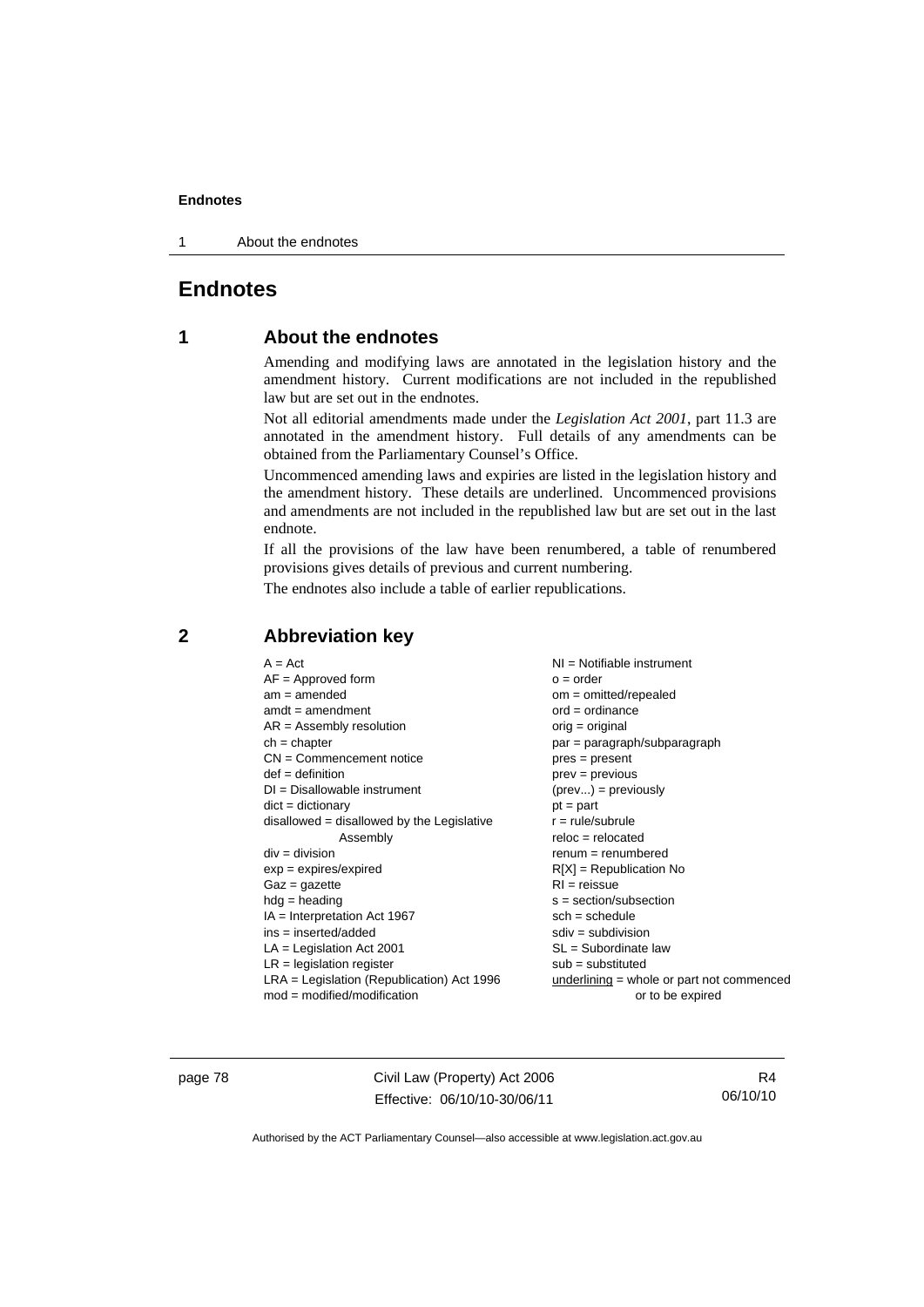#### **Endnotes**

### **3 Legislation history**

#### **Civil Law (Property) Act 2006 A2006-38**

notified LR 28 September 2006

s 1, s 2 commenced 28 September 2006 (LA s 75 (1)

remainder commenced 28 March 2007 (s 2 and LA s 79)

as amended by

#### **Children and Young People (Consequential Amendments) Act 2008 A2008-20 sch 3 pt 3.5**

notified LR 17 July 2008

s 1, s 2 commenced 17 July 2008 (LA s 75 (1))

s 3 commenced 18 July 2008 (s 2 (1))

sch 3 pt 3.5 commenced 27 October 2008 (s 2 (4) and see Children and Young People Act 2008 A2008-19, s 2 and CN2008-13)

#### **Justice and Community Safety Legislation Amendment Act 2010 (No 3) A2010-40 sch 1 pt 1.1**

notified LR 5 October 2010

s 1, s 2 commenced 5 October 2010 (LA s 75 (1))

s 3, sch 1 pt 1.1 commenced 6 October 2010 (s 2 (1))

#### **4 Amendment history**

| <b>Commencement</b>                                                     |                           |  |
|-------------------------------------------------------------------------|---------------------------|--|
| s <sub>2</sub>                                                          | om LA s 89 (4)            |  |
| <b>Application of Act</b><br>s 5                                        | am A2010-40 amdt 1.1      |  |
| Powers and duties of quardian<br>s 257                                  | am A2008-20 amdt 3.13     |  |
| <b>Transitional</b><br>pt 5.4 hdg                                       | exp 28 March 2009 (s 506) |  |
| <b>References to repealed Act</b><br>exp 28 March 2009 (s 506)<br>s 504 |                           |  |
| <b>Transitional regulations</b><br>s 505<br>exp 28 March 2009 (s 506)   |                           |  |
| Expiry of pt 5.4<br>s 506                                               | exp 28 March 2009 (s 506) |  |

R4 06/10/10 Civil Law (Property) Act 2006 Effective: 06/10/10-30/06/11

page 79